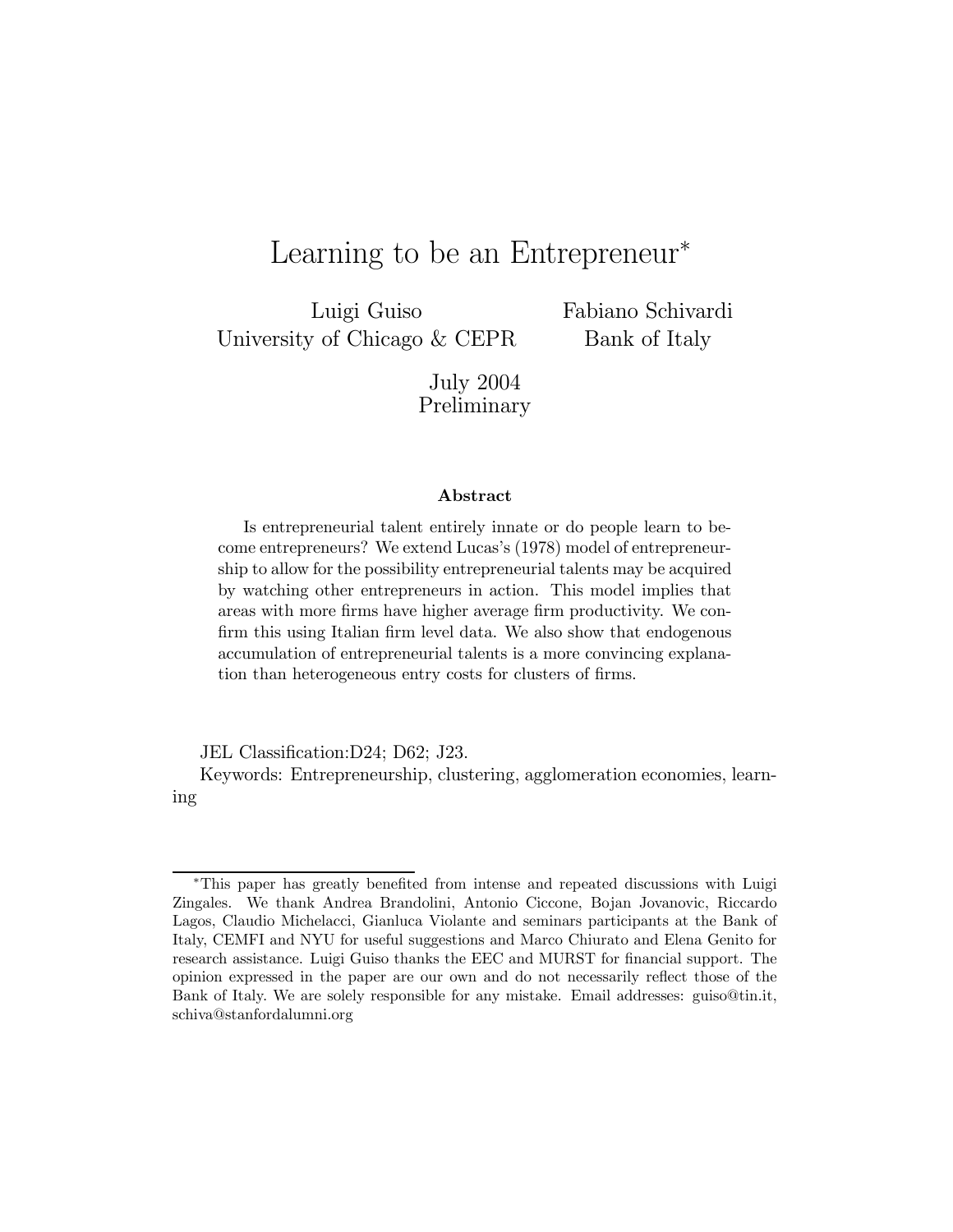## 1 Introduction

There is a vast literature linking a country's endowment of "entrepreneurship" with economic prosperity. Nations with an environment where entrepreneurs can emerge easily are propitious to the creation of firms, their growth and their success. These ideas date back to Marshall (1890) and to Schumpeter (1911), who sees the entrepreneur as the carrier of innovation and hence the true engine of economic growth. But if entrepreneurship is so central to economic development, what drives it? Why are there so many entrepreneurs in some areas, such as Silicon Valley, and so few in others ? Do these differences just reflect differences in opportunities driven by - say - the presence of Stanford University? Why don't we observe the same explosion of entrepreneurs in Massachusetts? Why do we find these clusters in some countries rather than others, and in particular areas within countries, such as in the Italian industrial districts or the Ruhr? These important questions have often been in the forefront of the policy debate and government intervention.

The literature has focused on the factors - particularly financial - that keep the would-be entrepreneur from avtually creating a new firm. Banerjjee and Newman (1994), for instance, show that credit constraints can lead to poverty traps, since potential entrepreneurs cannot invest in profitable occupations involving set-up costs. That limited access to financial markets can limit the emergence of entrepreneurs is well documented empirically.<sup>1</sup> However, very little attention has been paid to the determinants of entrepreneurship, i.e. the attitude of individuals who choose to be entrepreneurs. Yet this comes logically prior to the study of the obstacles to seting up a firm; furthermore it is the lack of the entrepreneurial attitude that is most often invoked to explain why underdeveloped areas do not take off. Perhaps the best known recent model of entrepreneurship is Lucas (1978), which explains who in a given population will become an entrepreneur using differences in

<sup>&</sup>lt;sup>1</sup>Evans and Jovanovic (1989) show that wealthier individuals who are currently employees are more likely than the less wealthy to become self-employed, a finding consistent with liquidity constraints. More recently, Guiso, Sapienza and Zingales (2004) use individual level data and differences in the easeness of obtaining external funds across Italian regions and find that in areas with a higher degree of financial development it is more likely that individuals become entrepreneurs, the rate of firm creation is higher, and there are more firms per inhabitant. Blanchflower and Oswald (1998) show that liquidity constraints affect the choice of becoming an entrepreneur even after controlling for individual ability.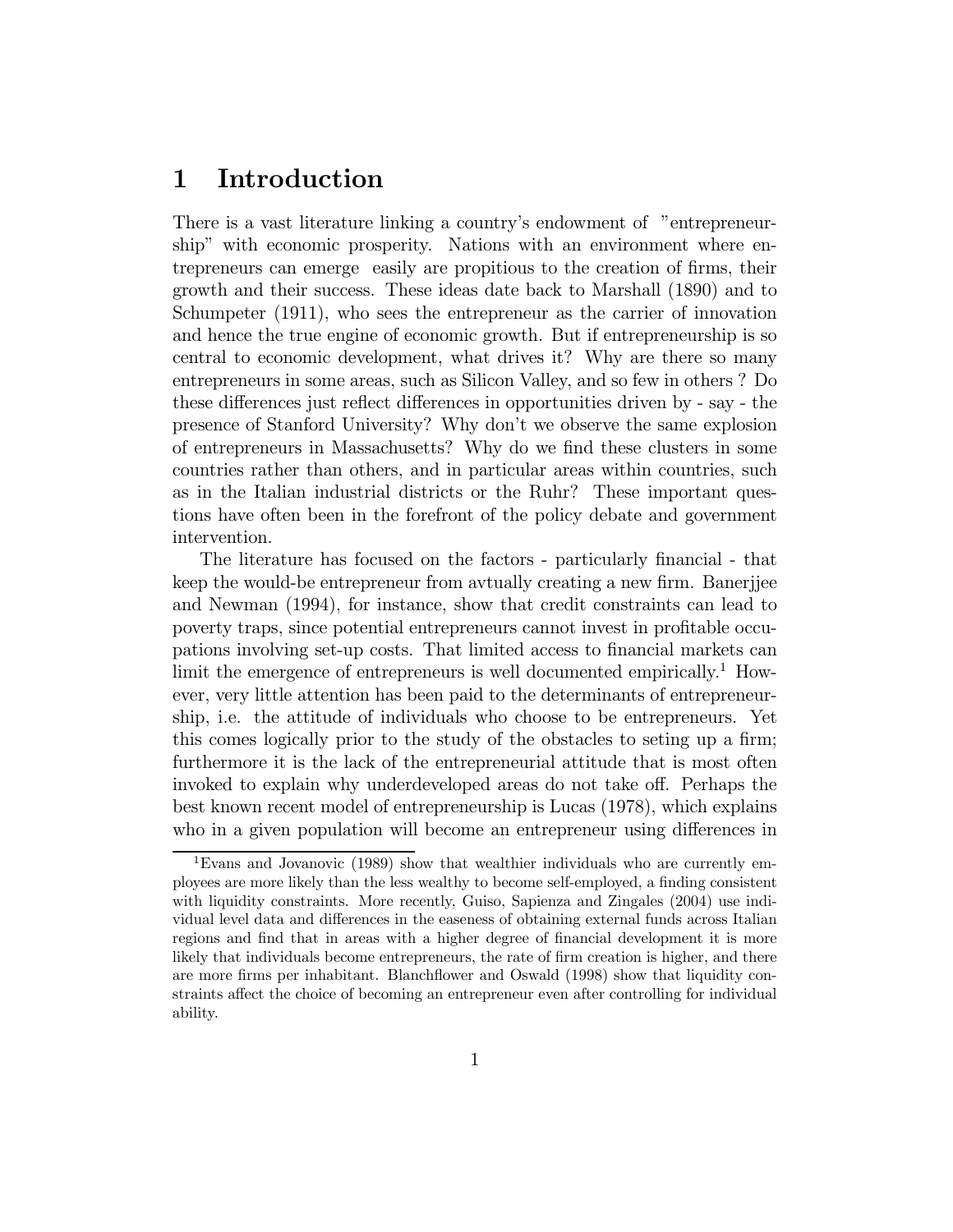exogenously given individual talents. In Lucas "talent" is identified with the ability to extract output from a given combination of inputs. Thus, more talented individuals are those who can obtain a higher total factor productivity (TFP) if they start a business. Since individuals with more talent can set up larger businesses and make more profits, they will choose to be entrepreneurs. But what can explain clusters if we do not believe in genetic differences, i.e. if the distribution of talents is - as seems reasonable - the same across populations of individuals?

In this paper we consider two possibilities: differences in entry costs and differences in learning opportunities. One possibility is that there are heterogeneous costs of entry, and the locations with lower costs of setting up a firm end up with more entrepreneurs and more firms because even relatively less talented individuals will find it profitable to start a business. This line of reasoning is implicit in all the literature on finance and entrepreneurship and constitutes the basic conceptual framework of government subsidies for entrepreneurship: the issue, accordingly, is how to enable potential entrepreneurs to actually set up a firm, either by removing obstacles (e.g. by making finance more readily available) or by lowering the entry costs (e.g. by reducing administrative compliance costs or eliminating costly regulation). To assess the potential of this explanation we extend Lucas's model to include different costs of entry between locations and derive two implications: in equilibrium in areas with lower entry costs  $i$ ) there should be more firms, and  $ii)$  their average TFP should be lower. Thus in equilibrium there should be a negative correlation between the number of firms in a given location (for given population) and their TFP. Also, the fraction of firms with TFP below a certain bound should be *positively* correlated with the number of firms in the location; above it negatively correlated. We test these implications on a sample of Italian firms belonging to different clusters with varying numbers of firms and found them to be false. Thus differences in set-up costs alone cannot explain regional clusters.

Lucas's model, however, takes the distribution of talents as exogenously given - perhaps a genetic feature - and ignores the possibility that entrepreneurial capabilities can be learned. The idea that individuals differ in their innate ability to become entrepreneurs is the same as in Schumpeter (1911), where entrepreneurs are only the people who have the ability to innovate and entrepreneurship is not learnable because by definition the entrepreneur ex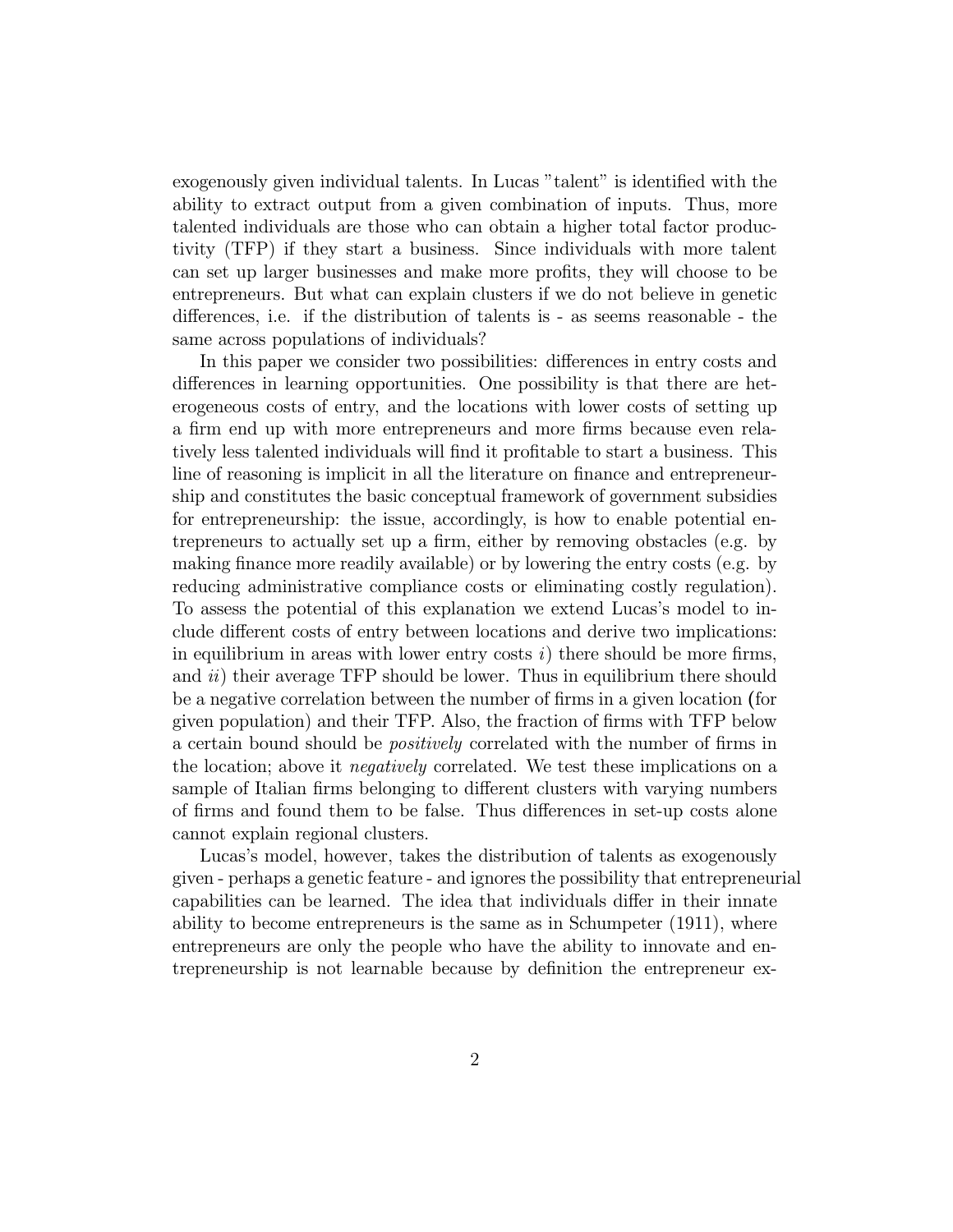plores the unknown.<sup>2</sup> This may be why the generation of entrepreneurial talents has received relatively little attention in economic theory. Yet, it is plausible that entrepreneurial ability, broadly interpreted to include risk management, is, at least party, learnable. Recent contributions to the theory of entrepreneurship (Rosenberg 1993, Baumol 1993) have stressed the role of incremental innovation and imitation in the diffusion of technological innovation for growth. By this reasoning the schumpeterian notion of entrepreneur should be extended to include the "imitative entrepreneur [...] as the person who is occupied in the transfer of technology or of other innovative ideas or procedures from one firm or one geographical location to another" (Baumol 1993, pp. 9-10). The concepts of imitation, adaptation and transfer have the idea of learning built in: before imitating or modifying something, one needs to learn it. This notion, therefore, opens up the possibility that entrepreneurial talents can indeed be learned.

We thus extend Lucas to include the possibility that entrepreneurial talents can differ across locations, possibly due to differences in learning opportunities. We show that in places with lower costs of learning entrepreneurial abilities, learning is more intense so, that average entrepreneurial ability may be higher and there are more entrepreneurs in relation to population. In contrast with heterogeneous entry costs, the model with heterogeneous learning opportunities implies that in equilibrium, holding population constant, there should be a positive correlation between the number of firms in a given location and their TFP, while the fraction of firms with TFP below (above) a certain bound should be negatively (positively) correlated with the number of firms. These correlations, which are the exact opposite of those predicted by the entry costs model, are precisely those found in the data. According to this empirical evidence, therefore, the standard practice of treating the distribution of potential entrepreneurs as exogenous, driven either by some specific ability or by some preference parameter such as risk aversion, is inconsistent

 $2^2$ Non-learneability is shared by the other main modern explanation of entrepreneurship, formalized by Kihlstrom and Laffont (1979) and based on individual differences in attitudes toward risk. Since running a business is equivalent to the choice of a risky prospect, only the less risk-averse will become entrepreneurs. Furthermore, if tastes for risk are an innate feature of preferences, they cannot be learned. Though formally different from the Lucas ability model, a model with heterogeneous exogenous risk aversion would deliver similar implications. In an economy with a distribution of risky prospects (firms), with riskier prospects being also more profitable, less risk-averse individuals will invest in riskier firms which will be on average larger. The marginal entrepreneur will be indifferent between being an employee with a fixed wage or investing in a risky firm.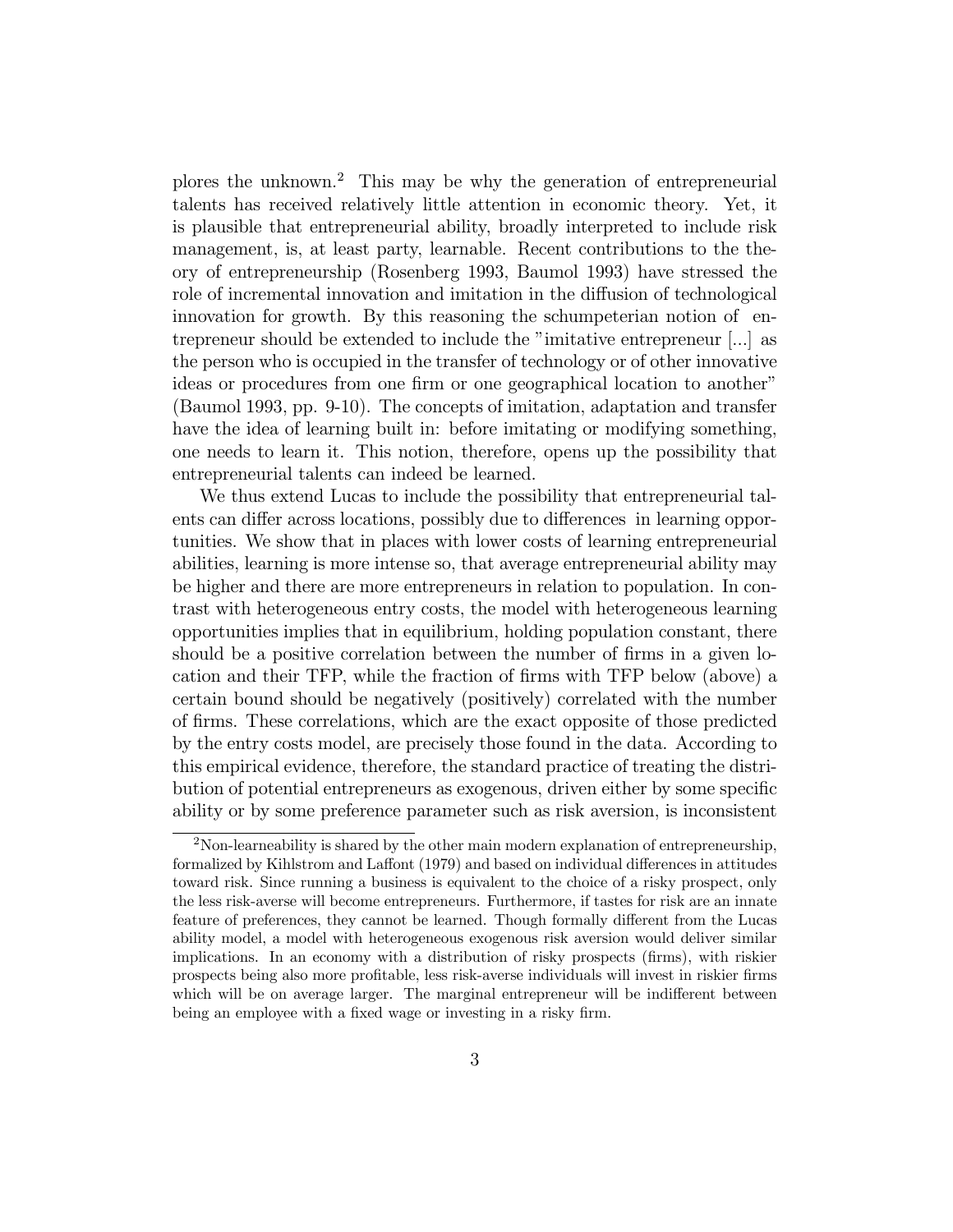with the data.

Our results bear important policy implications. First, consistently with McKenzie and Woodruff (2003) for Mexico, we de-emphasize entry costs in explaining regional differences in entrepreneurial activity, adding an important element to the debate on the barriers to entrepreneurship. Second, our findings indicate that the density of firms might be a fundamental driving force of local externalities. This result is not confined to Italy: Henderson (2003) finds a positive effect of the number of plants at the local level on productivity in the US.

Needless to say, a positive correlation between the TFP of the firms in an area and the number of firms located in that area may reflect the presence of local externalities that have nothing to do with the spread of information or the learning of managerial capacity. Following Marshall (1890), the literature on agglomeration economies has identified two alternative channels through which agglomeration (as measured by the number of firms) may affect firms' productivity: the size of the local work force, which can increase the division of labor and the quality of job-worker matches, and a greater variety of intermediate inputs. We address this issue empirically by controlling directly for the latter two channels, and the correlation between firm-level TFP and the number of firms survives the test.

The correlation between TFP and number of firms proves to be extremely robust to a series of controls, and the findings are consistent with this correlation being generated by causality running from the number of firms to productivity rather than the reflection of unobserved local factors driving both productivity and the number of firms. In fact, when the number of firms is instrumented with the local population in 1861, following an idea of Ciccone and Hall (1996), the estimates are very similar to those obtained using OLS. Finally, we further corroborate the explanation by testing some implications that are unique to the learning model. As predicted by the knowledge diffusion models of Jovanovic and Rob (1989) and Eeckhout and Jovanovic (2002), learning should be more relevant for small firms, and knowledge dispersion across firms should positively affect the amount of spillovers, thus increasing productivity. Both predictions are supported by the data. All in all, we find robust evidence for the learning/knowledge spillover mechanism as a source of local externalities.

This paper relates to three strands in the literature. First, it is connected with the entrepreneurship literature based on entrepreneurial talent: we introduce and empirically support the concept that this talent is learnable.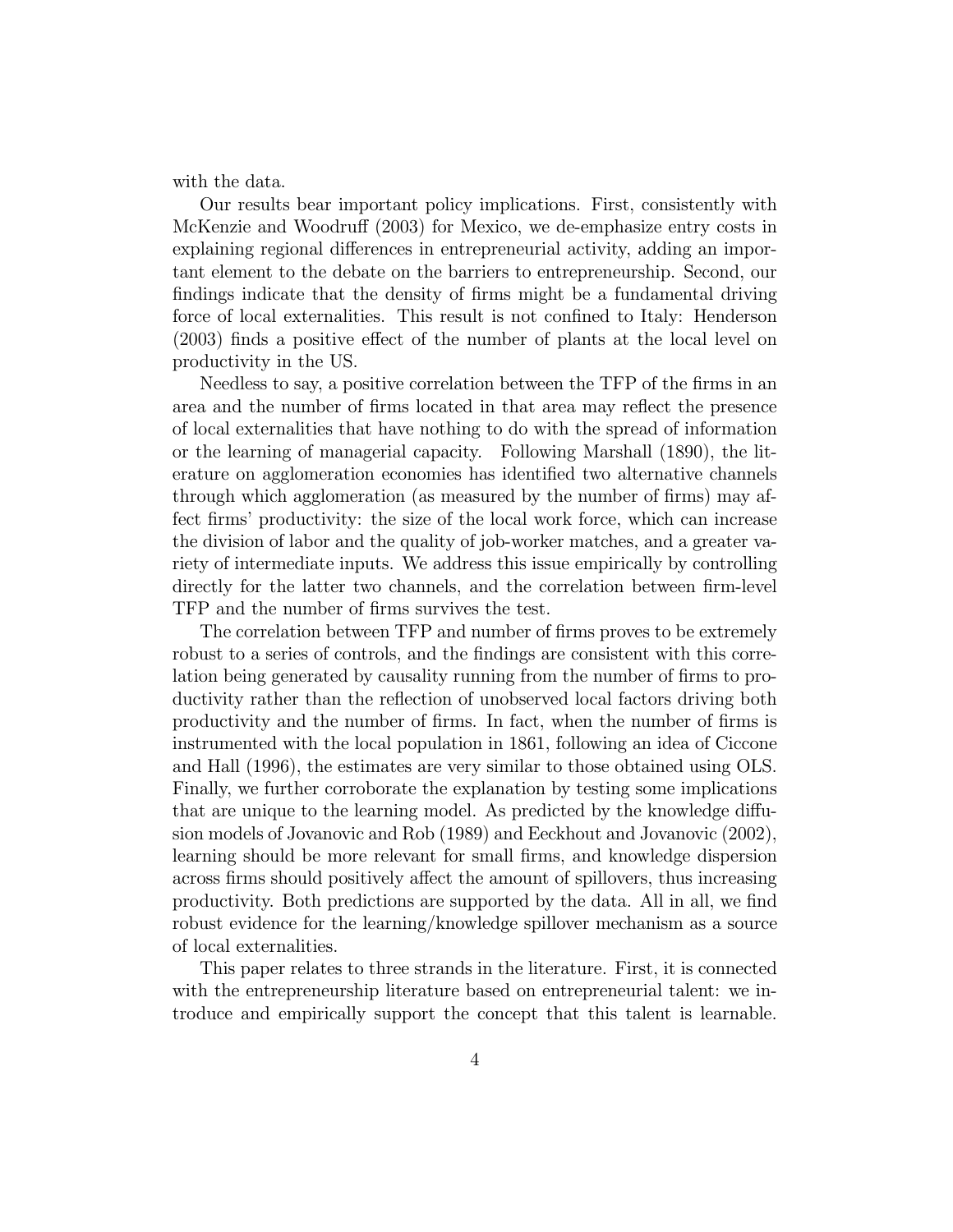Second it contributes to the agglomeration literature: we sort out competing explanations on the sources of local externalities. Finally, it is related to the productivity literature: we provide evidence of a new determinant of differences in TFP across firms. We provide evidence that differences in firm-level TFP may be due to the differing ability of entrepreneurs and that ability can be accumulated. If abilities were innate, then differences in the firm-level component of the Solow residual would simply reflect the distribution of the original endowment of talent, which would leave little hope of taking actions to induce increases in TFP.

The rest of the paper is organized as follows. Section 2 sets out a simplified version of the Lucas model with exogenous factor prices, extended to incorporate the cost of setting up a firm. Exogenous and geographically heterogeneous costs of setting up a firm are a simple way to generate clusters. We then introduce the possibility of investing in learning entrepreneurial ability while on the job and compare the predictions of the learning model with those of the set-up-costs model. We then empirically contrast a number of testable predictions from these two models, using Italian firm-level data matched with firm cluster information and described in Section 3. Section 4 presents our basic results, showing that contrary to the pure set up costs model but in agreement with the endogenous learning model, entrepreneurial ability is greater where there are more entrepreneurs, and the probability mass on the left-hand side of the empirical ability distribution is lower where there are more entrepreneurs. In Section 5 we explore the externality explanation of the correlation between the mass of entrepreneurs and their quality, finding evidence for a leaning externality. Section 6 extends the analysis to test some unique implications of the learning model and runs a number of robustness checks. Section 7 summarizes and concludes.

## 2 The model

We use a modified version of Lucas (1978) model of entrepreneurial ability. The economy consists of N regions, within each of which firms produce output using labor  $(n)$  and capital  $(k)$ ; the prices of the two inputs, denoted respectively  $w$  and  $u$ , are exogenously given and equal across regions. This assumption, which greatly simplifies the analysis, can be defended on the grounds that in our empirical analysis the territorial units are small enough to assume that they have no impact on aggregate factor prices and that fac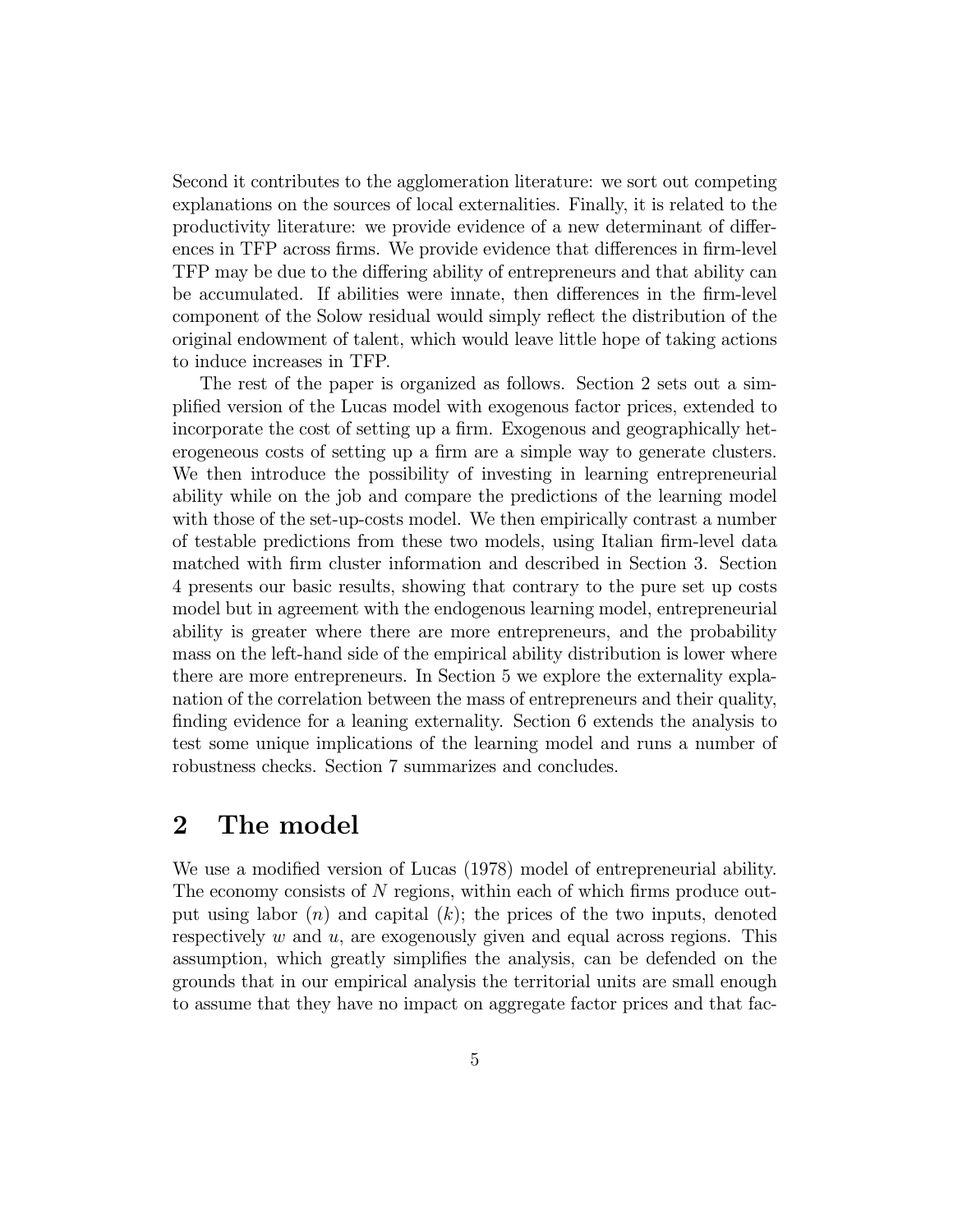tors are fully mobile. Our conjecture is that with endogenous wages and user cost the results would still hold.

Given our partial equilibrium approach, we can confine the analysis to one representative region. We modify the basic model of Lucas by introducing a start-up cost c which has to be paid when becoming an entrepreneur. Individuals, who can be either entrepreneurs or employees, differ in entrepreneurial talent, which we denote with  $x$ ; the more talented can get more output from a given combination of labor and capital if they choose to run a firm. Entrepreneurial talents are drawn from a random variable  $\tilde{x}$  distributed according to a distribution function  $\gamma(x)$  over the support  $(\underline{x}, \overline{x}), 0 \leq \underline{x} < \overline{x} \leq \infty$ , with corresponding cumulative distribution function  $\Gamma(x)$ . Output is produced according to the production function  $xg[f(n, k)]$ , where f is a constant returns to scale function and  $g$  is a concave transformation. Following Lucas, we interpret this as the span of control. Define  $\phi(r) = f(n, k)/n$ , where  $r = k/n$ . The first order conditions for an entrepreneur who maximizes profits can be written as:

$$
\frac{\phi(r) - r\phi'(r)}{\phi'(r)} = \frac{w}{u} \tag{1}
$$

$$
xg'[n\phi(r)]\phi'(r) = u \tag{2}
$$

from which it is immediate to see that the capital/labor ratio does not depend on x. The above FOCs give two equations in two unknowns, which can be solved implicitly to obtain two factor demand functions in terms of entrepreneurial ability:  $n(x)$ ,  $k(x)$ . It is immediate to verify that  $n'(x)$  $0, k'(x) > 0.$ 

### 2.1 Heterogeneous start-up costs

Now we depart from Lucas. When becoming an entrepreneur, the agent pays a cost c. The profits of an entrepreneur of ability x before the entry cost are

$$
\pi(x) = xg[n(x)\phi(r)] - n(x)[w+ur].\tag{3}
$$

Using the optimal input choices condition (1) and (2), we get  $\pi'(x) = g[n(x)\phi(r)] >$ 0: the profits of an entrepreneur are increasing in ability. An individual becomes an entrepreneur if  $\pi(x) - c \geq w$ . Given that  $\pi(x)$  is increasing, and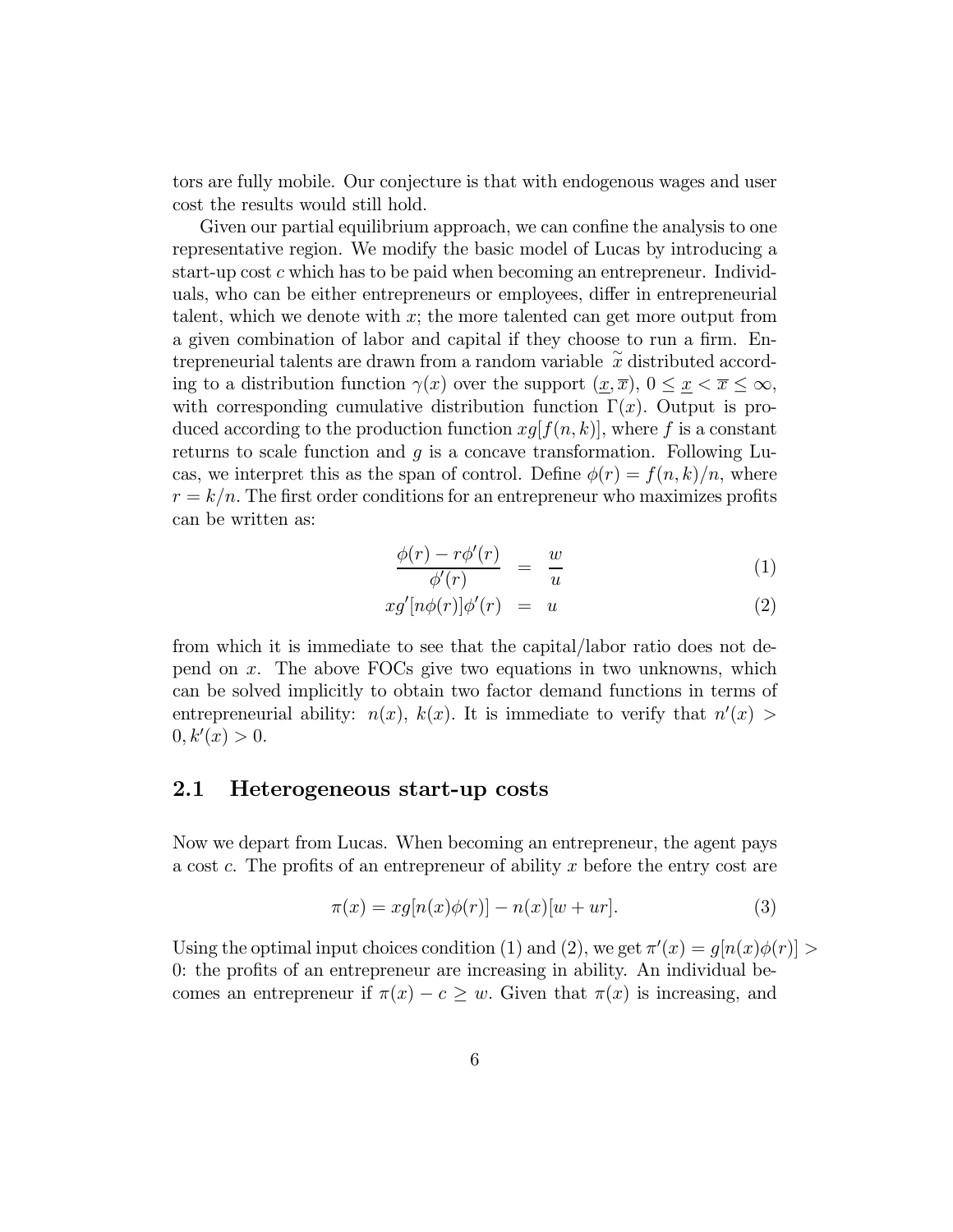that  $\pi(0) = 0$ , there exists one and only one value z at which the "marginal" individual is indifferent between being an entrepreneur and an employee:

$$
\pi(z) - c = w \tag{4}
$$

which implicitly defines the ability threshold value above which it is optimal to become an entrepreneur  $z(c)$ . In this economy, the mass of workers will be  $\Gamma(z)$  and that of entrepreneurs  $(1 - \Gamma(z))$ . By differentiating (4), we find that

$$
\frac{dz}{dc} = \frac{1}{\pi'(z)} > 0\tag{5}
$$

The higher the start-up cost, the higher the ability of the marginal entrepreneur.

How can this model generate different levels of entrepreneurial activity across regions? A first possibility is that regions differ in terms of entry cost c, say because of differences in bureaucratic costs due to disparate efficiency of the public administration. Areas with lower costs will have a larger share of entrepreneurs:

$$
\frac{d(1-\Gamma(z))}{dc} = -\gamma(z)\frac{dz}{dc} < 0\tag{6}
$$

Define the average entrepreneurial quality as the expected value of  $x$ conditional on being an entrepreneur:

$$
E(x|x \ge z) = \frac{\int_{z}^{\overline{x}} x\gamma(x)dx}{1 - \Gamma(z)}.
$$
\n(7)

When  $c$  rises, the quality of the marginal entrepreneur increases, hence so does average entrepreneurial quality:

$$
\frac{dE(x|z)}{dc} = \frac{[E(x|z) - z]\gamma(z)}{[1 - \Gamma(z)]}\frac{dz}{dc} > 0\tag{8}
$$

where, to facilitate notation,  $E(x|z)$  stands for  $E(x|x \geq z)$ . The inequality follows from the fact that  $\frac{dz}{dc} > 0$  and  $E(x|x \ge z) > z$ , where the last inequality formalizes the notion that the marginal entrepreneur  $z$  is of lower quality than the average. Equations (6) and (8) imply that if differences in the share of entrepreneurs across locations are explained by entry costs, we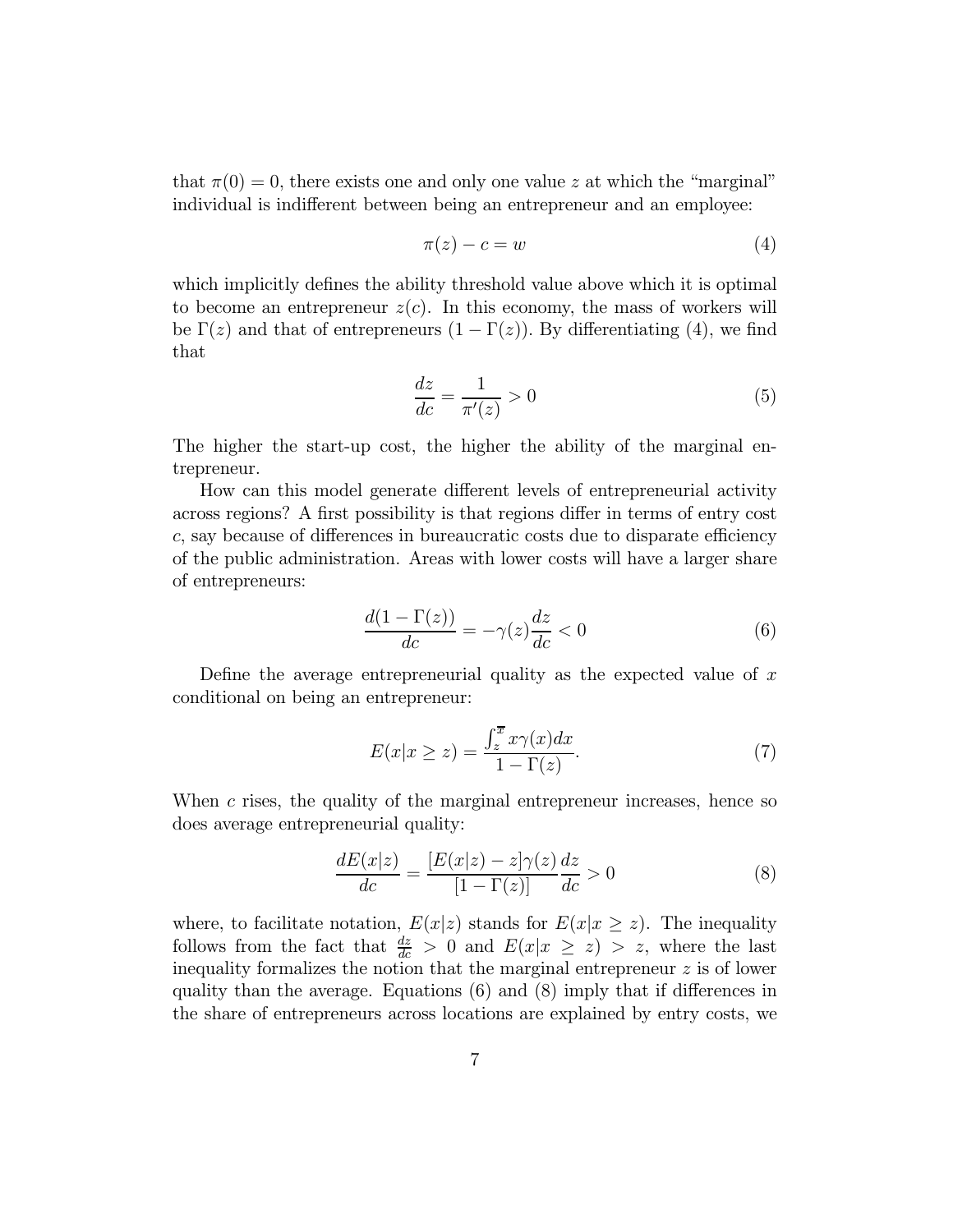should expect a negative correlation between the share of entrepreneurs and their average quality.

We can obtain additional implications of the heterogeneity in entry costs for the distribution of entrepreneurial ability. Define  $\Omega(y|z)$  as the cumulative density function of the random variable obtained by truncating  $x$  at  $z$ :

$$
\Omega(y|z) = \begin{cases} \frac{\Gamma(y) - \Gamma(z)}{1 - \Gamma(z)} & \text{if } y \ge z \\ 0 & \text{otherwise} \end{cases}
$$
 (9)

 $\Omega(y|z)$  is the share of entrepreneurs below any given level of ability y. As c increases, this share falls:

$$
\frac{d\Omega(y|z)}{dc} = -\frac{\gamma(z)(1-\Gamma(y))}{(1-\Gamma(z))^2}\frac{dz}{dc} < 0\tag{10}
$$

This implies that heterogeneous entry costs induce a positive correlation of the share of entrepreneurs below any given level of ability with the overall mass of entrepreneurs, and a negative correlation above that level.

Summing up, heterogeneity in entry costs generates two sharp predictions: a larger mass of entrepreneurs should be associated with  $i$ ) lower overall quality and  $ii)$  with higher (lower) share of entrepreneurs below (above) any quality level.

### 2.2 Heterogeneous costs of learning entrepreneurial skills

A second potential reason for different levels of entrepreneurial activity across regions is that in some regions it might be easier to learn entrepreneurial skills. This may be due to the fact that in some locations the diffusion of knowledge and ideas is facilitated by environmental factors. As is shown by Jovanovic and Rob (1989), the easier the circulation of knowledge the higher entrepreneurial quality. To model this possibility and derive its implications, we assume that the distribution of talent is parameterized by a shift factor  $\lambda$ , specific to each location:  $x \sim \gamma(.)$ , with  $\Gamma(x, \lambda)$  representing the cumulative distribution function. The parameter  $\lambda$  represents the possibility of learning that characterizes each location.<sup>3</sup> We assume that  $\frac{\partial \Gamma}{\partial \lambda} < 0$ :  $\lambda$  shifts the

 $3$ Of course,  $\lambda$  might be any shifter of the distribution of talents. Distinguishing learning from other possible explanations will be the main task of the empirical analysis.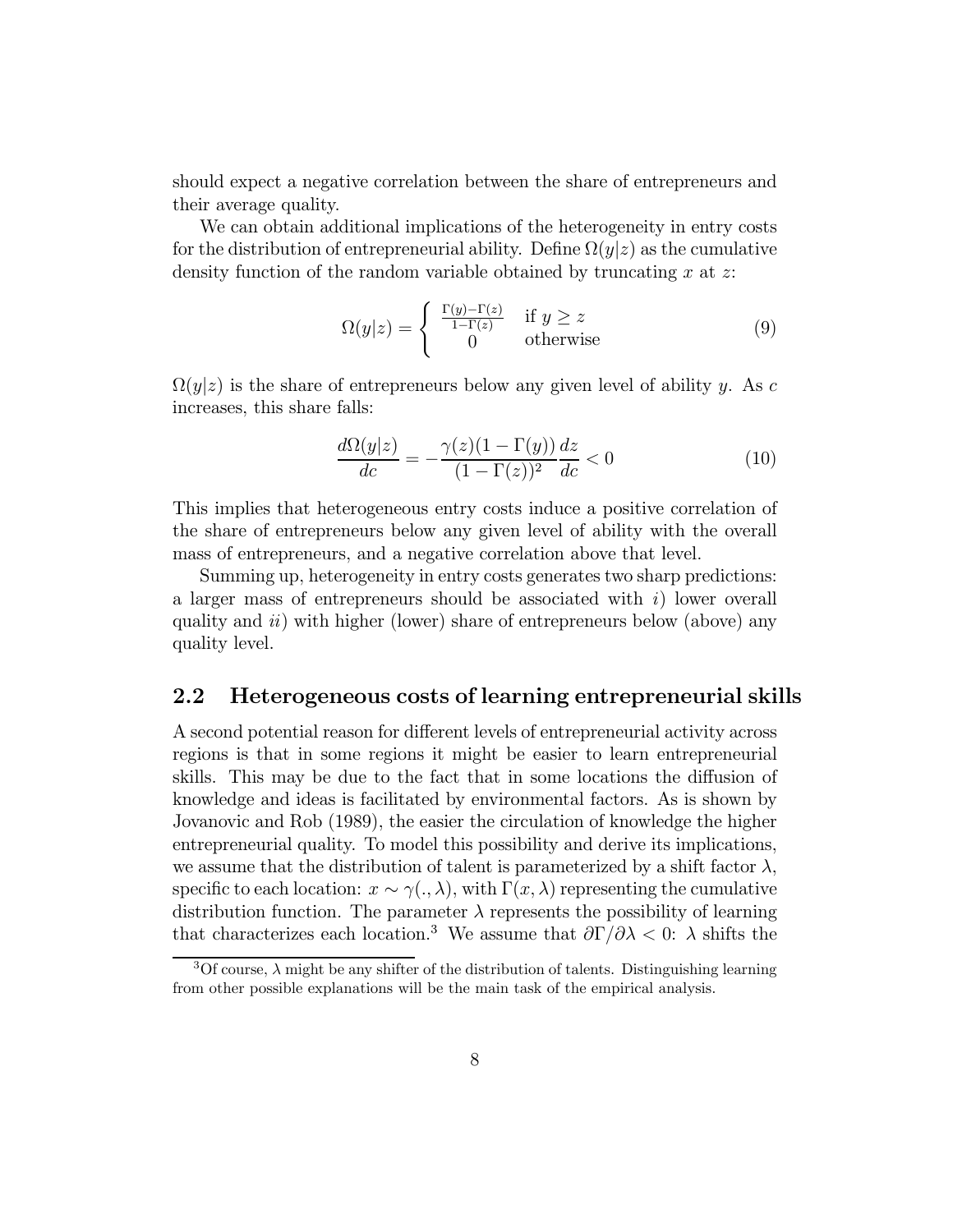probability distribution to the right in the first order stochastic dominance sense. In this setting, clusters arise in areas with high  $\lambda$ :

$$
\frac{d(1 - \Gamma(z, \lambda))}{d\lambda} = -\frac{\partial \Gamma(z, \lambda)}{\partial \lambda} > 0.
$$
 (11)

Equation (11) implies that the higher  $\lambda$ , the larger the share of individuals with a given talent above the threshold  $z$ , and so the larger the mass of entrepreneurs.

As before, we define average entrepreneurial quality as the expected value of x conditional on being an entrepreneur. This value will now depend on  $\lambda$ :

$$
E(x|z,\lambda) = \frac{\int_{z}^{\overline{x}} x\gamma(x,\lambda)dx}{1 - \Gamma(z,\lambda)}.
$$
\n(12)

The effect of a change in  $\lambda$  on average entrepreneurial quality is:

$$
\frac{dE(x|z,\lambda)}{d\lambda} = \frac{\left[\int_z^{\overline{x}} x \frac{\partial \gamma}{\partial \lambda} dx - E(x|z,\lambda) \frac{\partial (1-\Gamma(z,\lambda))}{\partial \lambda}\right]}{(1-\Gamma(z,\lambda))}
$$
(13)

Given that the first term is positive<sup>4</sup> and the second negative, this expression cannot be signed a priori. In fact, an increase in  $\lambda$  has two contrasting effects on average ability: on one side, for given  $z$ , it shifts ability to the right, i.e. increases average ability; on the other, some agents that would have been employees for a lower  $\lambda$  now become entrepreneurs. Given that they enter at the lower end of the talent distribution, more 'entry' implies that quality is diluted, thus reducing average quality (the second term in square brackets in (13)). The sign of  $\frac{dE(x|z,\lambda)}{d\lambda}$  depends on the shape of the distribution of talents and on how  $\lambda$  parameterizes it. However,  $\frac{dE(x|z,\lambda)}{d\lambda} > 0$  holds for a general family of distributions, the log-concave distributions (Barlow and Proschan 1975).<sup>5</sup> This family of distributions includes, among others, the uniform, the normal and the exponential. For such distributions, a positive

<sup>&</sup>lt;sup>4</sup>Using the property of first order stochastic dominance, it is immediate to show that  $\int_{z}^{\overline{x}} x \frac{\partial \gamma}{\partial \lambda} dx > 0$ . In fact, for  $d\lambda > 0$ , stochastic dominance implies that  $\int_{z}^{\overline{x}} x \gamma(x, \lambda + d\lambda) dx > 0$  $\int_{z}^{\overline{x}} x\gamma(x,\lambda)dx$ . Grouping terms and taking the limit for  $d\lambda \to 0$  delivers the result.

 $5A$  function h is said to be log-concave if its logarithm  $\ln h$  is concave, that is if  $h''(x)h(x) - h'(x)^2 \leq 0.$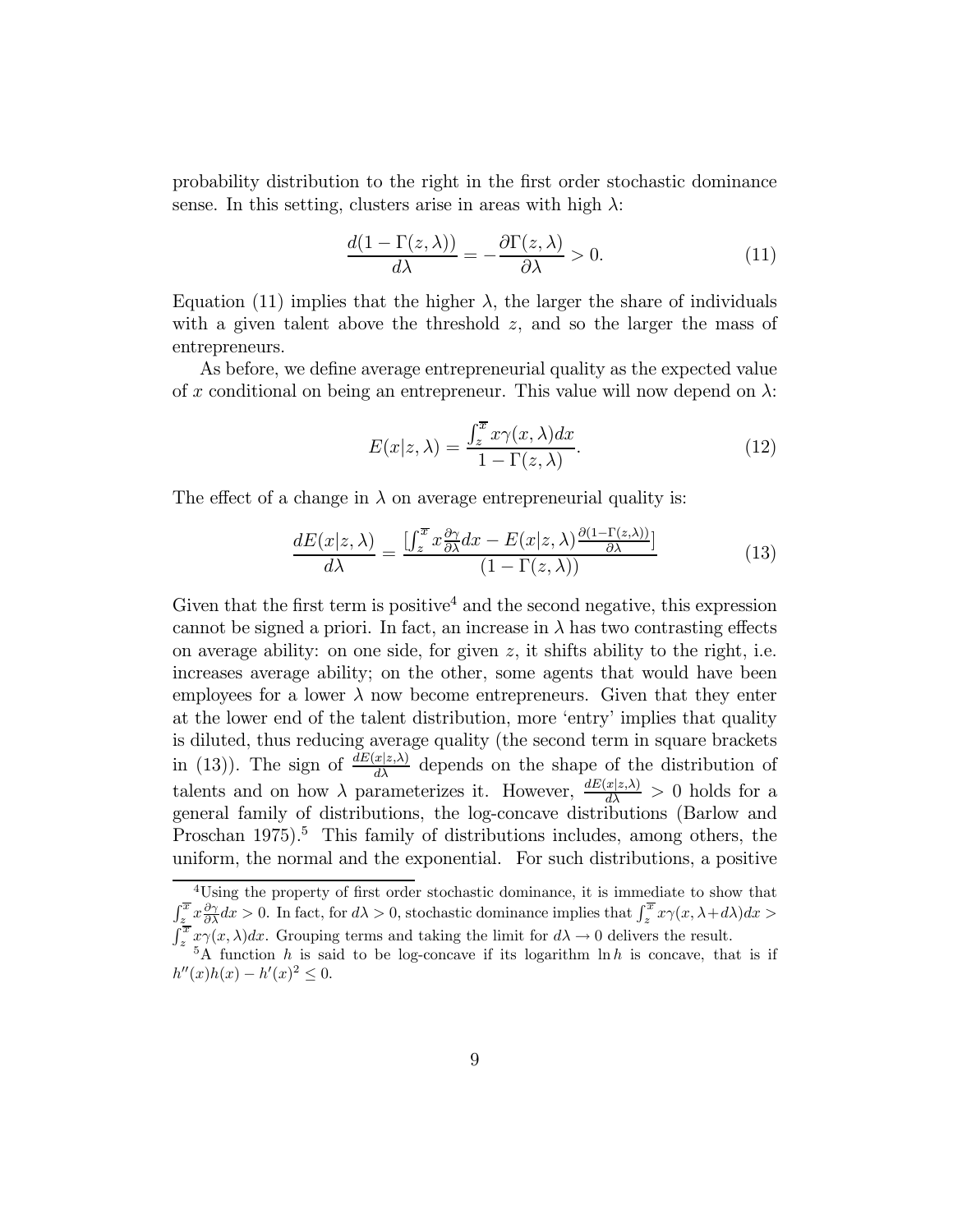correlation between the share of entrepreneurs and their average quality will emerge.<sup>6</sup>

The same reasoning applies to the distribution of entrepreneurial talents conditional on  $x \ge z$ ,  $\Omega(x|z,\lambda)$ : as before, while not determined a priori, the mass of entrepreneurs with talent below (above) an arbitrary threshold y,  $\Omega(y|z,\lambda)$  can decrease (increase) with the number of firms. Therefore, with endogenous talent, under some conditions on the distribution function Γ there can be a positive relation between the overall share of entrepreneurs and their quality.

To sum up, a model with different entry costs predicts a negative correlation between the number of entrepreneurs and their quality, while a model with endogenous accumulation of talents is compatible with a positive one, and under some conditions on the primitive distribution of talents will deliver it. We will further refine this interpretation and contrast it with possible alternatives in the subsequent sections where we confront the implications of the model with the data.

## 3 Data description

We test our propositions drawing on a dataset of Italian firms, the Company Accounts dta Service (in Italian, "Centrale dei Bilanci", CB), which provides standardized data on the balance sheets and income statements of about 30,000 Italian non-financial firms plus information on employment and firm characteristics. Data, available since 1982, are collected by a consortium of banks interested in pooling information about their clients. A firm is included if it borrows from a bank in the consortium. The focus on level of borrowing skews the sample toward larger firms. Furthermore, because most of the large banks are in the Northern part of the country, the sample has more firms headquartered in the North than in the South. Finally, since banks are interested in creditworthy firms, those in default are not included, so the sample is biased towards better quality borrowers. Despite these biases, previous comparisons with population moments indicate that the sample is not too far from being representative (Guiso and Schivardi 1999). Furthermore,

<sup>6</sup>The log-normal, traditionally used to model firm size (Steindl 1990) and income distribution (Harrison 1981), does not satisfy this property. Some simulations indicate that even for this distribution the above condition will generically be satisfied, implying that average ability increases with the number of firms.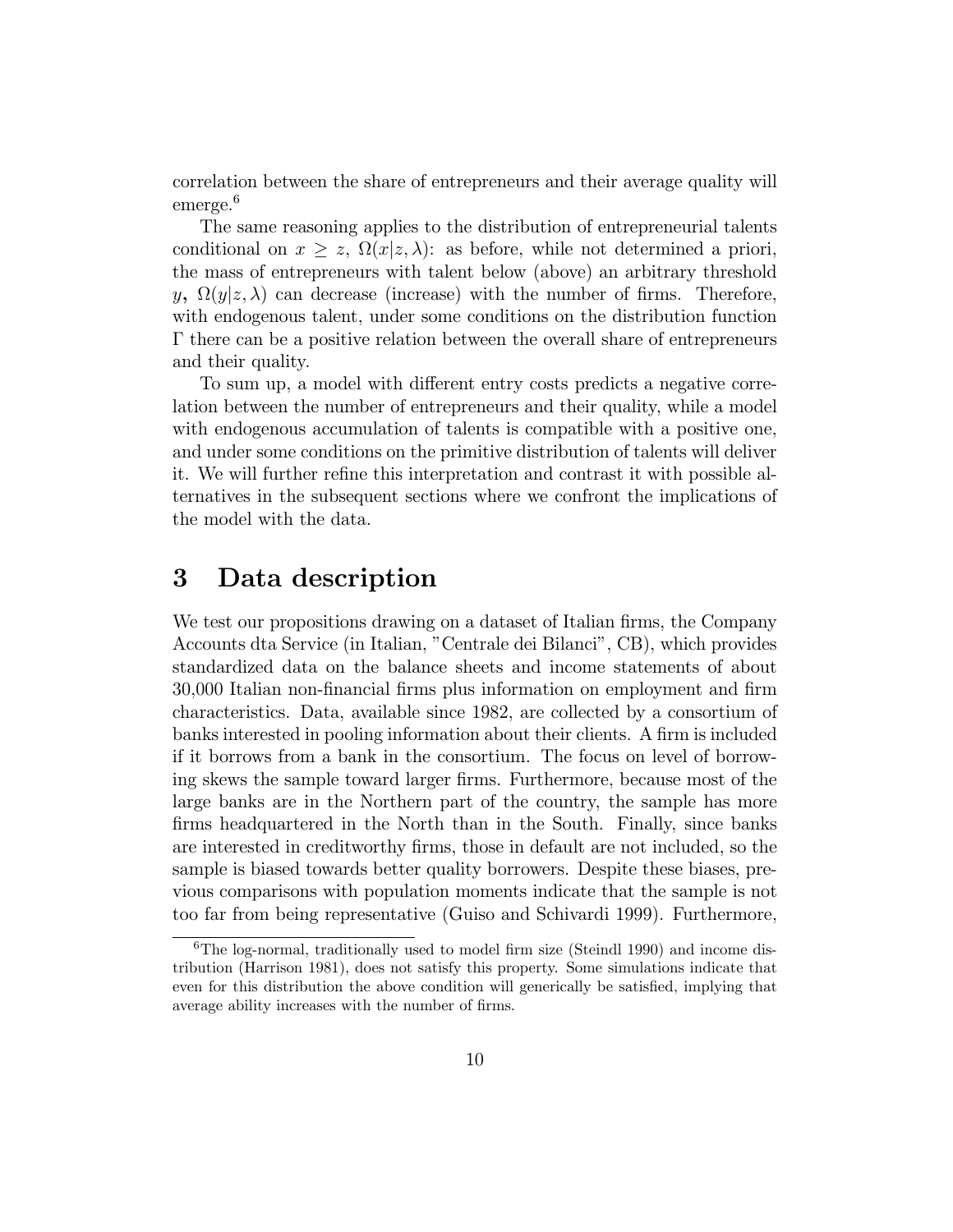based on a sample of 12,528 companies drawn from the database including only those continuously present from 1982 to 1990 and sales sales of more than 500,000 euro in 1990), states that this sample was found to cover 57 percent of the sales reported in national accounting data (Centrale dei Bilanci (1992)). Table 1, Panel A, gives summary statistics on occupation, value added and the stock of capital at constant prices for the 1991 CB sample comprising 16,885 observations; we use 1991 as the reference year for our regressions but check for robustness when all the available years are used. Data are reported by industrial sector using a 10-industry classification; to avoid the usual problems of estimating productivity in services we have restricted the analysis to manufacturing.<sup>7</sup> The capital stock is constructed using the permanent inventory method with sectoral deflator and depreciation rates (see Cingano and Schivardi (2003) for details).

We complement the CB data with another dataset on Italian industrial clusters, the Local Labor Systems dataset. The Italian territory has been divided by the National Statistical Institute (ISTAT) into 784 local labor systems, on the basis of working-day commuting areas.<sup>8</sup> The idea behind the algorithm is to define self-contained labor markets in terms of worker mobility. As such, this is the correct geographical boundary for an environment within which learning takes place and learning relations are formed.

Local labor systems are a convenient way to identify industrial clusters, because they are many in number and because statistics are readily available at the level of the LLS, in particular the number of firms present, a gauge of the cluster's density. Since the Data Services gives the firm's LLS code, we can match firms with the data at the local labor system level. The number of manufacturing firms in the LLS is obtained from thye files of the Italian Social Security Administration (INPS) on the universe of firms (covering the years 1986-98). These cover all Italian firms with at least one employee giving total number of employees working in each year and industrial sector

<sup>&</sup>lt;sup>7</sup>As will become clear in the next subsection, the sectoral classification balances the need of homogeneity of the production technology and that of a sufficient number of sectoral observations to properly estimate TFP.

<sup>8</sup>Even if defined using the same criteria (commuting ties), the concept of LLS differs from US Core Based Statistical Areas since tere is no minimum population. Hence, like the French "zones d'employ", the Italian LLS entirely and continuously cover the national territory. The average land-area is 384 square kilometers, with a population density of 188 inhabitants per sq. km. Population ranges from 3,000 in the smallest LLS to 3.3 million in the largest.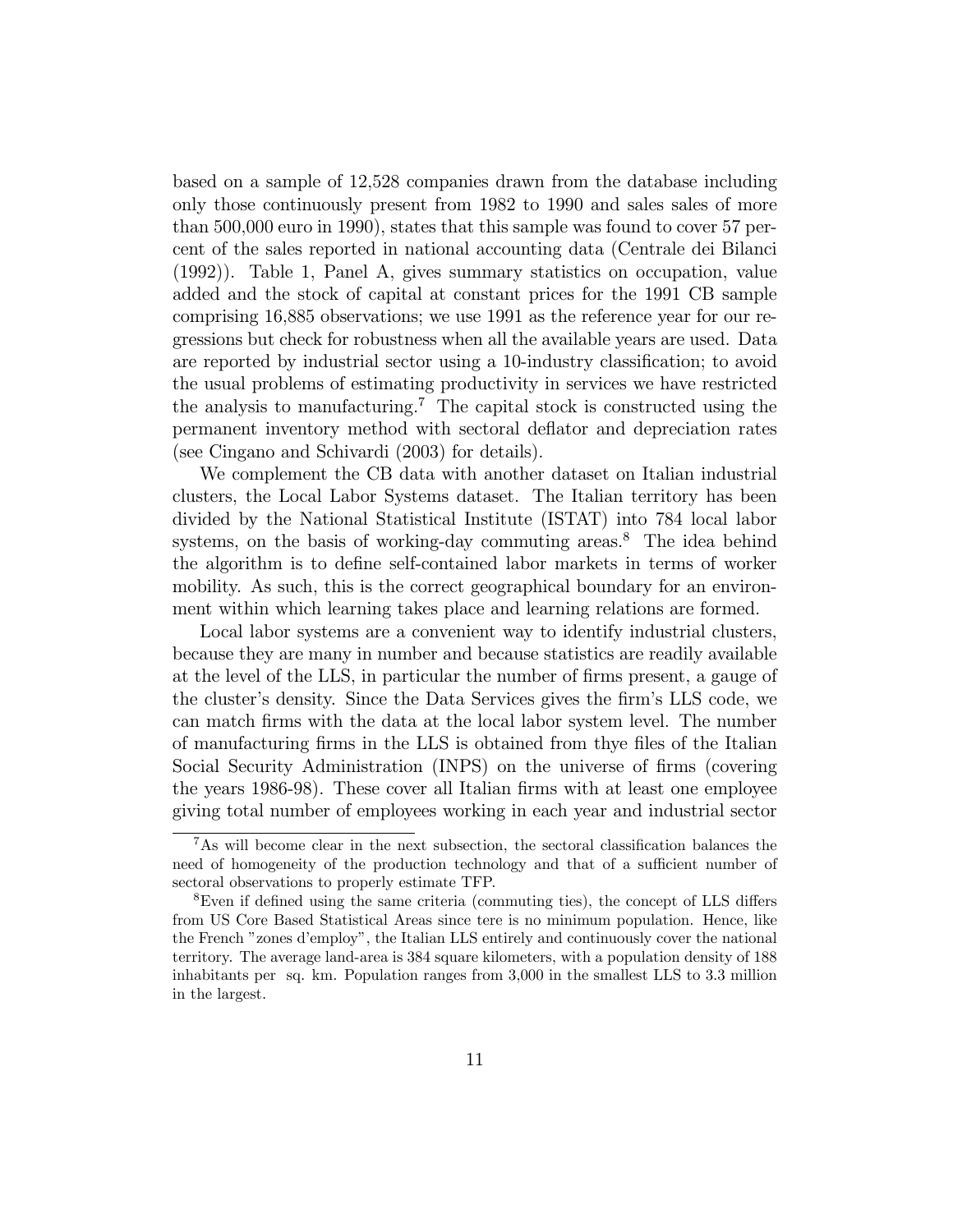classification. In addition, for each firm we can recover the LLS code and thus count the number of firms in each LLS-industry (using the same 10-industry classification as above). Panel B shows summary statistics on the average number of firms per LLS for each of our 10 industries. It is clear that there is considerable geographical variation in the clustering of industry: for all industries, there are 92firms per LLS with a standard deviation almost three times the mean (269) and range of 1-8,392. Figure 1 gives a visual picture of the geographical clustering of entrepreneurship and its dispersion across local labor systems. Although the largest clusters are mostly in the North, there are several in the South. However, to make sure that our results are not driven by North-South differences, in our empirical analysis we always include area dummies.

Finally the the resident population of each LLS comes from the census.

### 3.1 Estimating entrepreneurial ability

In order to test the two alternative models described in Section 2 first we need a measure of entrepreneurial ability at the firm level. In Lucas, entrepreneurial ability is modeled as a shift in the production function: better entrepreneurs will get more output from any combination of inputs. Put in this way, entrepreneurial ability is simply equivalent to a firm's total factor productivity. If this were the only feature affecting a firm's TFP, Lucas model might serve as the basis for a theory of total factor productivity, or at least of its dispersion across firms. The main limit of this theory is that the dispersion is simply assumed and inherited from the differences in entrepreneurial ability, which is taken as given. Our model of learning is a way of providing a basis for an endogenous explanation of firm-specific TFP and the determinants of differences in average TFP across locations. Needless to say, differences in TFP may be caused by factors other than entrepreneurial ability, such as different technologies or exposure to external effects. Thus, to determine the contribution of entrepreneurial ability to TFP one needs first to decide how to net out the influence of other determinants. Our identifying assumption is that a firm's TFP has two components: one is common to all firms in the same industry and depending on their specific technology. The second is firm specific, and in the spirit of our model we assume it reflects the ability of the firm's entrepreneur.

To obtain an estimate of the TFP of firm i we assume that output is produced with a Cobb-Douglas production function of the form  $Y_{si}$  =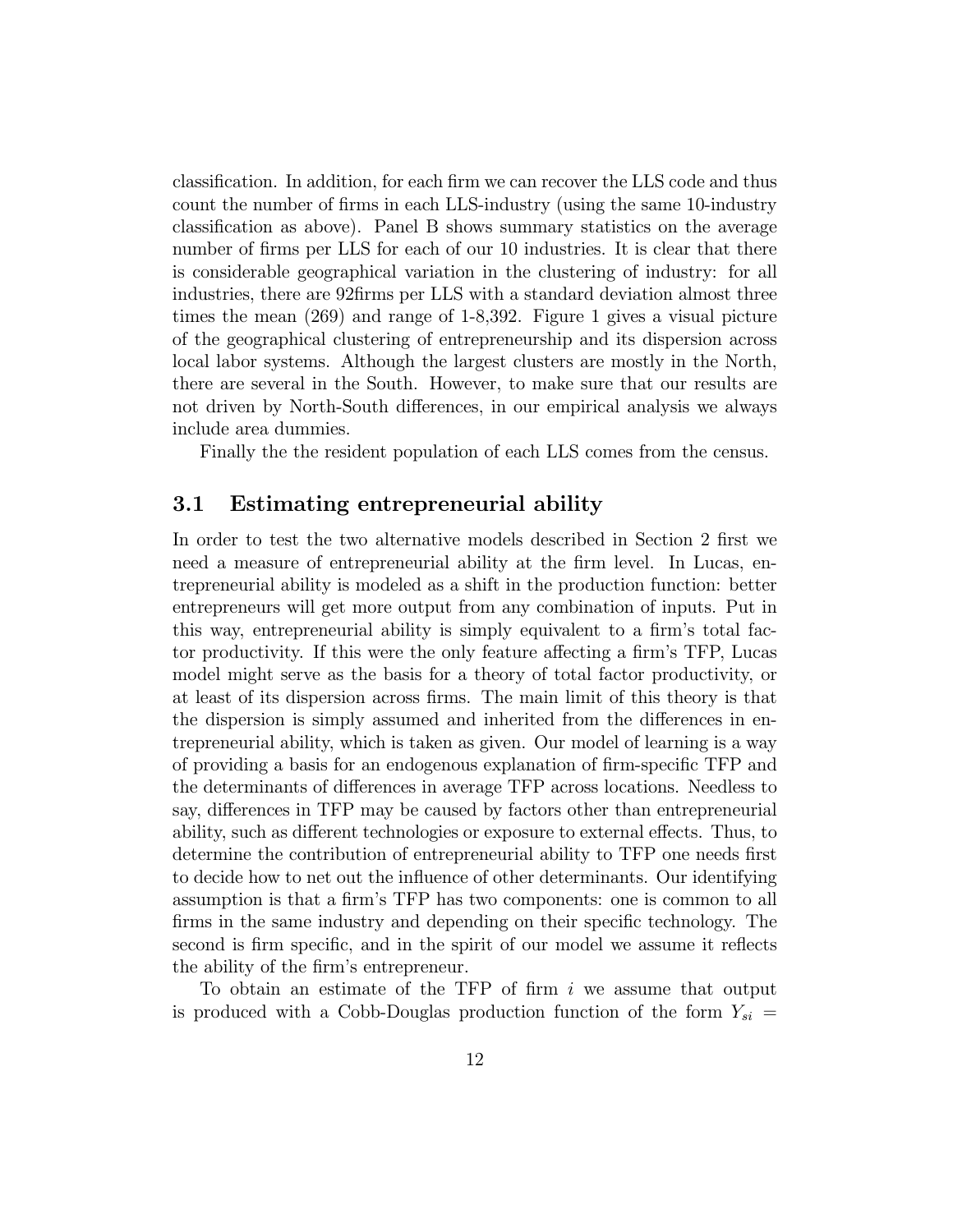$x_{si}A_s * K_i^{\alpha}L_i^{\beta}$ , where s indexes the industry, Y is output, and K and L denote the stock of capital and labor services. Total factor productivity is given by  $TFP_{si} = x_{si}A_s$ , and is the product of the sectoral component, A, and the firm-specific component, x. The latter is our measure of entrepreneurial ability. To obtain an estimate of TFP we need to compute values for  $\alpha$  and  $\beta$ . We use the multi-step estimation algorithm proposed by Olley and Pakes (1996), which accounts for both problems, allowing for unbiased and unconstrained estimation of  $\alpha_s$  and  $\beta_s$ .<sup>9</sup> To assess the reliability of the estimates, we also calculate the coefficients using Solow's assumptions.

Table 2 reports the estimated values of  $\alpha_s$  and  $\beta_s$  with the two procedures. Production function estimates of  $(\alpha_s + \beta_s)$  lie in the range 0.93-1.05. The model assumes decreasing returns to scale to avoid a degenerate equilibrium in which there exists only one firm supplying the whole market. Given that the capital coefficient is estimated using a semi-parametric procedure, we obtained its standard errors through a bootstrapping exercise based on 150 replications. As is Olley and Pakes (1996), standard errors are relatively large<sup>10</sup> and, given that the estimates of  $(\alpha_s + \beta_s)$  are always somewhere around 1, the empirical model has no power to discriminate between different degrees of returns to scale. Formally, the null hypothesis  $(\alpha_s + \beta_s)$  <1 is never rejected in a one-sided test even at the 10 percent confidence level.<sup>11</sup> In terms of single coefficients, the Olley and Pakes (1996) procedure tends to result in a higher coefficient for labor and a lower one for capital, arguably because of deviations of the factor markets from the competitive paradigm. Apart from these differences, the two methods give broadly consistent results, which suggests that the estimates are reliable. In what follows, we use the TFP estimates obtained with the Olley and Pakes procedure to recover our measure of entrepreneurial ability.

Table 3 describes the distribution of our estimate of  $x$ , obtained by remov-

<sup>&</sup>lt;sup>9</sup>In summary, the procedure controls for endogeneity by approximating the unobserved productivity shocks with a non-parametric function of observable variables and for selection by introducing a Heckman-type correction term.

 $10P$ akes and Olley (1995) discuss the asymptotic properties of the estimator, suggesting that the bootstrapping procedure might overestimate the true standard deviation of the capital coefficient, partially explaining its higher values than those for labor.

 $11$ Indeed, returns to scale might be initially increasing, due for example to fixed production costs, so that the "span of control" only kicks in for larger levels of operation. In fact, some small, growing firms might still be on the increasing part of the production function but, due to convex costs of adjusting the scale of operation, might not immediately exploit the full advantages of scale.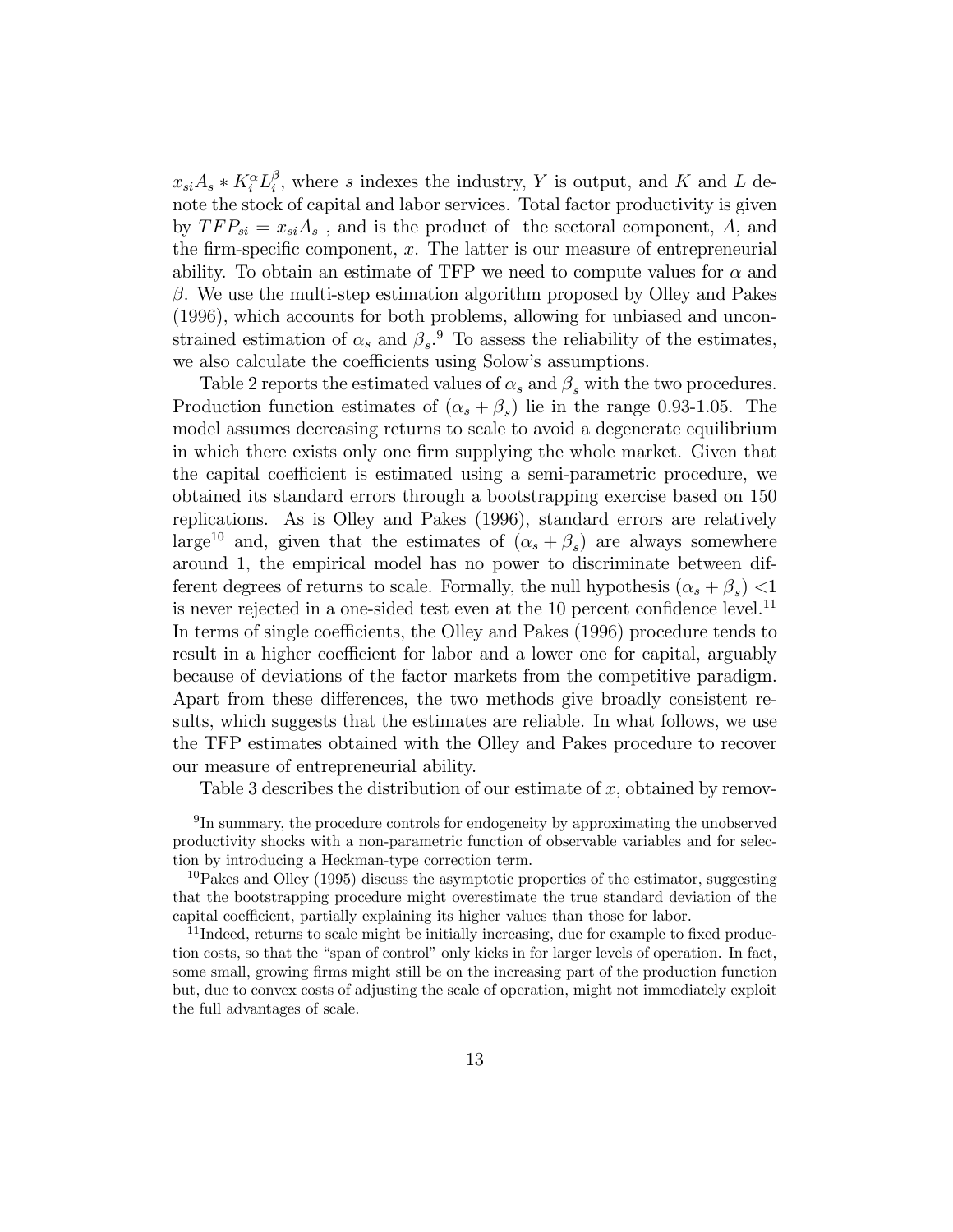ing the industry-level component with a first-stage regression of estimated total factor productivity on a set of industry dummies. To account for possible outliers we drop observations in the first and last percentile of the ability distribution by year-sector. The sample mean of entrepreneurial ability is 2.35 but there is considerable dispersion, as the high value of the standard deviation (0.5) implies. When the sample is split according to the number of firms in each geographical unit, entrepreneurial ability is higher where the number of firms is above median than where it is below median (2.39 compared to 2.18), which is inconsistent with the start-up cost hypothesis but not with the learning hypothesis. The table also shows the share of firms with ability below the  $25<sup>th</sup>$  and above the 75<sup>th</sup> percentile both for the total sample and the two sub-samples of high-density and low-density areas. Contrary to the start-up cost model, there is a larger frequency mass to the left of the lower threshold in places with fewer firms (33 percent in the low-density group compared to 23 percent among the high-density locations) while in accordance with the learning hypothesis the probability mass to the right of the upper threshold (the  $75<sup>th</sup>$  percentile) is greater where there are more firms. Thus, the descriptive evidence clearly rejects the start-up cost theory in favor of learning. The same conclusions can be drawn from Figure 2, which shows the distribution of entrepreneurial ability for firms in high-density and lowdensity local labor systems, computed using Gaussian kernel non-parametric smoothers evaluated at 25 points over the range of x. Notably, the distribution of entrepreneurial ability is shifted to the right in areas with a high density of firms, implying that entrepreneurs in high-density areas have a greater ability. In the following sections we refine this descriptive evidence using formal regressions testing for statistical significance and controlling for any additional effects. Table 2 also reports summary statistics for some of these controls, such as the number of firms in the LLS and that in the LLS and industry, the number of workers in the LLS and the cumulated stock of capital in the LLS. Not surprisingly, in high-density areas there are also more workers and capital stock is larger.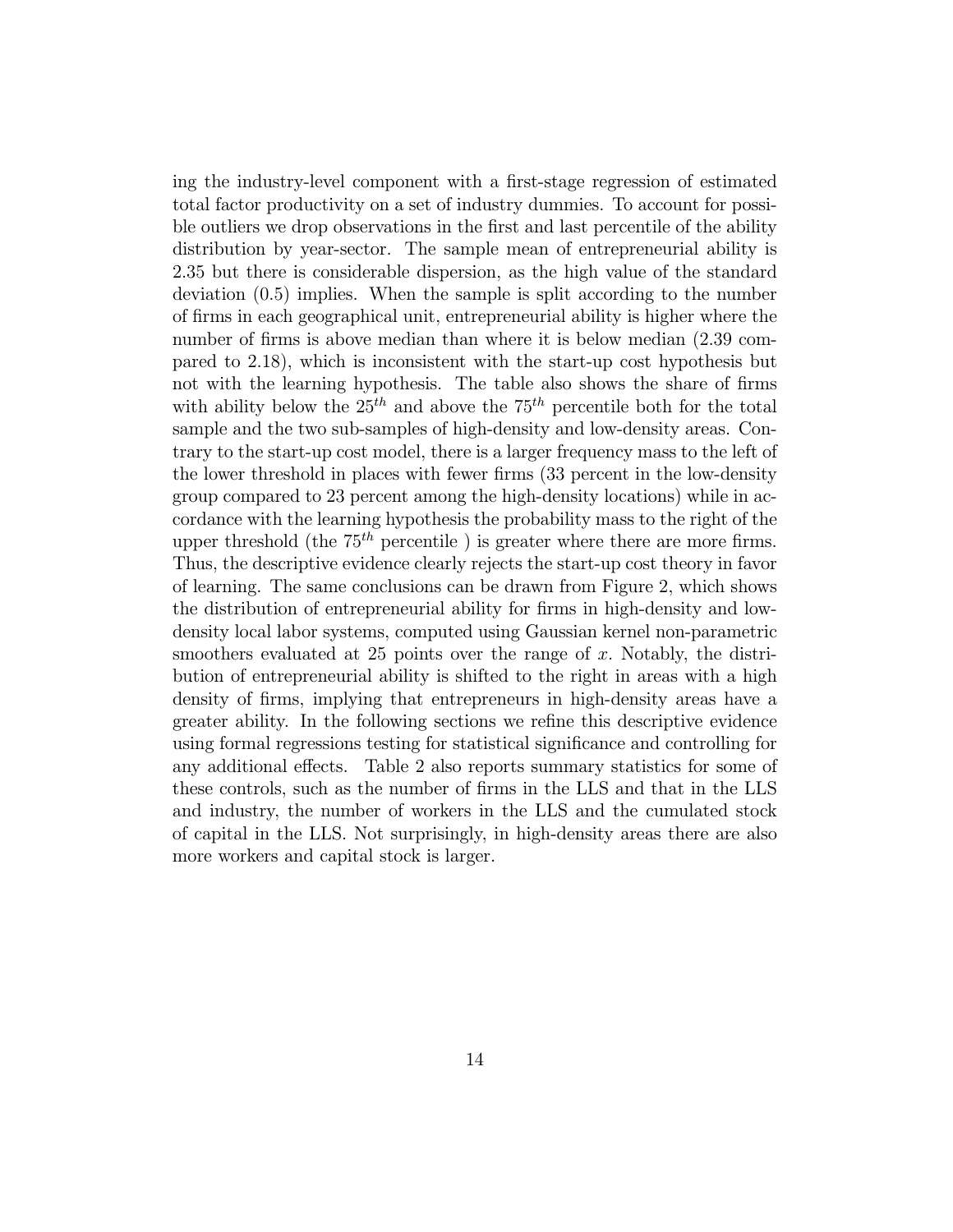# 4 Start-up costs or entrepreneurial learning? Testing the two models

According to equations (6) and (8), the start-up cost model implies that as we vary entry costs, entrepreneurial ability and the mass of entrepreneurs should move in opposite directions. The entrepreneurial-learning model may imply a positive correlation between the two variables. Table 4 reports our basic test; the left hand side is the log of our estimate of entrepreneurial ability  $(x \text{ in the})$ model); on the right-hand side we include the share of entrepreneurs, i.e. the ratio between the number of firms, obtained from the yearly INPS archives, and the resident population in the local labor system, obtained from the population census  $(1-\Gamma(z))$  in the model), a variable we call Entrepreneurial Incidence (EI). We also include as controls three geographical dummies for the Center, Northeast and Northwest of the country (the South is the left out region). Given that the independent variable only varies across LLSyear, we use standard errors adjusted for clustering. To check the robustness of our results, we use three different sample: a single cross section in 1991, which is the Census year when the population is counted; the detrended firm average over the entire period<sup>12</sup> and the full panel with year dummies. The first column shows the estimates using the 1991 cross section; the correlation between EI and TFP is positive and statistically significant at 10%; to give a sense of its magnitude, an increase in EI of one standard deviation would bring about an increase in TFP of a little more than 2%. Using firm averages and pooled data (columns 2 and 3), the estimates are slightly higher and much more precise. This clearly contradicts the start—up cost model of cluster formation already questioned by the previous descriptive evidence. This result is very robust across specifications.

To control for unobserved factors at the local level, we run the regressions including province dummies, a very fine geographical control.<sup>13</sup> The coefficient is slightly lower, an indication of possible spatially correlated effects, but still positive and statistically significant in two cases out of three.

The second panel of Table 4 sharpens the evidence on the validity of the start-up cost theory by looking at the relations between the number of firms

<sup>12</sup>According to Bertrand, Duflo and Mullainathan (2001), the serial correlation in the independent variable can make inference problematic. As a simple solution, they propose runnig estimates on the collapsed data and ignoring the time series variation.

<sup>&</sup>lt;sup>13</sup>Italy has 103 provinces, so that there are 8 LLS per province.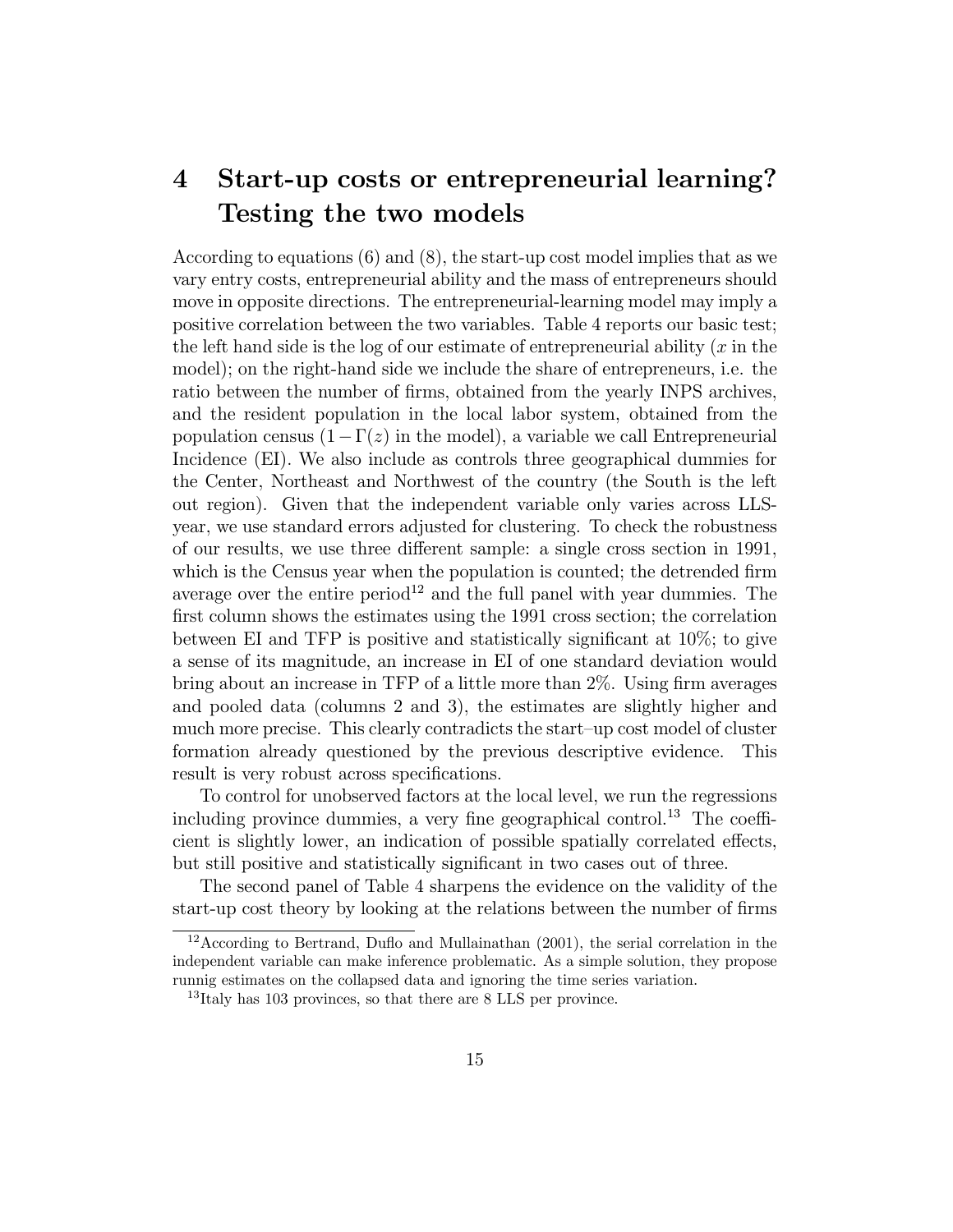in a cluster and the share with ability below a lower bound or above an upper one. According to this model, there should be a positive (negative) correlation between the number of firms and the frequency of firms with ability below (above) a certain bound. The intuition is that as the startup cost declines and the number of firms increases, the new entrants are of lower quality, so there is a larger (smaller) mass of entrepreneurs with ability below (above) any given threshold. To test this implication we set the lower bound at the  $25^{th}$  (and the upper at the  $75^{th}$ ) percentile of the empirical distribution of ability and construct an indicator that is equal to 1 if the firm's specific ability is below (above) the threshold. We then run a probit estimate on the entrepreneurial share and the geographical controls. The first three columns of Table 4 show the results for the share above the  $25<sup>th</sup>$  percentile for the three samples, using macro areas as geographical controls. They reveal a negative correlation, with highly significant coefficients. This pattern is broadly confirmed when provinces are used as geographical controls (last three columns). The last panel shows the share of firms above the  $75^{th}$ percentile, finding a positive coefficient of the number of firms scaled by population. Taken together, these findings suggest that a larger share of firms goes with a rightward shift of the distribution of entrepreneurial talent. Thus, the main two implications of the start-up cost model are strongly rejected by the data. On the other hand, they are consistent with the learning model, which (under mild conditions) not only predicts a positive correlation between ability and the share of entrepreneurs in the population, but also a negative correlation between the share of firms with ability below a lower bound and the entrepreneurial share in a cluster (and vice-versa for the right tail).

The evidence in Table 4 is unequivocal: it strongly rejects theories of cluster formation based on differences in entry and start-up costs, such as differences in the fixed costs or bureaucratic steps required to organize a firm. It lends support to models that emphasize differences in the opportunities individuals have to accumulate entrepreneurial abilities, i.e. to acquire the particular skills needed to set up and run a business.

To further strengthen our interpretation, we consider the correlation between EI and TFP at the local sectoral level. If differences in entrepreneurial incidence are due to entry costs, then they should apply independently of the sector of activity, so that the correlation should arise at the aggregate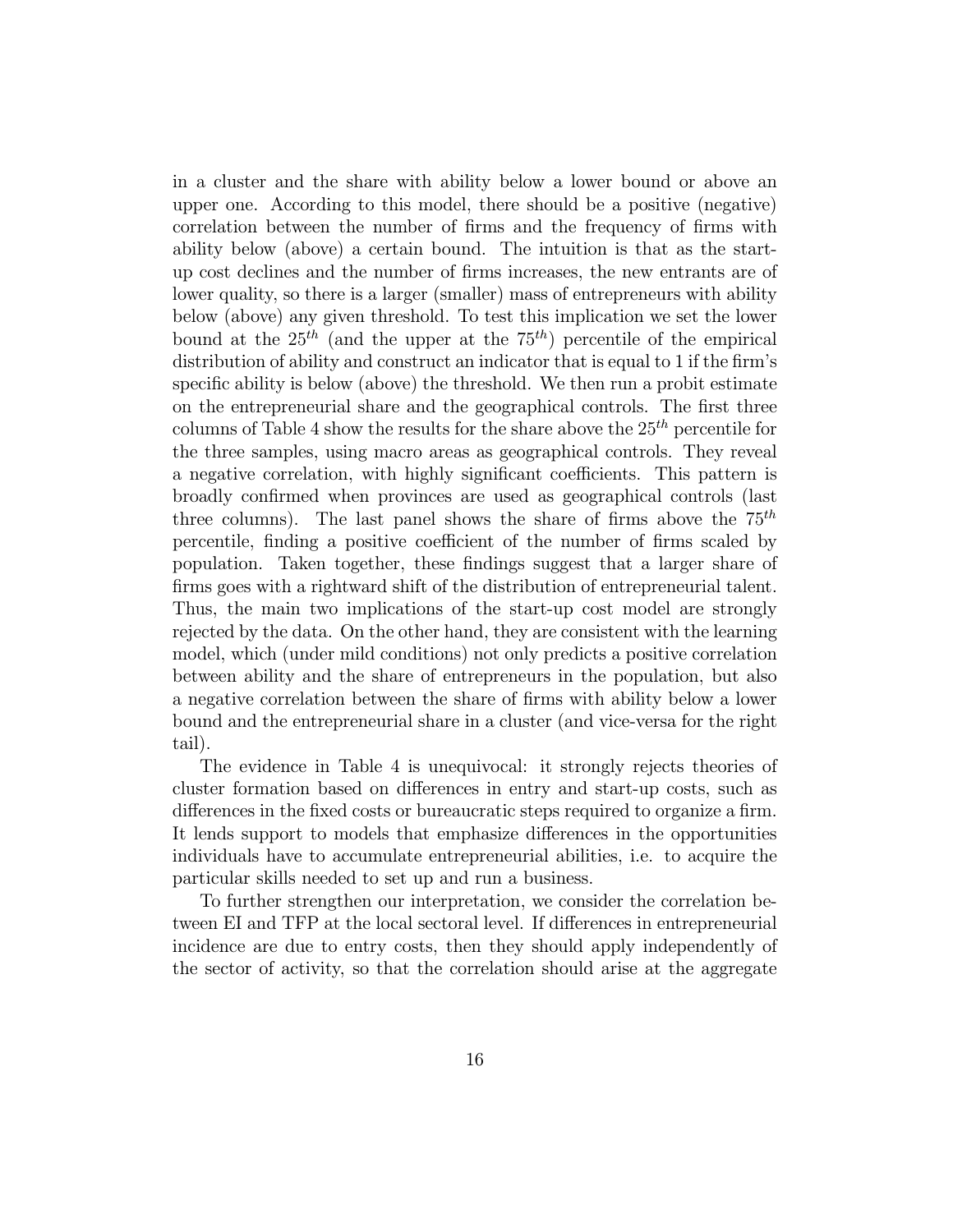level.<sup>14</sup> Instead, we should expect learning to have a strong sectoral component.<sup>15</sup> In fact, entrepreneurship entails some degree of specificity. Thus, if learning is more important within an industry than across industries (due to some kind of specificity) then the correlation between the share of firms and entrepreneurial ability should be stronger in the same LLS and industry than overall. This is tested in Table 5, where we insert both the overall entrepreneurial share and that at the sectoral level, i.e. calculated using the number of firms in an LLS-industry. The first panel shows the results for the correlation between ability and the two indexes of entrepreneurial share. We always find that the effect is stronger and the significance higher for the industry-level index, independently of sample and type of geographical controls.

The second and third panels report the regressions for the probability that the firm has a specific component of TFP below the  $25<sup>th</sup>$  percentile of the distribution (Panel B) and above the  $75<sup>th</sup>$  percentile (Panel C). The pattern is very similar to that found in Panel A, with two exceptions for the first indicator, for which the overall share is sometimes significant. All in all, the evidence suggests that location-industry factors underlie the correlation, consistently with the learning hypothesis and at odds with the idea that some locations have more firms because of lower start-up costs.

# 5 Entrepreneurial ability and local externalities

Up to now, we have used the model to obtain equilibrium correlations between EI and ability, without any causal interpretation. We now take a further step and investigate the causes. In practice, by log linearizing (12), it is immediate to verify that this amounts to identifying some measurable factors that shift the ability distribution (the variable  $\lambda$  in the model) and to run

 $14$ This is not to say that entry costs are equal across industries. Rather, it means that if two locations differ in the level of such costs, the differential effect on EI should be uniform across industries.

<sup>&</sup>lt;sup>15</sup>There is a large literature on the relative importance of intra-industry and interindustry knowledge spillovers, which has so far failed to reach a clear consensus, even if the intra-industry component tends to be important in most empirical studies (Rosenthal and Strange 2003). Using the same dataset as in this paper, Cingano and Schivardi (2003) find evidence in favor of intra-industry spillovers, and no evidence of inter-industry.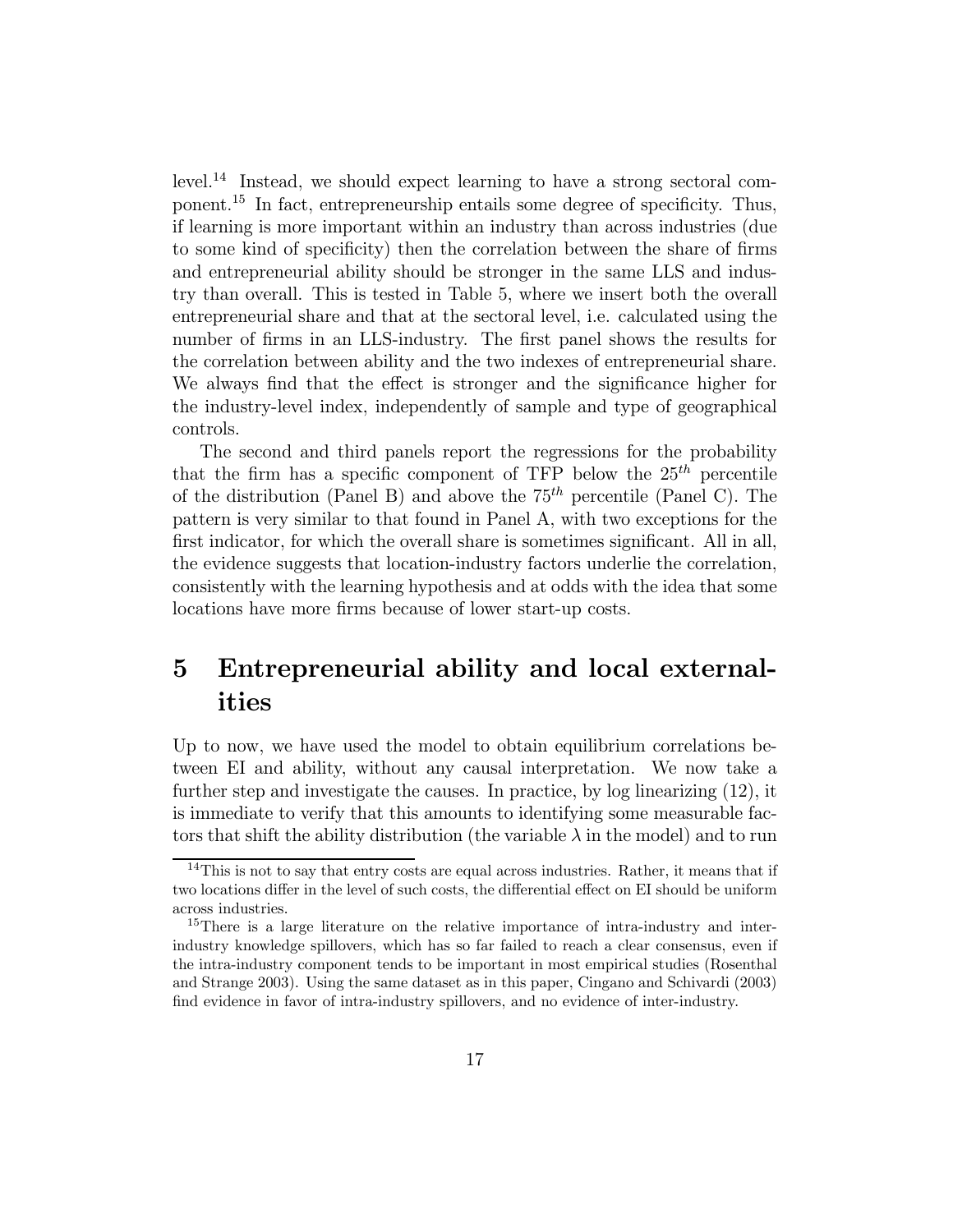a regression of (log) ability on the (log) indicator of  $\lambda$ . The logical candidate to explain productivity differences according to density is local externalities. In this section, therefore, we contrast different sources of externalities, to look for more direct evidence for or against the learning hypothesis.

There is a large theoretical literature on agglomeration economies (see Duranton and Puga (2003) for a recent survey). This literature has maintained the original marshallian idea (Marshall 1890) that the spatial concentration of production can be beneficial for three reasons. First, concentration fosters the circulation of ideas and the possibility of learning from other agents. Second, a large concentration of workers in the same industry can have beneficial effects both in terms of the specialization that each worker can achieve and on the quality of worker/job matches. Third, industrial clusters offer a wide variety of intermediate inputs, with potentially beneficial effects on productivity.<sup>16</sup> The empirical literature on the extent and scope of agglomeration economies suggests that localization economies are important. However, a consensus has not yet emerged on the relative merits of the different sources, and investigation is continuing (see Rosenthal and Strange (2003) for an exhaustive assessment of the state of the empirical debate).

We distinguish among these different effects by proposing a proxy of each potential externality. To proxy for learning externalities and knowledge spillovers, we use the number of firms operating in a given industry and in a given area. If learning entrepreneurial abilities is not, as we argue, a routine activity, then an obvious feature facilitating learning is the number of firms in a given location. If learning takes place mainly on the job and on the site, a larger number of firms offers more (and better) opportunities to acquire entrepreneurial abilities, since a potential entrepreneur can compare different working practices and business idea, possibly by working in different firms.<sup>17</sup> Moreover, the process of knowledge acquisition continues even

 $16$ Marshall (1890) wrote: "When an industry has thus chosen a locality for itself, it is likely to stay there long: so great are the advantages which people following the same skilled trade get from neighborhood to one another. The mysteries of trade become no mysteries; but are as in the air, and children learn many of them unconsciously.... Employers are apt to resort to any place where they are likely to find a good choice of workers with the special skill which they require. .. The advantages of variety of employment are combined with those of localized industries in some of our manufacturing towns, and this is a chief cause of their continued economic growth".

<sup>&</sup>lt;sup>17</sup> According to Saxenian (1994), the mobility of workers across firms and their acquired capacity to start up new firms was one of the main reasons behind the success of Silicon Valley during the technology boom. This would also be consistent with the model and the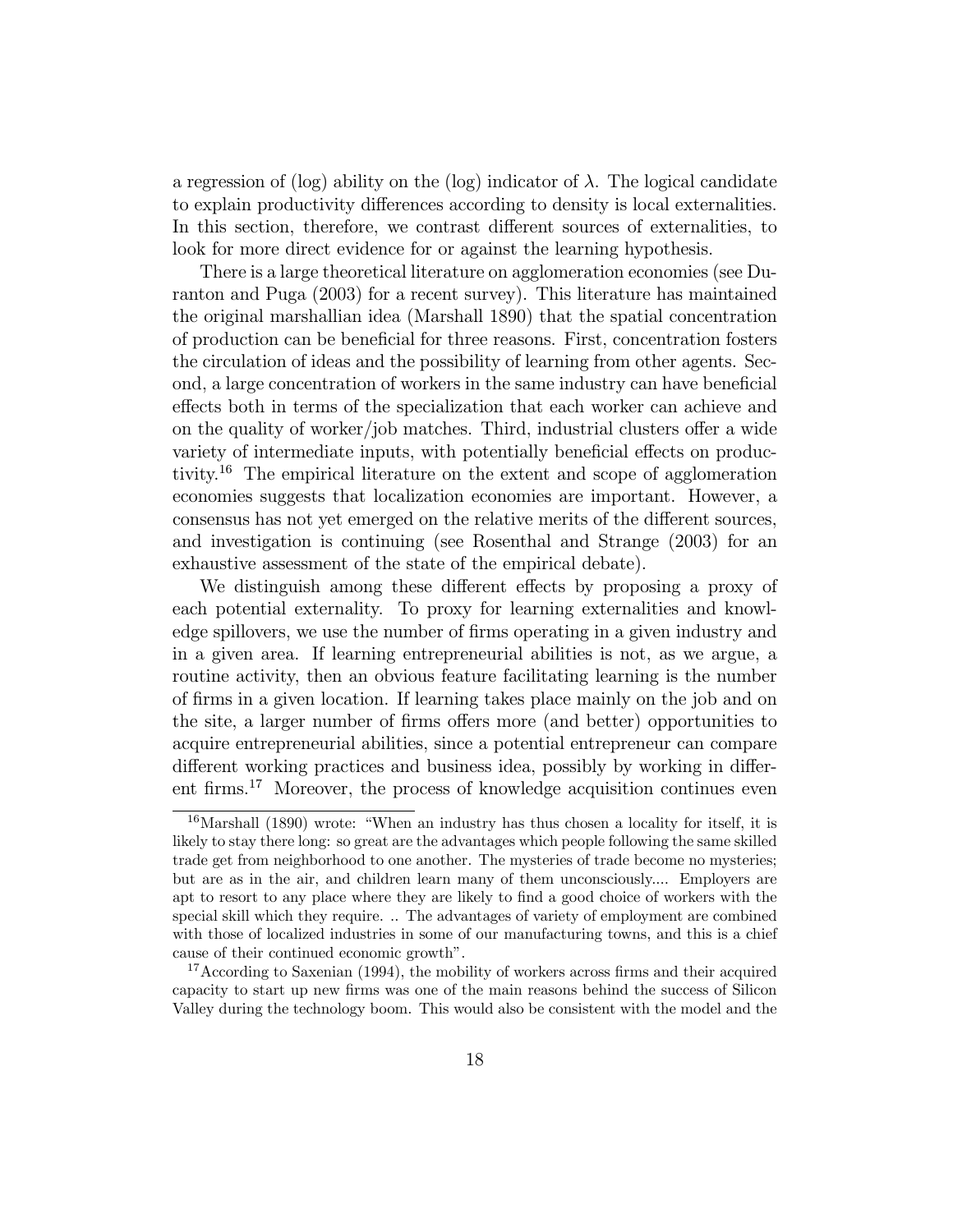after the business is started, because knowledge spillovers on alternative technologies or new markets keep accruing in regions with a large population of firms. The availability of intermediate inputs - the second reason why spatial concentration can raise firms' productivity - is easily measured by the ratio of intermediate inputs to value added at the local sectoral level. In fact, if greater concentration leads to higher productivity through more reliance on intermediate inputs, $^{18}$  we should find that TFP is positively related to this indicator. The third reason, labor market pooling effect, is measured by the number of workers operating in a given LLS-sector. Summary statistics for these variables are reported in Table 3.

In Table 6, Panel A, we regress firm-level TFP on the number of firms, the share of intermediate inputs over value added and the number of workers in the LLS-industry (all variables are in logs).<sup>19</sup> With four spatial controls, we find that the number of firms has a positive and significant coefficient in all specifications, with a value of around 0.05. The share of intermediate inputs is not significantly different from zero in the cross-sections, but is significant when using averaged data and in the pooled data, and there are indications that the availability of intermediate inputs might also foster local productivity, though the evidence is less clear-cut than for number of firms. The number of workers is never significant, save in one case. The exception is the pooled data with 4 spatial controls, and its negative coefficient is at odds with the idea that local externalities are attributable to labor market pooling effects. To give a sense of the magnitude of these effects, using the pooled estimate of column 3 we calculate that increasing the number of firms by one standard deviation would bring about an increase in firms' productivity of about 9 percent, which is quite large; doing the same with intermediate input intensity would increase TFP by a more modest 1.2 percent. The last three columns of Table 6 repeat the exercise with 103 spatial controls (the

empirical evidence of Lazear (2002), according to which the probability of becoming an entrepreneur is positively related to the number of tasks a worker is previously exposed to, because the entrepreneur needs to be able to understand and coordinate different activities: again, more firms could offer better opportunities of learning the complex set of skills required to manage a firm.

<sup>&</sup>lt;sup>18</sup>Using US data, Holmes (1999) finds that sectoral concentration at the local level is positively related to intermediate input intensity, although the effect is rather modest.

<sup>&</sup>lt;sup>19</sup>While the number of firms and that of workers can be computed from the INPS dataset, and therefore cover the respective populations, we have information on intermediate inputs and value added only for the CB sample, which is therefore used to compute the measure of intermediate input intensity.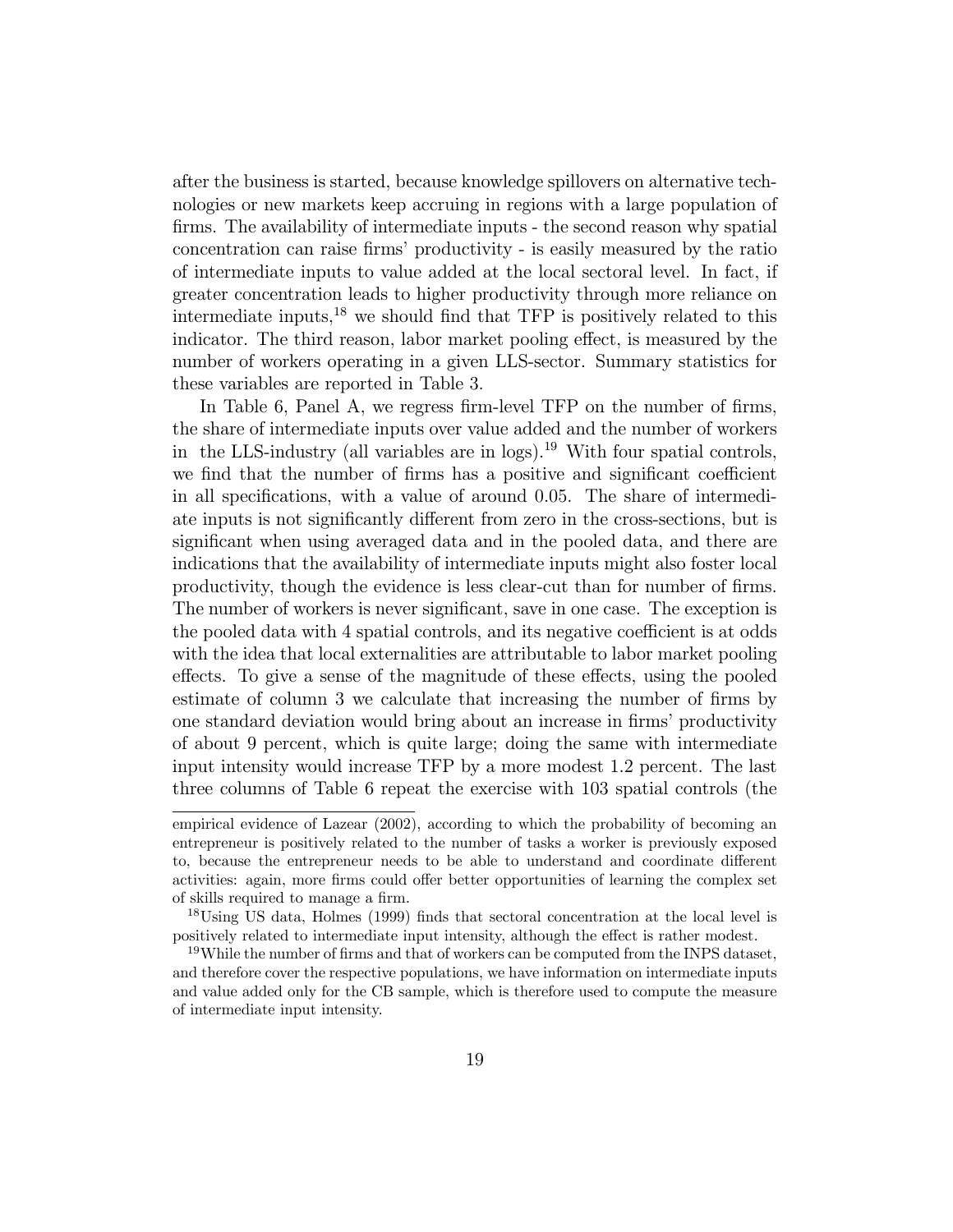provinces). The estimates for the number of firms and the intermediate inputs become somewhat smaller, but remain highly significant.<sup>20</sup> The number of workers has no effect in any specification.

These patterns are confirmed by the analysis of the TFP percentiles. The second panel shows the regressions for the probability that the firm-specific component of TFP falls below the  $25<sup>th</sup>$  percentile of the distribution. The number of firms has a negative effect, as predicted by the learning model, and its coefficient is statistically significant in all specifications. The intermediate input indicator is also negative, although again less precisely estimated, and the labor market pooling indicator is marginally significant in only one case. The last panel shows the estimates for the probability that firm-specific TFP exceeds the  $75<sup>th</sup>$  percentile of the distribution, with results very much in line with the previous ones. Here, the intermediate inputs indicator is always significant while the number of workers is either insignificant or a negative .

Table 6 shows conclusively that the relationship between entrepreneurial ability and the number of firms is robust to controls for other potential sources of local externalities. Moreover, its effects are more precisely estimated and economically more important than those of the alternative sources; the evidence that the availability of intermediate inputs at the local level has a positive impact on TFP is weaker, and no evidence of labor market pooling emerges from the data.

## 6 Robustness and further implications

Having established that the number of firms is strongly correlated with firmlevel TFP, we still face the problem of endogeneity that plagues the empirical analysis of density and productivity. There could in fact be unobserved local factors driving both productivity and number of firms. In this case, the correlation would simply be the result of the omitted variable rather then a causal link. While the inclusion of very fine geographical controls is a first check for omitted variables bias (a point we will return to below), this may not be sufficient to ensure that the results are not driven by a spurious correlation between the number of firms and the error term. To address this point, we need to find an instrument for the number of firms, i.e. a variable that is

<sup>20</sup>We have repeated the exercise with dummies for each LLS. In this case, the number of firms remains highly significant, while the measure of intermediate inputs becomes insignificant.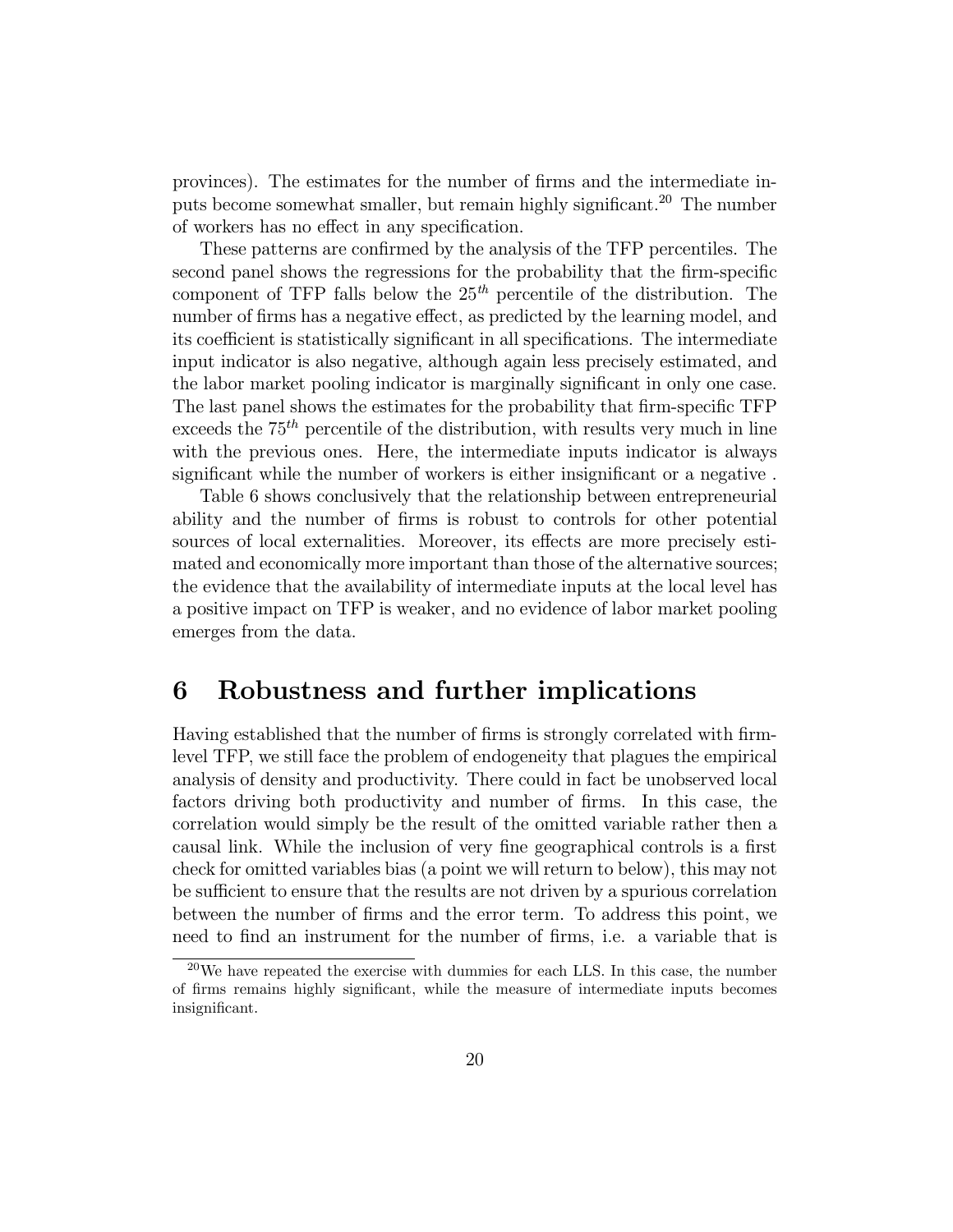correlated with the number of firms in a location but is not correlated with firm-level productivity in our sample. Following Ciccone and Hall (1996), we select as instrument the population at the LLS level in 1861 (the first Italian census). Clearly, the larger the population in a given location, the larger the number of firms, even if the primitive distribution of abilities is the same across areas. Moreover, given that location choices are persistent, due to moving costs and preference for "home", it can be maintained that population in 1861 is correlated with population today and thus with today's mass of firms. Indeed, a regression of the log of number of firms at the LLS-industry level on the population in 1861 at the LLS level produces an  $R<sup>2</sup>$  of 0.4. On the other hand, it is reasonable that local population size in the mid-  $19^{th}$  century is not correlated with potential determinants of productivity in industry over our sample period. This is our identifying assumption; it can be defended on the ground that the industrial revolution in Italy did not even begin until the 1890s' and that the biggest wave of industrialization occurred in the 1950s. If we presume that location choices before the industrial revolution were dictated mainly by agricultural fertility, and that this has no obvious relation to productivity in manufacturing in the later  $20<sup>th</sup>$  century, then the instrument satisfies the exogeneity condition.

Table 7 reports the results of a regression of firm efficiency on the number of firms in the LLS-sector, estimated by OLS (first three columns) and by IV (last three columns). For brevity, we only report the results with the finer geographical controls (provinces). In Panel B and C we estimate a linear probability model, to avoid the problems of IV estimates with probit models. All the regressions indicate that OLS and IV estimates are highly similar, with no evidence of a systematic bias in the OLS regressions. This suggests that our geographical controls are fine enough to capture any local factor that affects firms' TFP and could be correlated with the number of firms in the area, lending support to our causal interpretation.

To further control for omitted spatially correlated factors, in a set of unreported regressions we have also extended the controls, estimating the model with city-level dummies (to control for city fixed characteristics), citylevel dummies interacted with year dummies (to control for city shocks, such as changes in infrastructure or local government policies). Remarkably, in all cases the coefficient for number of firms remains positive and statically significant. Indeed, in a similar vain, Henderson (2003) finds a positive cor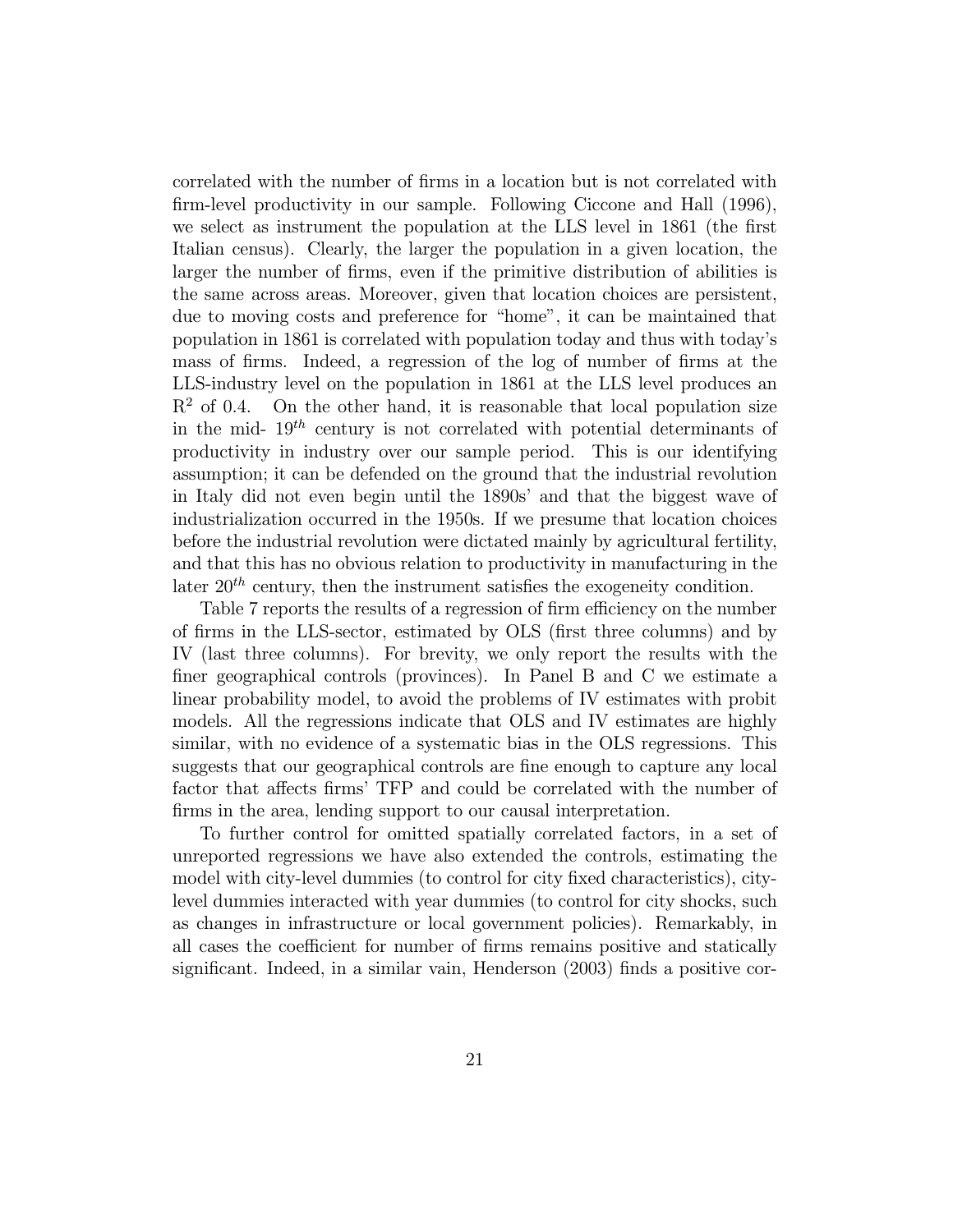relation between number of plants and productivity in the  $US^{21}$  His findings therefore suggest that the correlation we find is not confined to Italy.

We have also performed robustness checks along the industry dimension. First, the two-digit classification we use might be too coarse and mix sectors with different characteristics. While a more refined analysis is difficulat because of limited sample size, particularly in the estimate of the production function coefficients, we can increase the number of industry controls in the baseline regression. We have run the basic regression on the pooled data including 296 dummies at the 4-digit level, finding no substantial difference in the estimates. A second problem is that we impose the same coefficient for the number of firms across different industries. While assessing learning opportunities at the industry level is beyond the scope of this paper, we have run a separate regression for each industry. In all industries we find that the number of firms has a positive and significant effect on TFP, with coefficients ranging from a low of 0.017 for basic metal to a high of 0.067 for leather and footwear.

Having established that the link between firm level TFP and the number of firms is very likely a causal one, we want to corroborate the interpretation in terms of learning opportunities and knowledge spillovers. For example, the number of firms could be a proxy for competition, which would result is a selection increasing the productivity of the survivors.<sup>22</sup> For learning externalities, we rely on specific theoretical predictions. Unfortunately, as noted by Duranton and Puga (2003), rigorous theoretical work on knowledge spillovers is rather scant. To our knowledge Jovanovic and Rob (1989) and Eeckhout and Jovanovic (2002) are the only models that offer testable theoretical predictions.<sup>23</sup> The key to these models is that learning requires

 $21$  Henderson's paper belongs to the literature assessing the industrial scope of spillovers, i.e. whether they are within or between industries, and he uses the number of own-industry plants as a measure of industrial concentration. Given that he does not aim at separating different sources of externalities, unlike us he does not control for the alternative channels. In line with what we find, he claims that the number of plants is the most robust indicator of intra-industry spillovers, and interprets it as evidence of knowledge externalities.

 $22$ This effect is often referred to in the literature as the "Porter effect", following Porter (1990) studies the highly competitive and successful tile industry centered around Bologna in Italy. Syverson (2003) builds a model of the selection effect based on demand density and transportation costs, and tests it with data for the ready-mix concrete industry in the US, finding supporting evidence. A similar effect also emerges in the matching model of Lagos (2001).

 $^{23}$ A related literature studies the diffusion of skills at the worker level - see Moretti (2003)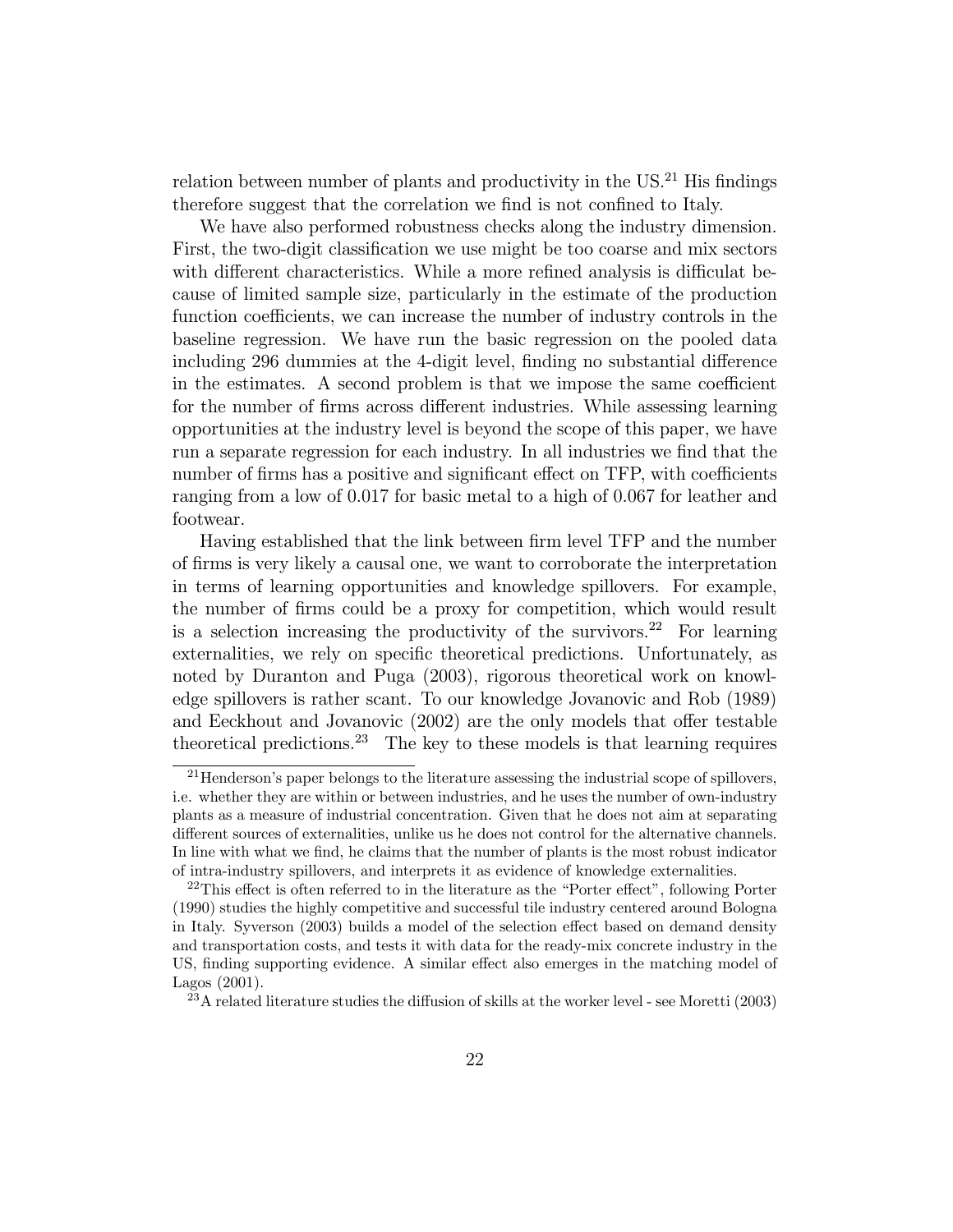differences in knowledge among agents: if everybody knows the same thing, then there is no benefit from knowledge diffusion. This idea has two important implications that we can easily test using our data:

- 1. The least informed agents should gain more from spillovers, i.e. their productivity should be more sensitive to the amount of knowledge that can be accessed locally;
- 2. The dispersion of knowledge among firms should have a positive impact on productivity, because there is more to gain from knowledge diffusion.

To test these implications, we need a measure of knowledge at the firm level. Following Eeckhout and Jovanovic (2002), we use the capital stock as a proxy of firm-level knowledge. First, the stock of capital is a measure of size, and it is reasonable to assume that larger firms have a higher stock of knowledge; second, in so far as knowledge is embodied in capital, it will be captured by this measure. We will experiment using alternative measures of the stock of knowledge.

We can test the first prediction by allowing the coefficient of the number of firms (our measure of potentially accessible knowledge) to differ across firms with different levels of knowledge. We therefore interact the number of firms with a dummy variable ("small") that is equal to 1 if the firm's capital stock is below the sample median, calculated at the LLS-industry level in each year, and add this interaction term to the regressions. The results, reported in Table 8, are strongly supportive of this prediction. In the OLS regressions, the elasticity of TFP to the number of firms is between 50 and 100 percent higher for small firms across the different specifications. The increase in the estimates is very similar for the probability of being above the  $75<sup>th</sup>$  percentile and only slighter smaller (in absolute terms) for that of being below the  $25<sup>th</sup>$  percentile. Remarkably, the difference is significant at 1 percent in all 18 specifications, an indication of its robustness.<sup>24</sup>

for a survey. By studying the evolution of migrants' wages, Glaeser and Maré  $(2001)$  find evidence that cities favor the accumulation of human capital rather than simply increasing individual productivity due to some thick-market externality.

<sup>&</sup>lt;sup>24</sup>As a further unreported check, we have also used an interaction between the capital stock and the number of firms, to avoid the arbitrariness of the split point of the regressions in Table 8. We find that the interaction is always negative (positive for the probability of being below the  $25<sup>th</sup>$  percentile), indicating that the larger the firm's stock of knowledge is the smaller is the effect of the number of firms.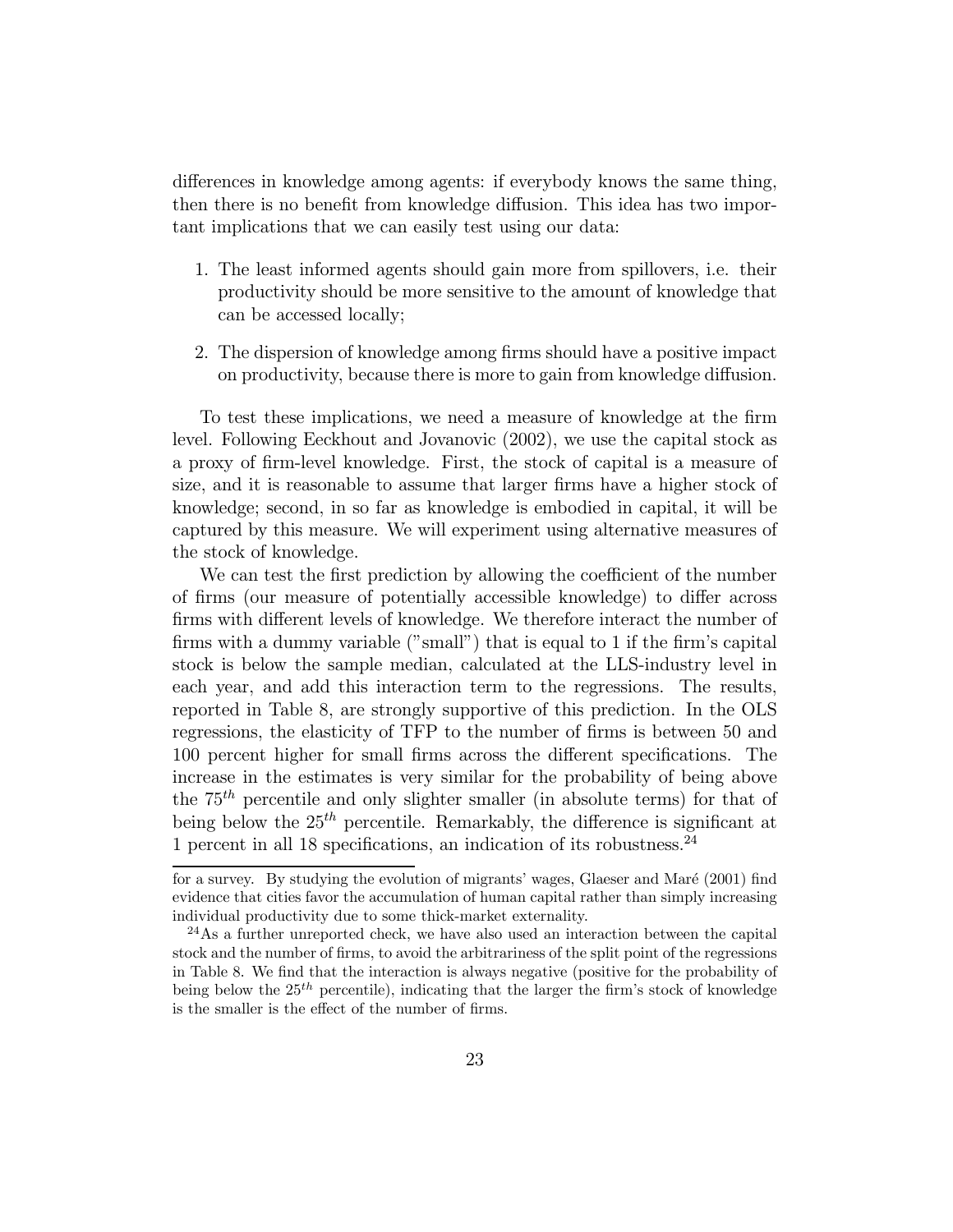To test the second prediction, we compute the standard deviation of the capital stock at the level of city-sector in each year, and use its log as an additional regressor. Table 9 reports the results of this set of exercises. For the OLS regressions, we find an elasticity of TFP to knowledge dispersion of about 0.04 (with higher values for the pooled regressions) and high levels of statistical significance. This finding is confirmed by the probit estimate, again more markedly for the probability of being above the  $75<sup>th</sup>$  percentile of the TFP distribution.

We have experimented with different measures of dispersion, using the ratio of the  $90^{th}$  to the  $10^{th}$  percentile of the capital stock, controlling for outliers and using a different functional form (i.e. in levels rather than in log), and alternative measures of firms' knowledge, such as employment level (an alternative measure of size). Again, results proved to be remarkably robust to all these changes. We conclude that, in line with theoretical predictions, knowledge dispersion has a positive effect on TFP. This is consistent with higher productivity levels being related to knowledge spillovers and learning externalities, and at odds with the competition effect, which should imply a negative impact of dispersion on productivity.

Taken together, the empirical exercises provide a compelling argument that differences in productivity across locations are at least partly due to the different learning opportunities and knowledge spillovers.

## 7 Conclusions

This paper has compared two alternative theoretical models of cluster formation, one based on the cost of setting up a business and another on the costs of learning entrepreneurial ability. We have shown that these models carry quite different implications on the sign of the correlation between entrepreneurial ability and the number of firms. This relation is negative if geographical agglomeration of firms is due to start-up costs and positive if it is due to differences in learning opportunities. The models have also clear-cut implications for the relation between the number of firms and the frequency mass at the two tails of the ability distribution. We have confronted these theoretical predictions with data on a large sample of Italian manufacturing firms coupled with information on the geographical clusters the firms belong to. We have found that overwhelmingly the start-up cost model is rejected and the learning hypothesis strongly supported. The conclusions are robust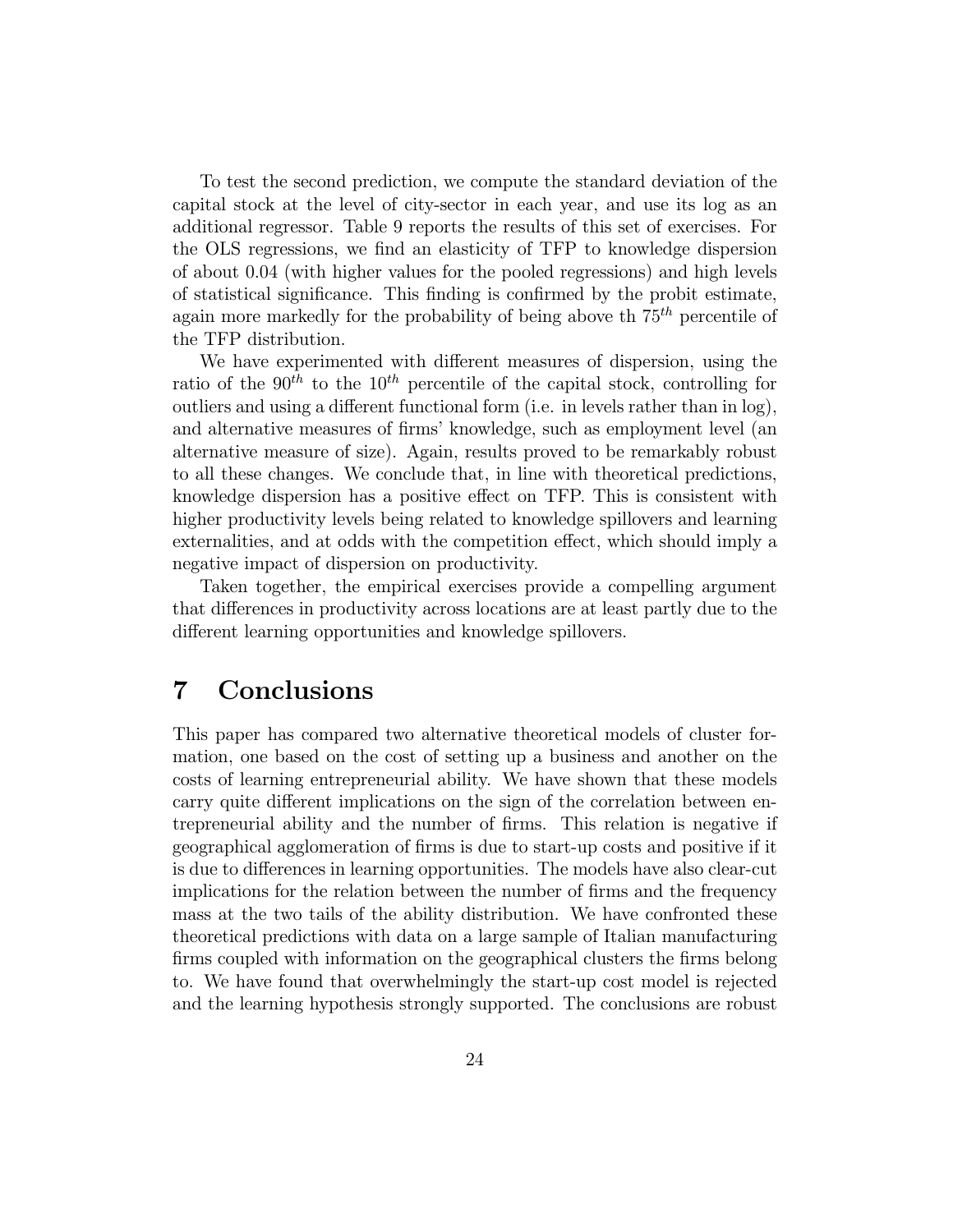to sample selection, estimation methods and, more importantly, controls for technological spillovers and learning human capital skills.

Putting these results in perspective, we see the paper as filling into three related strands of the literature. First, it contributes to the literature on entrepreneurship. We introduce the idea that entrepreneurial talent can be learned and provide supporting evidence. To the best of our knowledge this is the first paper to pursue some of the implications of the idea that the talent to become an entrepreneur is learnable. Thus far, the literature on entrepreneurship has focused on exogenous differences across individuals, either based on risk preferences in the tradition of Knight (1921) or on innate ability, as in Schumpeter (1911). The fact that entrepreneurship can be acquired through costly learning has far-reaching implications, especially for policies designed to stimulate the emergence of entrepreneurs. At the very least, it implies that the abatement of start-up costs, as by facilitating access to finance, may have not only the direct effect of allowing individuals with inherited ability to become entrepreneurs, but also the perhaps more important effects through accumulation of entrepreneurial abilities triggered by the larger number of firms.

Finally, the paper contributes to the debate on the determinants of total factor productivity at the level of firm and locality. We provide evidence that differences in TFP may be traced back to the abilities of entrepreneurs and that ability can be accumulated. If abilities were innate, than differences in the firm-level component of the Solow residual would simply reflect the distribution of the original endowment of talent leaving little hope for measures to increases. Further, if start-up costs were the same across areas, the moments of the distribution of firm-level TFP should also be the same, since it is unlikely that individuals in certain areas are born with better talent for entrepreneurship than those in others. If, however, entrepreneurial ability can be learned, then systematic factors affecting the learning process can be identified and these in principle could be modified by policy actions. Our findings suggest that the number of firms in an area is itself a powerful factor for learning how to be an entrepreneur.

## References

Banerjjee, A. and Newman, A. (1994), 'Poverty, incentives and development', American Economic review 84, 211—215.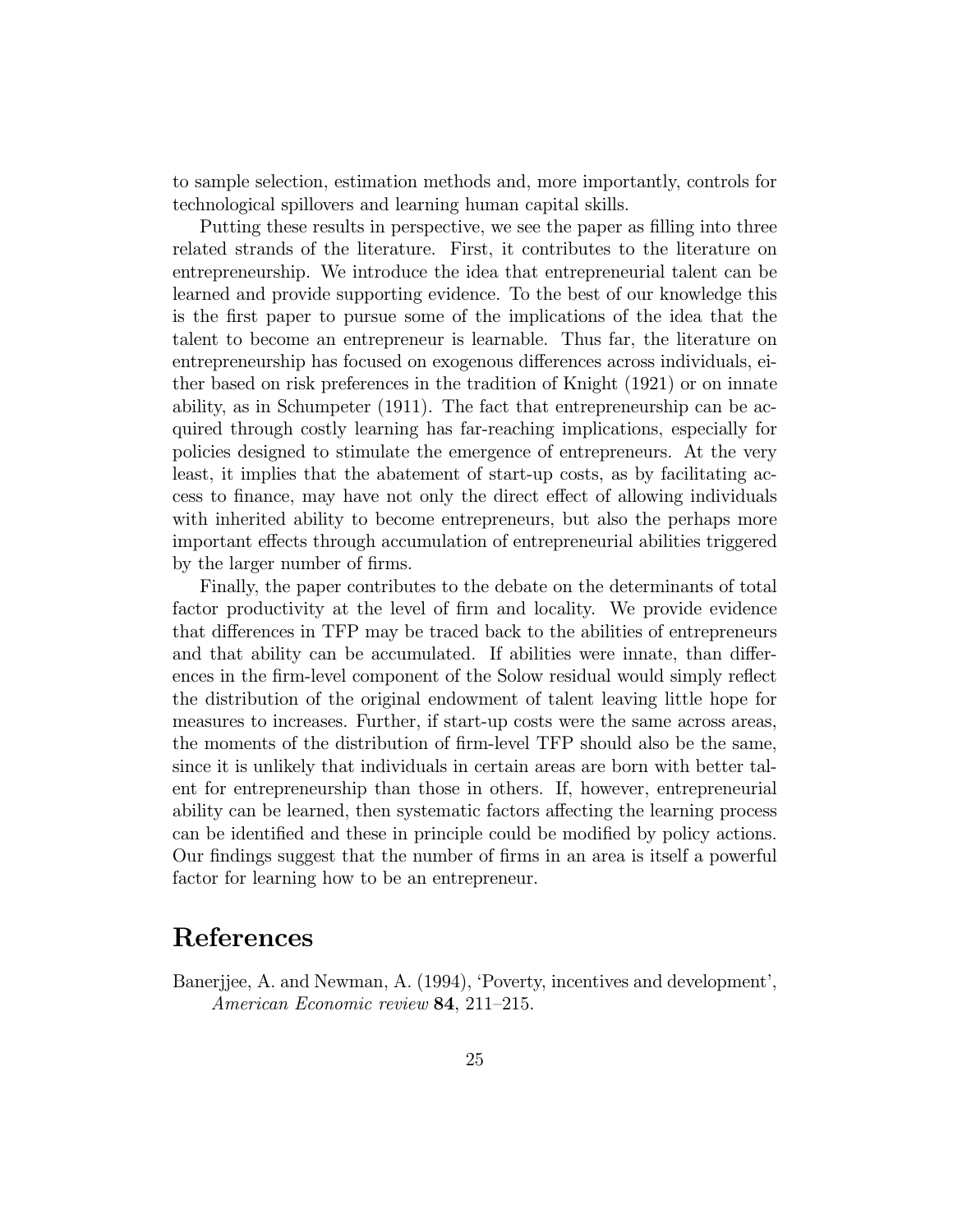- Barlow, R. and Proschan, F. (1975), . Statistical Theory of Reliability and Life Testing, Holt, Rinehart and Winston, New York.
- Baumol, W. (1993), Entrepreneurship, Management, and the Structure of Payoffs, The MIT Press, Cambridge, Mass.
- Bertrand, M., Duflo, E. and Mullainathan, S. (2001), How mych should we trust differences-in-differences estimates?, mimeo, University of Chicago.
- Blanchflower, D. G. and Oswald, A. (1998), 'What makes an entrepreneur?', Journal of Labor Economics 16, 26—60.
- Ciccone, A. and Hall, R. E. (1996), 'Productivity and the density of economic activity', American Economic Review 86, 54—70.
- Cingano, F. and Schivardi, F. (2003), Sources of local productivity growth, Temi di Discussione della Banca d'Italia n. 474, http://www.bancaditalia.it/ricerca/consultazioni/temidi.
- Duranton, G. and Puga, D. (2003), Micro-foundations of urban agglomeration economies, Forthcoming in Handbook of Urban and Regional Economics, volume 4.
- Eeckhout, J. and Jovanovic, B. (2002), 'Knowledge spillovers and inequality', American Economic Review 92, 1290—1307.
- Evans, D. S. and Jovanovic, B. (1989), 'An estimated model of entrepreneurial choice under liquidity constraints', Journal of Political Economy 97, 808—827.
- Glaeser, E. L. and Maré, D. C. (2001), 'Cities and skills', *Journal of Labor* Economics 19, 316—342.
- Guiso, L. and Schivardi, F. (1999), Information spillovers and factor adjustment, CEPR discussion paper n. 2289.
- Guiso, L., Sapienza, P. and Zingales, L. (2004), 'Does local financial development matter?', Quarterly Journal of Economics. Forthcoming.
- Harrison, A. J. (1981), 'Earnings by size-a tale of two distributions', Review of Economic Studies 154, 621—631.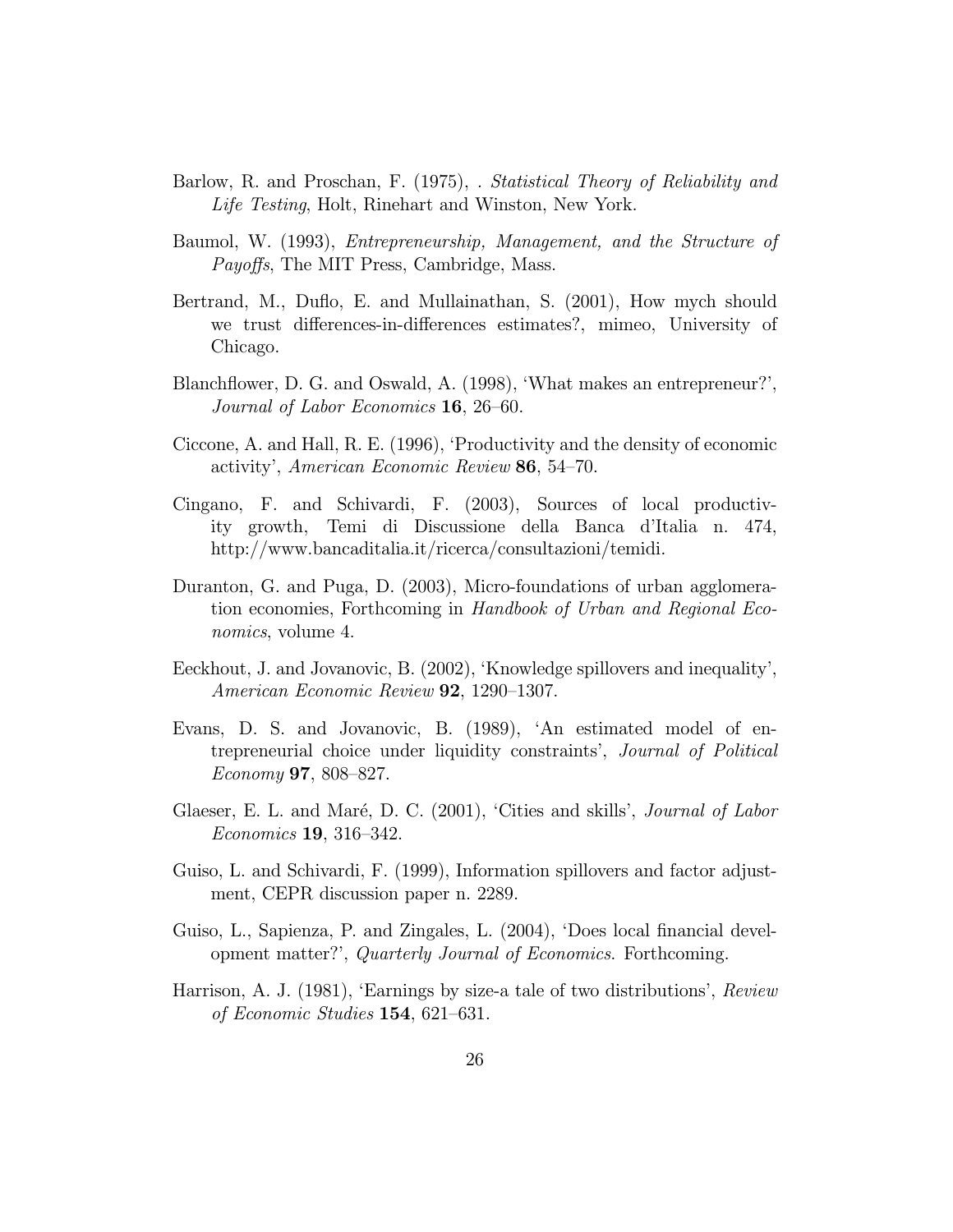- Henderson, V. (2003), 'Marshall's scale economies', Journal of Urban Economics 53, 1—28.
- Holmes, T. J. (1999), 'Localization of industry and vertical disintegration', Review of Economics and Statistics 81, 314—325.
- Jovanovic, B. and Rob, R. (1989), 'The growth and diffusion of knowledge', Review of Economic Studies 56, 569—582.
- Kihlstrom, R. and Laffont, J.-J. (1979), 'A general equilibrium theory of firm formation based on risk aversion', Journal of Political Economy 87, 719—48.
- Knight, F. H. (1921), Risk, Uncertainty and Profit, Houghton Miffin, New York.
- Lagos, R. (2001), A model of TFP, mimeo, NYU.
- Lazear, E. P. (2002), Entrepreneurship, NBER working paper, n. 9109.
- Lucas, Jr, R. E. (1978), 'On the size distribution of business firms', Bell Journal of Economics 2, 508—523.
- Marshall, A. (1890), Principles of Economics, London:Macmillan.
- McKenzie, D. J. and Woodruff, C. (2003), Do entry costs provide and empirical basis for poverty traps? Evidence from Mexican microenterprises, mimeo, Stanford University.
- Moretti, E. (2003), Human capital externalities in cities, Forthcoming in Handbook of Urban and Regional Economics, volume 4.
- Olley, S. and Pakes, A. (1996), 'The dynamics of productivity in the telecommunications equipment industry', *Econometrica* **64**, 1263–1297.
- Pakes, A. and Olley, S. (1995), 'A limit theorem for a smooth class of semiparametric estimators', Journal of Econometrics 65, 295—332.
- Porter, M. (1990), The Competitive Advantage of Nations, Free Press, New York.
- Rosenberg, N. (1993), Perspectives on Technology, Cambridge University Press, Cambridge.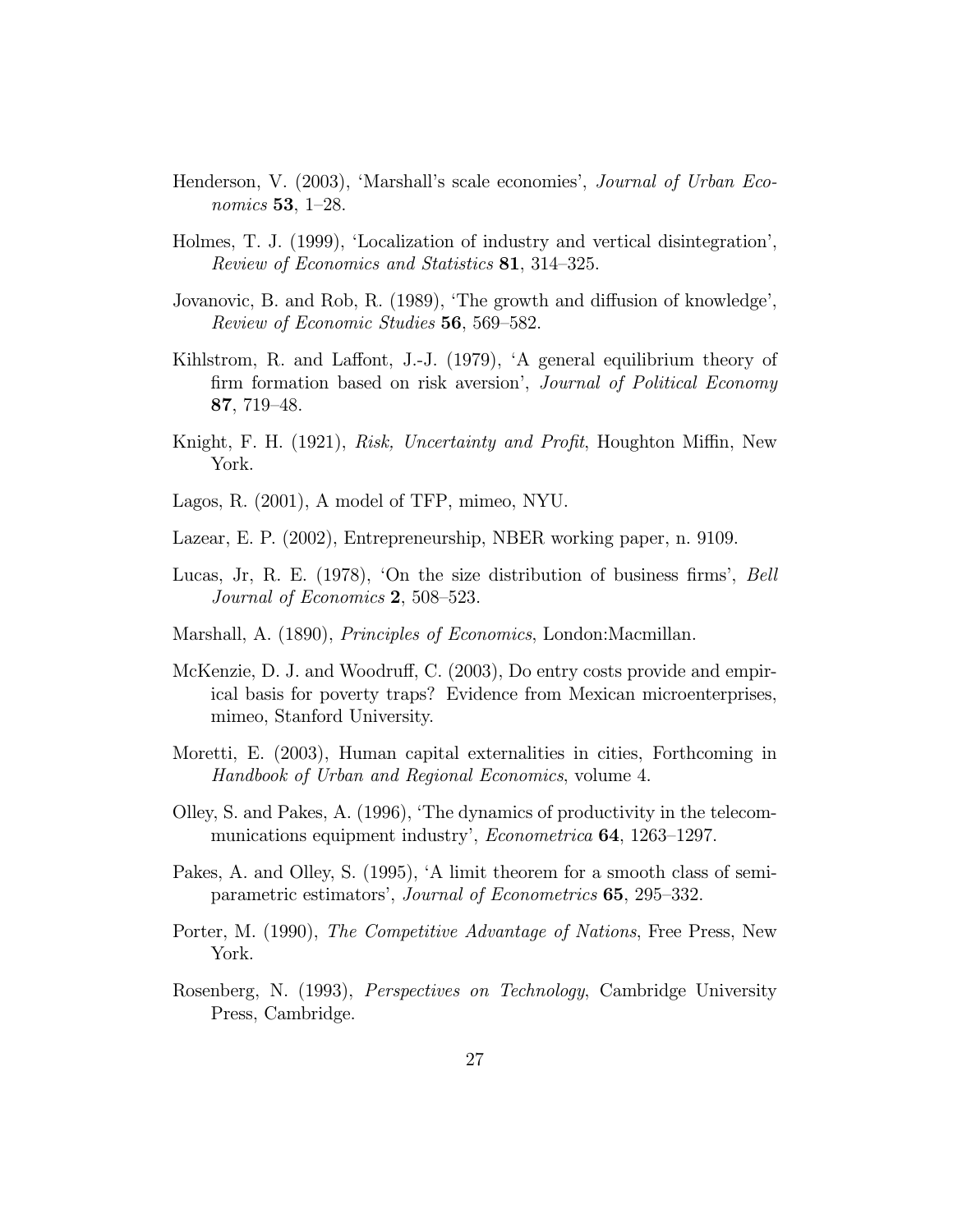- Rosenthal, S. and Strange, W. (2003), Evidence on the nature and sources of agglomeration economies, Forthcoming in Handbook of Urban and Regional Economics, volume 4.
- Saxenian, A. (1994), Regional advantage: Culture and competition in Sylicon Valley and Route 124, Harvard University Press.
- Schumpeter, J. (1911), The Theory of Economic Development, Harvard University Press, Cambridge, Mass.
- Steindl, J. (1990), Small and Big Business. Economic Problems of the Size of Firms.
- Syverson, C. (2003), Market structure and productivity: A concrete example, mimeo, University of Chicago.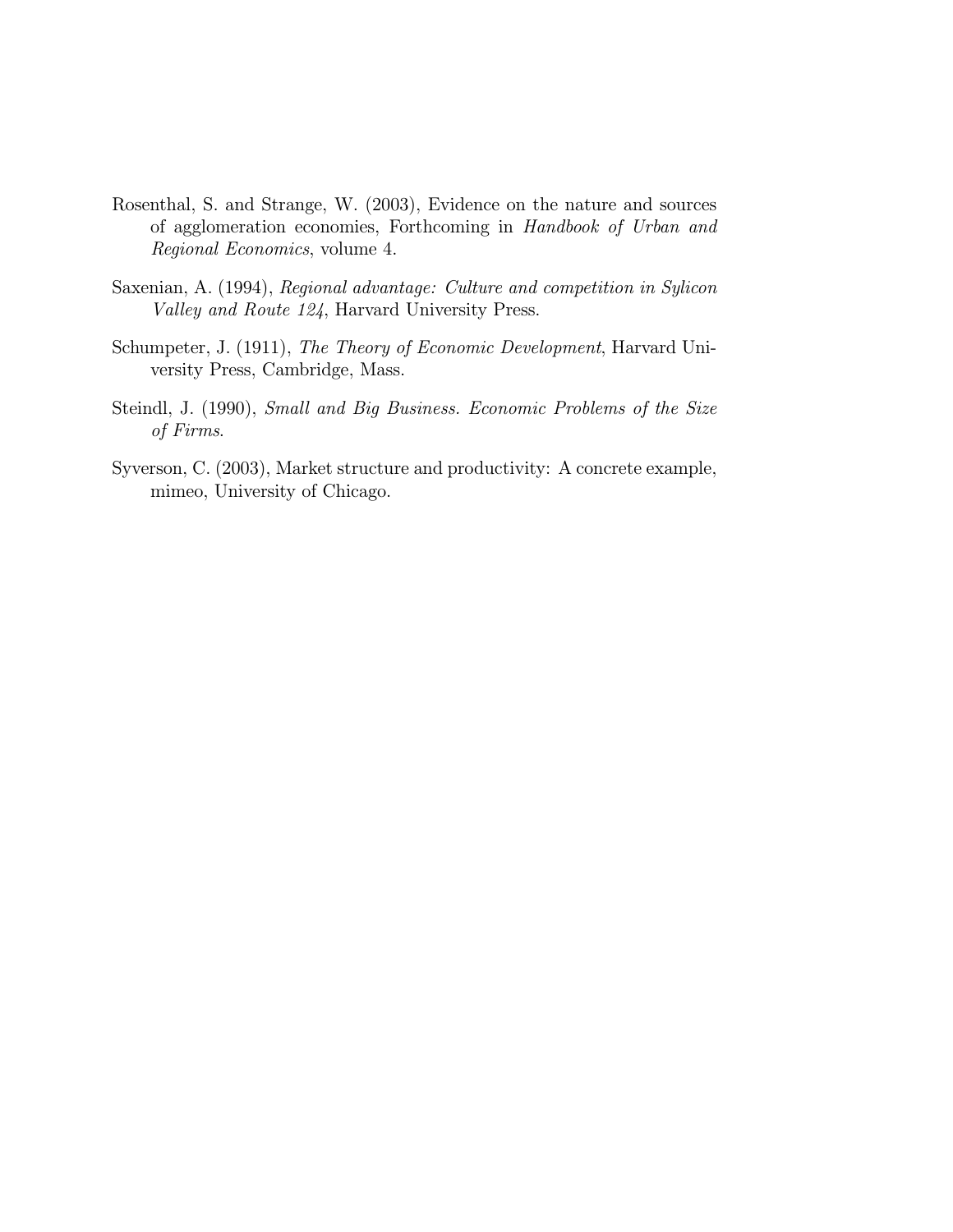Table 1: Descriptive Statistics for 1991

|                | Value added<br>Industry |      | N. employees |      |      | Capital Stock | N. obs. |       |
|----------------|-------------------------|------|--------------|------|------|---------------|---------|-------|
|                |                         | Mean | S.D.         | Mean | S.D. | Mean          | S.D.    |       |
| 1              | F                       | 4617 | 19800        | 92   | 379  | 9596          | 34625   | 1516  |
| $\overline{2}$ | T&C                     | 2769 | 8027         | 82   | 226  | 4287          | 10473   | 2335  |
| 3              | L&F                     | 1637 | 2711         | 53   | 91   | 1634          | 3164    | 820   |
| $\overline{4}$ | W&C                     | 1756 | 2501         | 55   | 68   | 3086          | 5823    | 1167  |
| 5              | T&Gl                    | 4017 | 11033        | 88   | 215  | 9912          | 37376   | 1260  |
| 6              | BM                      | 6393 | 46353        | 157  | 1074 | 17065         | 114961  | 711   |
| 7              | Mach                    | 4441 | 27316        | 112  | 458  | 5935          | 43497   | 5582  |
| 8              | Chem                    | 7460 | 27996        | 128  | 461  | 14843         | 78578   | 2013  |
| 9              | $P\&P$                  | 4325 | 15565        | 90   | 298  | 7375          | 28553   | 992   |
| 10             | TEq                     | 9692 | 167125       | 555  | 4947 | 36191         | 365463  | 489   |
|                | Total                   | 4749 | 36263        | 113  | 941  | 8418          | 78066   | 16885 |

Panel A: Firms characteristics (CB data)

Panel B: Number of firms by LLS-industry (INPS data)

|                | Industry | Average | S.D.  | Max  | Min.           |
|----------------|----------|---------|-------|------|----------------|
| 1              | F        | 62.5    | 89.7  | 722  | 1              |
| $\overline{2}$ | T&C      | 150.5   | 270.4 | 2501 | $\overline{2}$ |
| 3              | L&F      | 94.6    | 173.7 | 1159 | 1              |
| 4              | W&C      | 89.3    | 148.3 | 1529 | $\overline{2}$ |
| 5              | Т        | 38.2    | 53.8  | 391  | 1              |
| 6              | BМ       | 21.1    | 48.6  | 374  | 1              |
| 7              | Mach     | 234.2   | 568.0 | 8392 | 1              |
| 8              | Chem     | 44.4    | 113.1 | 1636 | 1              |
| 9              | P&P      | 71.5    | 221.4 | 2556 | 1              |
| 10             | Teq      | 13.0    | 21.2  | 166  | 1              |
|                | Total    | 92.1    | 269.3 | 8392 | 1              |

Note: Value added and the stock of capital are in thousands of euros (at 1991 prices). Sectoral classification: F=Food, beverages and tobacco; T&C=Textiles and clothing; L&F= Leather and footwear W&C=Wood, products of wood and cork; T&Gl=Timber, construction materials and glass; BM=Basic metals; Mach=Metal products, machinery and equipment; Chem=Rubber, plastic and chemical products; P&P=Paper, printing and publishing; TEq=Transportation equipment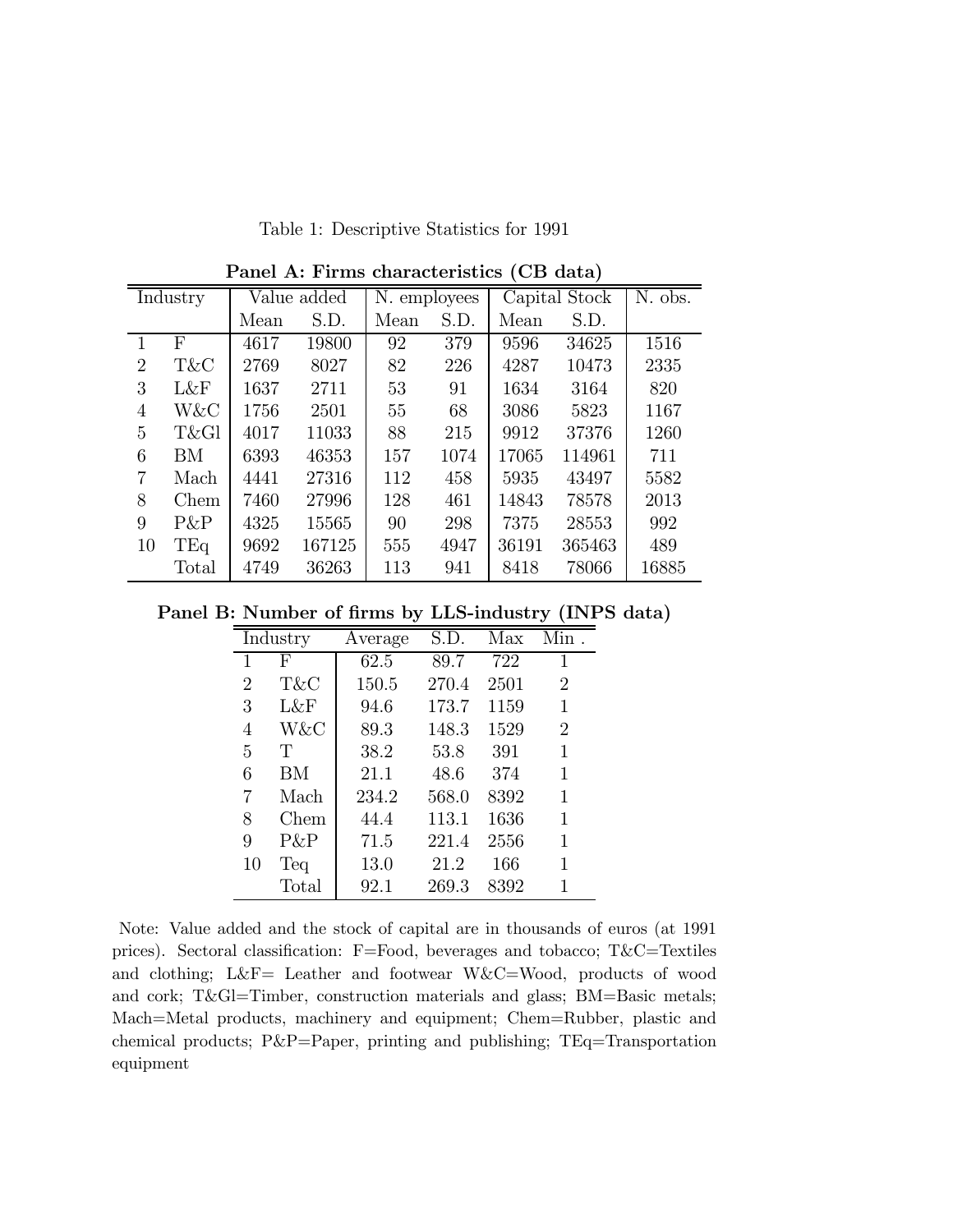| Industry       |            |                   | Factor shares  | Direct estimates |                |                   |  |
|----------------|------------|-------------------|----------------|------------------|----------------|-------------------|--|
|                |            | $\beta$           | $\alpha$       | $\beta$          | $\alpha$       | $\alpha + \beta$  |  |
|                |            | $\lceil 1 \rceil$ | $\overline{2}$ | $\overline{3}$   | $\overline{4}$ | $\overline{[5]}$  |  |
| $\mathbf{1}$   | ${\bf F}$  | 0.56              | 0.44           | $.63***$         | $0.39***$      | $\overline{1.02}$ |  |
|                |            |                   |                | (.005)           | (.066)         | (.064)            |  |
|                |            |                   |                |                  |                |                   |  |
| $\overline{2}$ | T&C        | 0.60              | 0.40           | $0.58***$        | $0.37***$      | 0.95              |  |
|                |            |                   |                | (.003)           | (.035)         | (.036)            |  |
|                |            |                   |                |                  |                |                   |  |
| 3              | L&F        | 0.61              | 0.39           | $0.62***$        | $0.43***$      | 1.05              |  |
|                |            |                   |                | (.005)           | (.091)         | (.091)            |  |
|                |            |                   |                |                  |                |                   |  |
| $\overline{4}$ | W&C        | 0.63              | 0.37           | $0.70***$        | $0.35***$      | 1.05              |  |
|                |            |                   |                | (.005)           | (.077)         | (.076)            |  |
|                |            |                   |                |                  |                |                   |  |
| $\overline{5}$ | T&Gl       | 0.58              | 0.42           | $0.67***$        | $0.37***$      | 1.04              |  |
|                |            |                   |                | (.005)           | (.080)         | (.078)            |  |
|                |            |                   |                |                  |                |                   |  |
| $\sqrt{6}$     | ${\rm BM}$ | 0.65              | 0.35           | $0.60***$        | $0.33***$      | 0.93              |  |
|                |            |                   |                | (.007)           | (.057)         | (.054)            |  |
|                |            |                   |                |                  |                |                   |  |
| $\overline{7}$ | Mach       | 0.67              | 0.33           | $0.72***$        | $0.28***$      | 1.00              |  |
|                |            |                   |                | (.002)           | (.013)         | (.012)            |  |
|                |            |                   |                |                  |                |                   |  |
| 8              | Chem       | 0.60              | 0.40           | $0.70***$        | $0.29***$      | 0.99              |  |
|                |            |                   |                | (.004)           | (.044)         | (.043)            |  |
|                |            |                   |                | $0.72***$        | $0.32***$      | 1.04              |  |
| 9              | P&P        | 0.66              | 0.34           |                  |                |                   |  |
|                |            |                   |                | (.005)           | (.039)         | (.035)            |  |
|                |            |                   |                | $0.70***$        | $0.26*$        | 0.96              |  |
| 10             | TEq        | 0.74              | 0.26           |                  |                |                   |  |
|                |            |                   |                | (.008)           | (.144)         | (.144)            |  |

Table 2: Production function coefficients: factor share and direct estimates

Note:  $\alpha$  is the capital coefficient and  $\beta$  the labor one. The first estimates use the traditional Solow approach, the second the direct estimation of the production function coefficients using the Olley and Pakes (1996) procedure. Standard errors in parenthesis. Standard errors for the capital coefficient and for the sum of the coefficients computed by a bootstrapping procedure based on 150 replications. In column 4 and 5, \*\*\* indicates significance at  $1\%$ , \*\* at  $5\%$  and \* at  $10\%$ (assuming normality for the bootstrapped standard errors). In column 6, the null  $H_0: \alpha + \beta = 1$  is never rejected at standard significance levels. See Table 1 for the industry labels.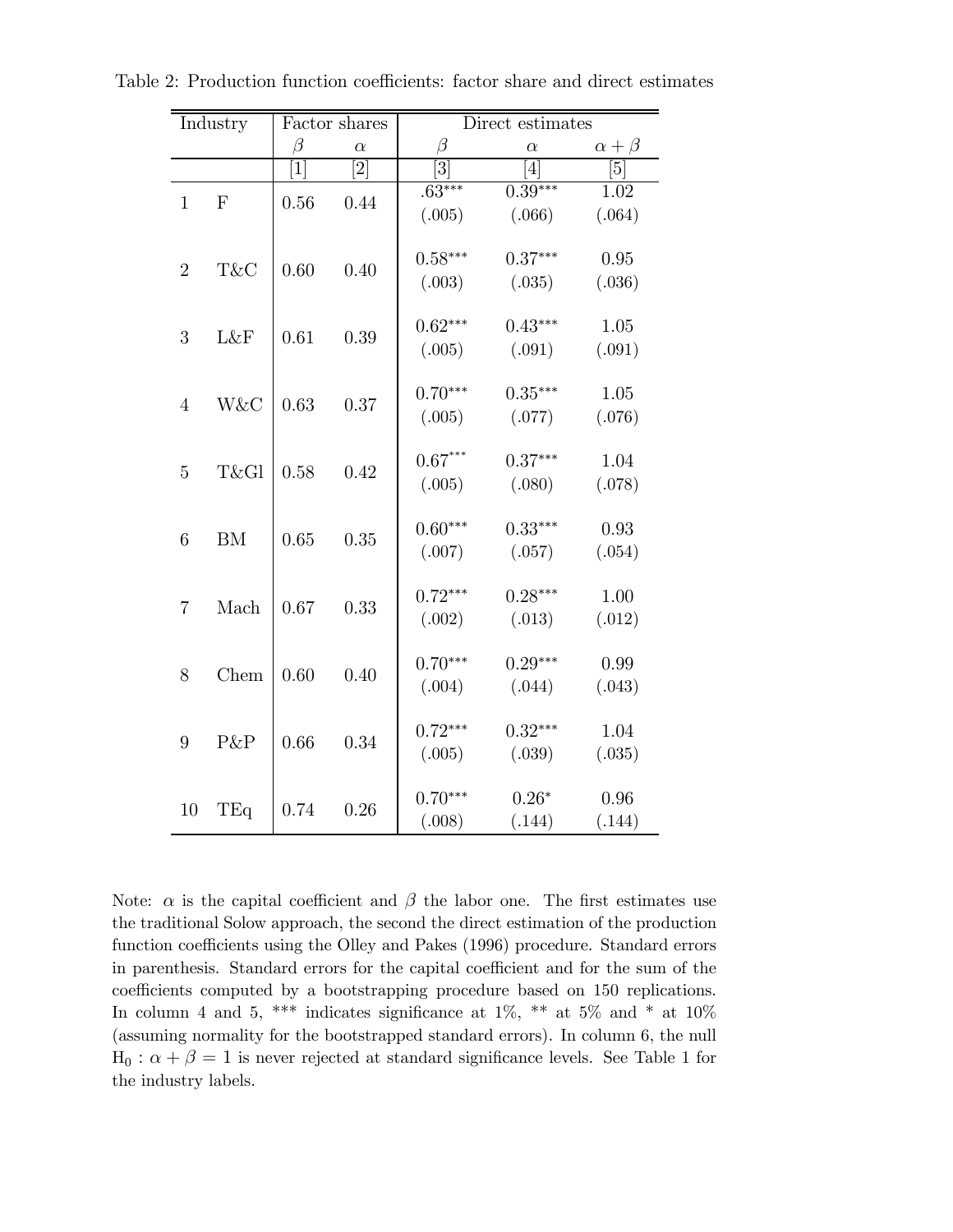| Variable                | Total sample |      | High-density LLS |      | Low density LLS |      |
|-------------------------|--------------|------|------------------|------|-----------------|------|
|                         | Mean         | S.D. | Mean             | S.D. | Mean            | S.D. |
| Ability                 | 2.35         | 0.50 | 2.39             | 0.49 | 2.18            | 0.51 |
| $1_{[Ablity < 25\%]}$   | 0.25         | 0.43 | 0.23             | 0.42 | 0.33            | 0.47 |
| $I_{[Ablity>75\%]}$     | 0.25         | 0.43 | 0.27             | 0.44 | 0.17            | 0.37 |
| N. firms in LLS         | 7.36         | 1.42 | 7.83             | 1.09 | 5.34            | 0.75 |
| N. firms in LLS-ind.    | 5.49         | 1.82 | 5.96             | 1.60 | 3.44            | 1.21 |
| N. workers in LLS       | 10.02        | 1.68 | 10.55            | 1.35 | 5.51            | 2.01 |
| N. workers in LLS-ind.  | 8.07         | 2.27 | 8.66             | 1.88 | 5.97            | 1.40 |
| Int. inputs/VA in LLS   | .88          | .25  | .88              | .20  | .88             | .41  |
| Int. inputs in LLS-ind. | .83          | .43  | .83              | .38  | .83             | .59  |

Table 3: Ability and other characteristics by density of LLS

All non dichotomous variables in log. High-density LLS are defined as those with a number of firms above average. Ability is the estimate of TFP.  $I_{[Ability<25\%]}$ is 1 if the ability is below the  $25<sup>th</sup>$  percentile of the ability distribution and zero otherwise. Ability and capital stock is from the CB sample; the number of firms and of workers are computed from the INPS dataset (the population).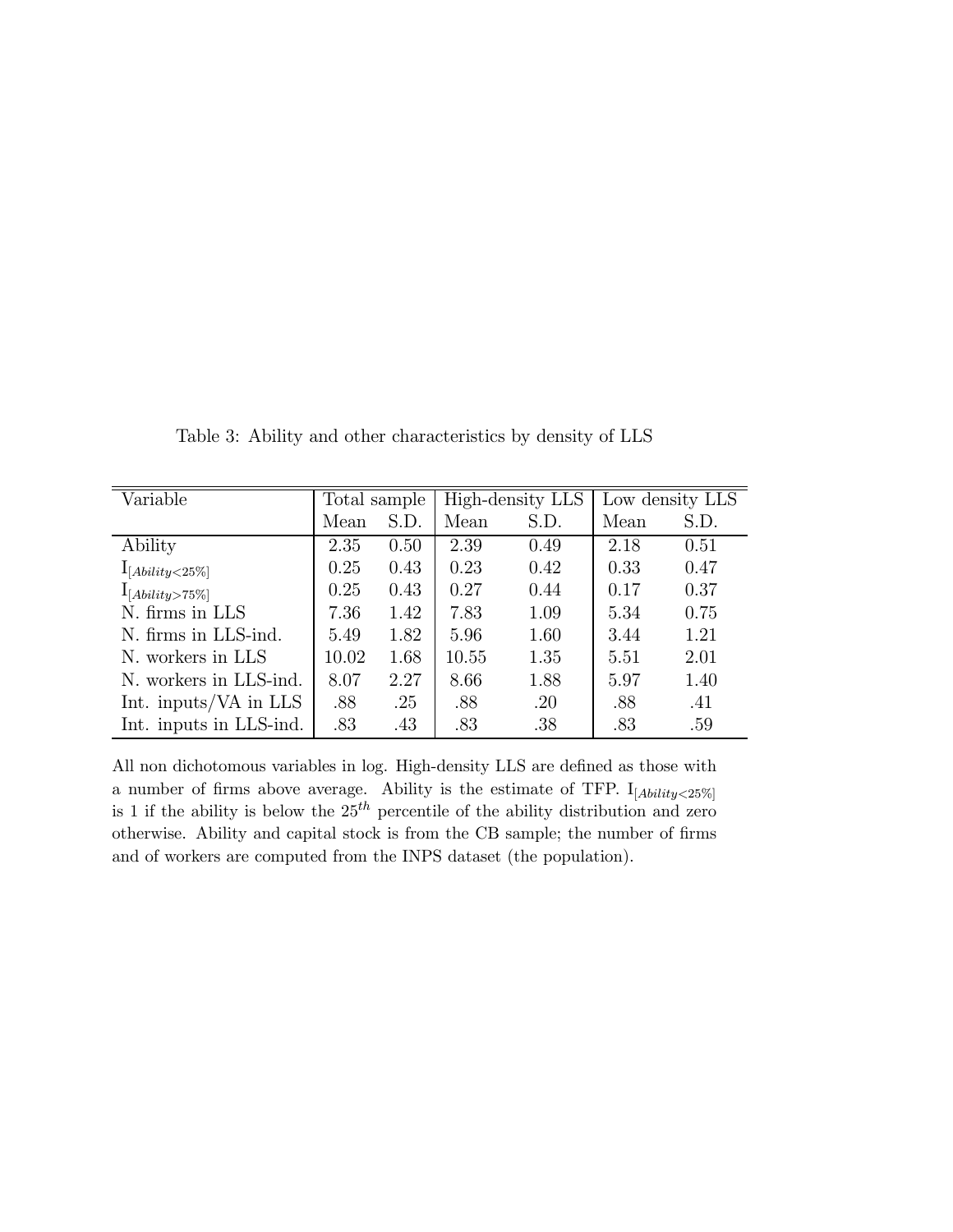Figure 1: Number of firms in the Italian LLSs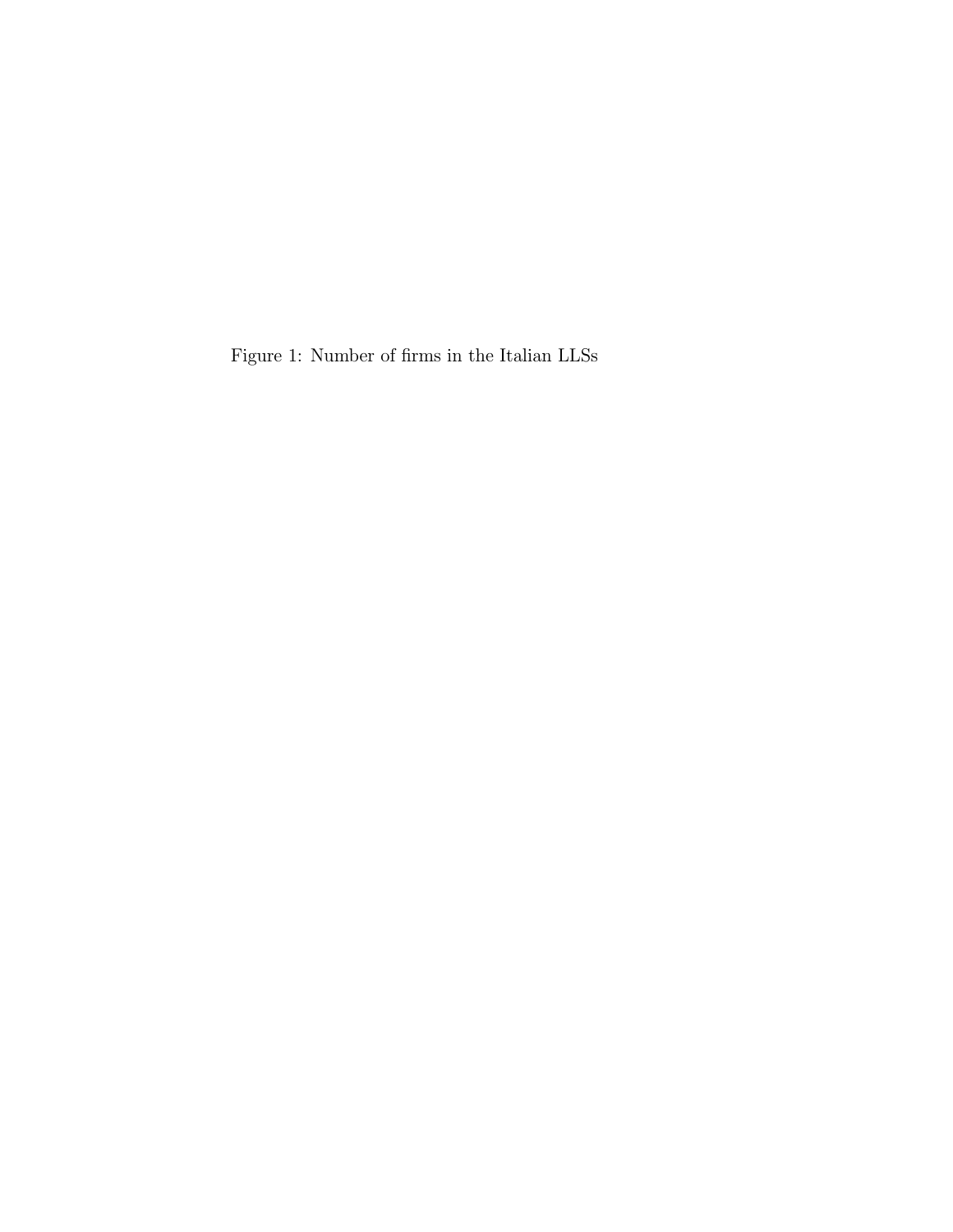Table 4: Firm efficiency and entrepreunerial share in the LLS

| Panel A. Dependent variable: log TFP, OLS estimates                    |                                                                              |                       |                      |                   |                       |                                 |  |  |  |  |
|------------------------------------------------------------------------|------------------------------------------------------------------------------|-----------------------|----------------------|-------------------|-----------------------|---------------------------------|--|--|--|--|
| $ES_{TOT}$                                                             | $6.28*$<br>(3.43)                                                            | $9.00***$<br>(3.83)   | $8.38***$<br>(1.34)  | 3.45<br>(2.33)    | $6.07**$<br>(2.46)    | $5.52^{\ast\ast\ast}$<br>(0.93) |  |  |  |  |
| $R^2$                                                                  | .38                                                                          | .38                   | .40                  | $.40\,$           | .41                   | .42                             |  |  |  |  |
| N. obs.                                                                | 15,837                                                                       | 27,173                | 137,907 15,837       |                   | 27,173                | 137,907                         |  |  |  |  |
| Panel B. Dependent variable: $I_{[Ability < 25\%]}$ , Probit estimates |                                                                              |                       |                      |                   |                       |                                 |  |  |  |  |
| $ES_{TOT}$                                                             | $-7.39***$<br>(2.53)                                                         | $-10.72***$<br>(2.70) | $-8.72***$<br>(0.92) | $-3.32$<br>(2.34) | $-6.52***$<br>(2.14)  | $-4.44***$<br>(0.89)            |  |  |  |  |
| Pseudo $R^2$                                                           | .03                                                                          | .04                   | $.03 \t\t 0.04$      |                   | $.06\,$               | .05                             |  |  |  |  |
| N. obs.                                                                |                                                                              | 15,837 27,173         |                      |                   | 137,907 15,832 27,173 | 137,907                         |  |  |  |  |
|                                                                        | Panel C. Dependent variable: $I_{[A\{biliity\geq 75\%}]}$ , Probit estimates |                       |                      |                   |                       |                                 |  |  |  |  |
| $ES_{TOT}$                                                             | 2.46<br>(3.22)                                                               | 3.65<br>(3.53)        | $3.90***$<br>(1.14)  | 1.51<br>(2.61)    | 3.15<br>(2.20)        | $3.52***$<br>(0.83)             |  |  |  |  |
| Pseudo $R^2$                                                           | .01                                                                          | .01                   | .01                  | .03               | $.04\,$               | - 03                            |  |  |  |  |
| N. obs.                                                                | 15,837                                                                       | 27,173                | 137,907 15,810       |                   | 27,173                | 137,907                         |  |  |  |  |
| Sample                                                                 | CS                                                                           | F. Avg                | Pool                 | CS                | F. Avg                | Pool                            |  |  |  |  |
| Geo ctrl                                                               | МA                                                                           | МA                    | МA                   | Prov              | Prov                  | Prov                            |  |  |  |  |

Dependent variable: ability for the upper panel (OLS estimates);  $I_{[Ability<25\%]}$  in the first two columns and  $I_{[Ability>75\%]}$  in the last two columns (see note to Table 3) for the lower panel (Probit estimates).  $ES_{TOT}$  is the total number of firms over the population in the LLS. CS is the cross-section for 1991; Firm Avg is the average over time at the firm level, after having detrended all variables with a full set of year dummies; Pool is the whole sample with all firm-year observations. The geographical controls are Macro Area (MA, 4 dummies) and Provinces (Prov, 103 dummies). All regressions include industry and time dummies. Standard errors adjusted for clustering. ∗∗∗indicates significance at 1%, ∗∗ at 5%, ∗ at 10%.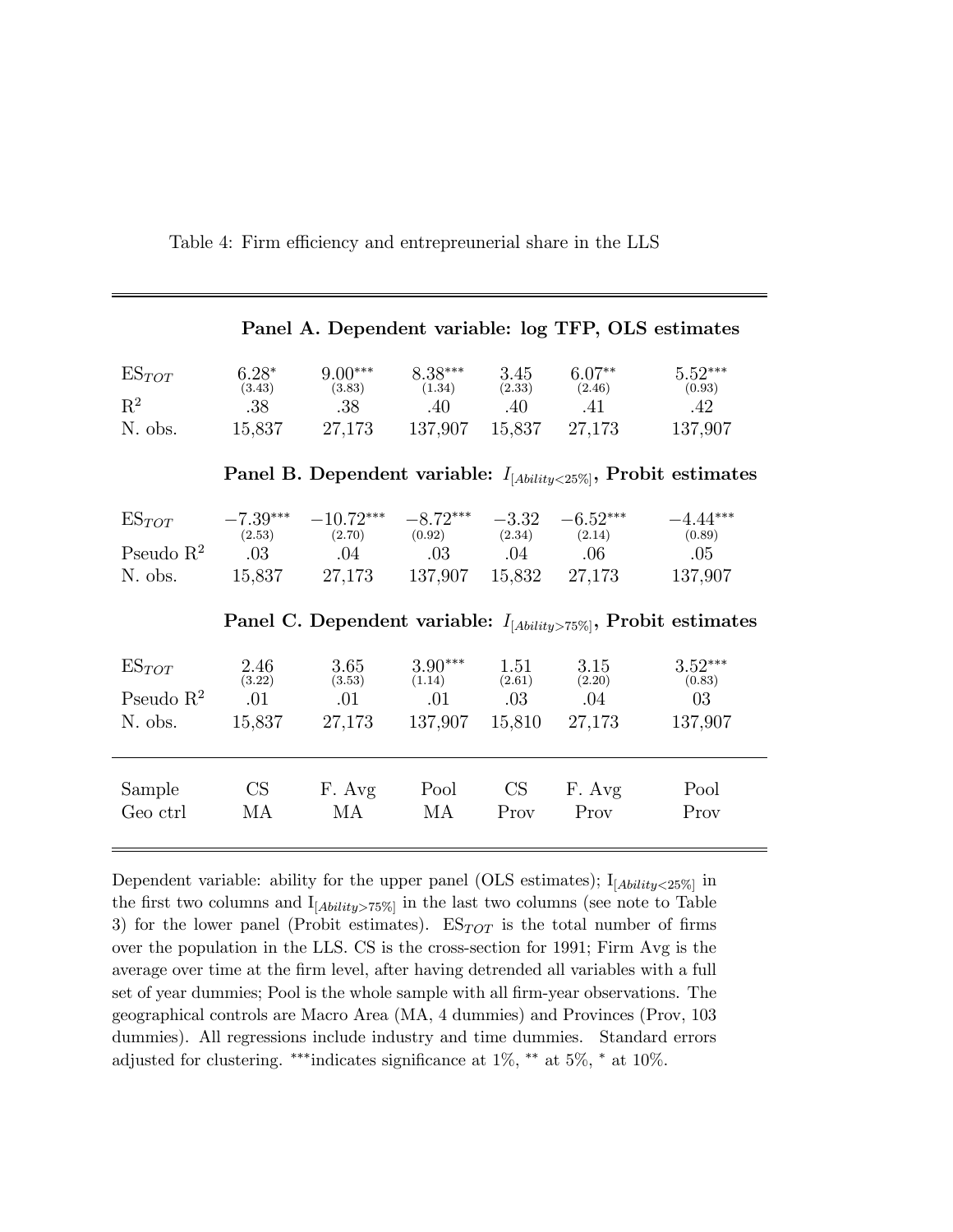Table 5: Firm efficiency and entrepreneurial share in the LLS-sector

| Panel A. Dependent variable: log TFP, OLS estimates                    |                                                                      |                      |                      |                     |                      |                      |  |  |  |
|------------------------------------------------------------------------|----------------------------------------------------------------------|----------------------|----------------------|---------------------|----------------------|----------------------|--|--|--|
| $ES_{TOT}$                                                             | 0.67<br>(2.23)                                                       | 1.72<br>(2.19)       | 1.42<br>(.79)        | $-1.41$<br>(2.30)   | $-.93$<br>(2.11)     | $-0.47$<br>(0.83)    |  |  |  |
| $ES_{SECT}$                                                            | $11.82*$<br>(6.58)                                                   | $10.00**$<br>(5.93)  | $13.76***$<br>(2.32) | $8.52***$<br>(3.13) | $11.45***$<br>(2.69) | $10.22***$<br>(1.33) |  |  |  |
| $\mathbf{R}^2$                                                         | .39                                                                  | .38                  | .40                  | .40                 | .41                  | .42                  |  |  |  |
| N. obs.                                                                | 15,837                                                               | 27,173               | 137,907              | 15,837              | 27,173               | 137,907              |  |  |  |
| Panel B. Dependent variable: $I_{[Ability < 25\%]}$ , Probit estimates |                                                                      |                      |                      |                     |                      |                      |  |  |  |
| $ES_{TOT}$                                                             | $-4.22**$<br>(2.16)                                                  | $-7.61***$<br>(1.88) | $-6.13***$<br>(.75)  | 0.23<br>(2.53)      | $-2.25$<br>(2.17)    | $-1.94**$<br>(0.98)  |  |  |  |
| $ES_{SECT}$                                                            | $-6.42$                                                              | $-6.13$              | $-5.20***$           | $-6.34**$           | $-6.66**$            | $-4.31***$           |  |  |  |
| Pseudo $\mathbb{R}^2$                                                  | (4.64)<br>.03                                                        | (4.79)<br>.04        | (1.68)<br>.03        | (3.09)<br>.04       | (2.74)<br>$.06\,$    | (1.17)<br>.05        |  |  |  |
| N. obs.                                                                |                                                                      | 15,837 27,173        | 137,907              | 15,832              | 27,173               | 137,907              |  |  |  |
|                                                                        | Panel C. Dependent variable: $I_{[Ability>75\%]}$ , Probit estimates |                      |                      |                     |                      |                      |  |  |  |
| $ES_{TOT}$                                                             | $-4.10$<br>(2.46)                                                    | $-4.63**$<br>(2.25)  | $-3.77***$<br>(0.80) | $-3.87$<br>(3.28)   | $-4.18*$<br>(2.27)   | $-2.89***$<br>(1.00) |  |  |  |
| $ES_{SECT}$                                                            | $13.45***$<br>(5.30)                                                 | $15.46***$<br>(5.03) | $14.74***$<br>(1.69) | $9.25***$<br>(3.76) | $11.73***$<br>(2.58) | 10.77***<br>(1.17)   |  |  |  |
| Pseudo $R^2$                                                           | .01                                                                  | .01                  | .01                  | $.03\,$             | $.04\,$              | .03                  |  |  |  |
| N. obs.                                                                |                                                                      | 15,837 27,173        | 137,907              | 15,810              | 27,173               | 137,907              |  |  |  |
| Sample                                                                 | CS                                                                   | Firm Avg             | Pool                 | CS                  | Firm Avg             | Pool                 |  |  |  |
| Geo controls                                                           | МA                                                                   | МA                   | МA                   | Prov                | Prov                 | Prov                 |  |  |  |

Dependent variable: ability for the upper panel (OLS estimates);  $I_{[Ability<25\%]}$  in the first two columns and  $\mathcal{I}_{[Ability>75\%]}$  in the last two columns (see note to Table 3) for the lower panel (Probit estimates).  $ES_{TOT}$  is the total number of firms over the population on the LLS,  $ES_{SECT}$  is the total number of firms in the LLS-sector over the population in the LLS. See Table 4 for the explanation of the labels.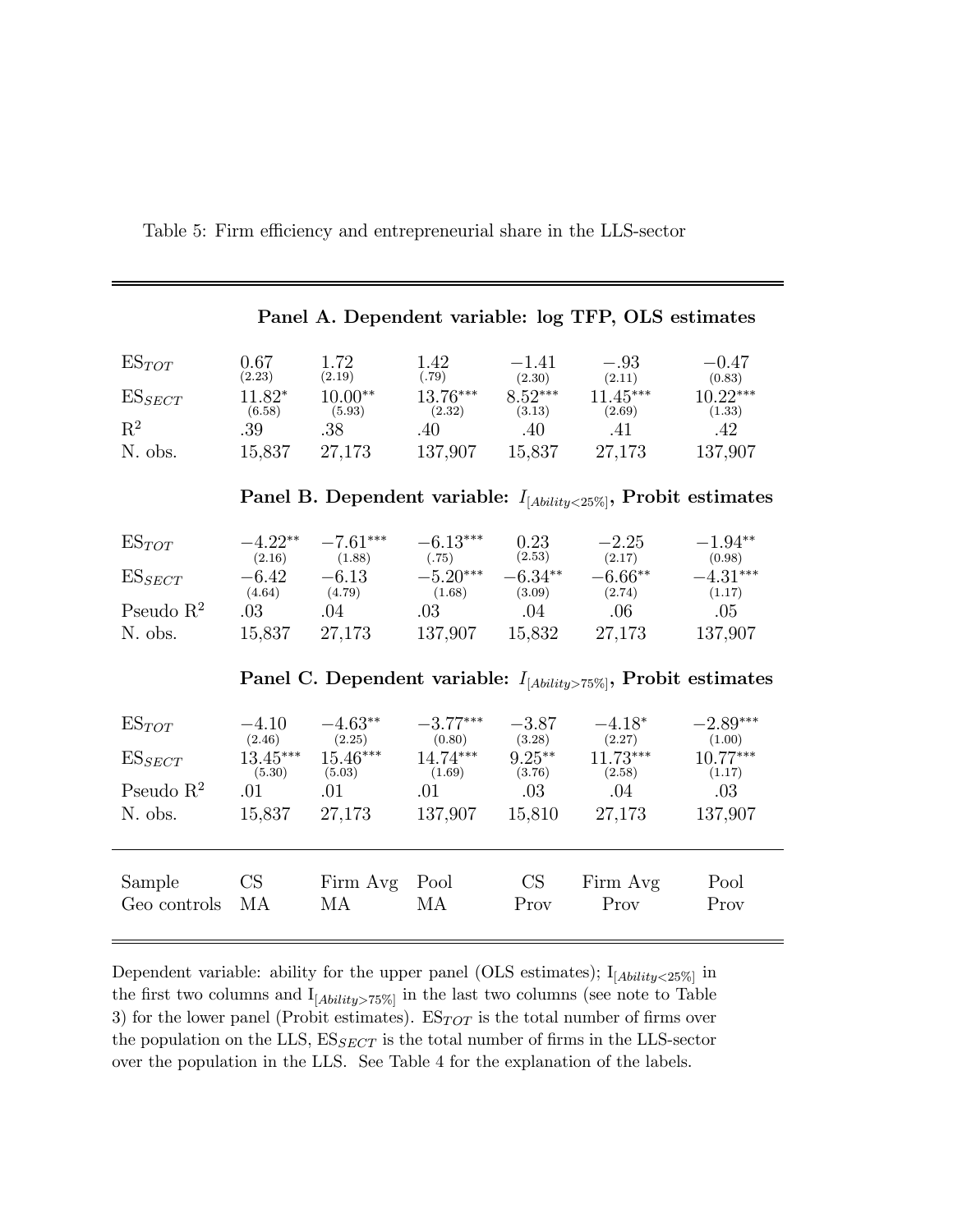#### Table 6: Firm efficiency and Externalities

| N. firms       | $.051***$  | $.046***$ | $.048***$  | $.031***$ | $.024***$ | $.028***$ |
|----------------|------------|-----------|------------|-----------|-----------|-----------|
|                | 0.009)     | 009       | (.003)     | (.007)    | (.006)    | (.003)    |
| Int.Inputs/VA  | .020       | $063***$  | $028***$   | .009      | $.052***$ | $015***$  |
|                | (.013)     | (.011)    | (.004)     | (.011)    | (.010)    | (.004)    |
| Labor          | $-.007$    | $-.001$   | $-.005***$ | $-.001$   | 004       | .001      |
|                | 0.005)     | 005)      | (.002)     | (.004)    | (.004)    | (.002)    |
| $\mathrm{R}^2$ | $\rm 0.39$ | 0.40      | 0.41       | 0.41      | 0.41      | 0.42      |
| N obs.         | 15,837     | 27,173    | 137,907    | 15,837    | 27,173    | 137,907   |

#### Panel A. Dependent variable: log TFP, OLS estimates

### Panel B. Dependent variable:  $I_{[Ability < 25\%]}$ , Probit estimates

| N. firms      | $-.033***$ | $-.036***$ | $-.030***$ | $-.018***$ | $-.019***$ | $-.015***$ |
|---------------|------------|------------|------------|------------|------------|------------|
|               | (.008)     | (.007)     | (.003)     | (.008)     | (.006)     | (.002)     |
| Int.Inputs/VA | $-.012$    | $-.048***$ | $-.019***$ | $-.002$    | $-.039***$ | $-.008***$ |
|               | (.011)     | (.010)     | (.004)     | (.011)     | (.008)     | (.004)     |
| Labor         | .002       | $.003\,$   | .001       | $-.004$    | $-.001$    | $-.004***$ |
|               | (.005)     | 0.004)     | (.002)     | (.004)     | (.004)     | (.002)     |
| Pseudo $R^2$  | 0.032      | 0.052      | 0.038      | .047       | 0.066      | 0.049      |
| N. obs.       | 15,837     | 27,173     | 137,907    | 15,832     | 27,173     | 137,907    |

Panel C. Dependent variable:  $I_{[Ability>75\%]}$ , Probit estimates

| N. firms      | $.052***$ | $.052***$ | $.050***$  | $.036***$ | $.035***$ | $.033***$  |
|---------------|-----------|-----------|------------|-----------|-----------|------------|
|               | (.008)    | (.007)    | (.003)     | (.007)    | (.006)    | (.003)     |
| Int.Inputs/VA | $.038***$ | $.073***$ | $.048***$  | $.030***$ | $.066***$ | $.039***$  |
|               | (.012)    | (.010)    | (.004)     | (.012)    | (.010)    | (.004)     |
| Labor         | $-.007$   | $-.006$   | $-.007***$ | $-.004$   | $-.004$   | $-.004***$ |
|               | (.005)    | (.005)    | (.002)     | (.005)    | (.004)    | (.002)     |
| Pseudo $R^2$  | 0.027     | 0.031     | 0.026      | 0.038     | 0.042     | 0.037      |
| N. obs.       | 15,837    | 27,173    | 137,907    | 15,810    | 27,173    | 137,907    |
| Sample        | CS        | Firm Avg  | Pool       | CS        | Firm Avg  | Pool       |
| Geo controls  | МA        | МA        | МA         | Prov      | Prov      | Prov       |

Dependent variable: ability for the upper panel (OLS estimates);  $I_{[Ability<25\%]}$  in the first two columns and  $I_{[Ability>75\%]}$  in the last two columns (see note to Table 3) for the lower panel (Probit estimates). The Number of firms, Capital and Labor are in logs and computed at the LLS-industry level. See Table 4 for the explanation of the different specifications.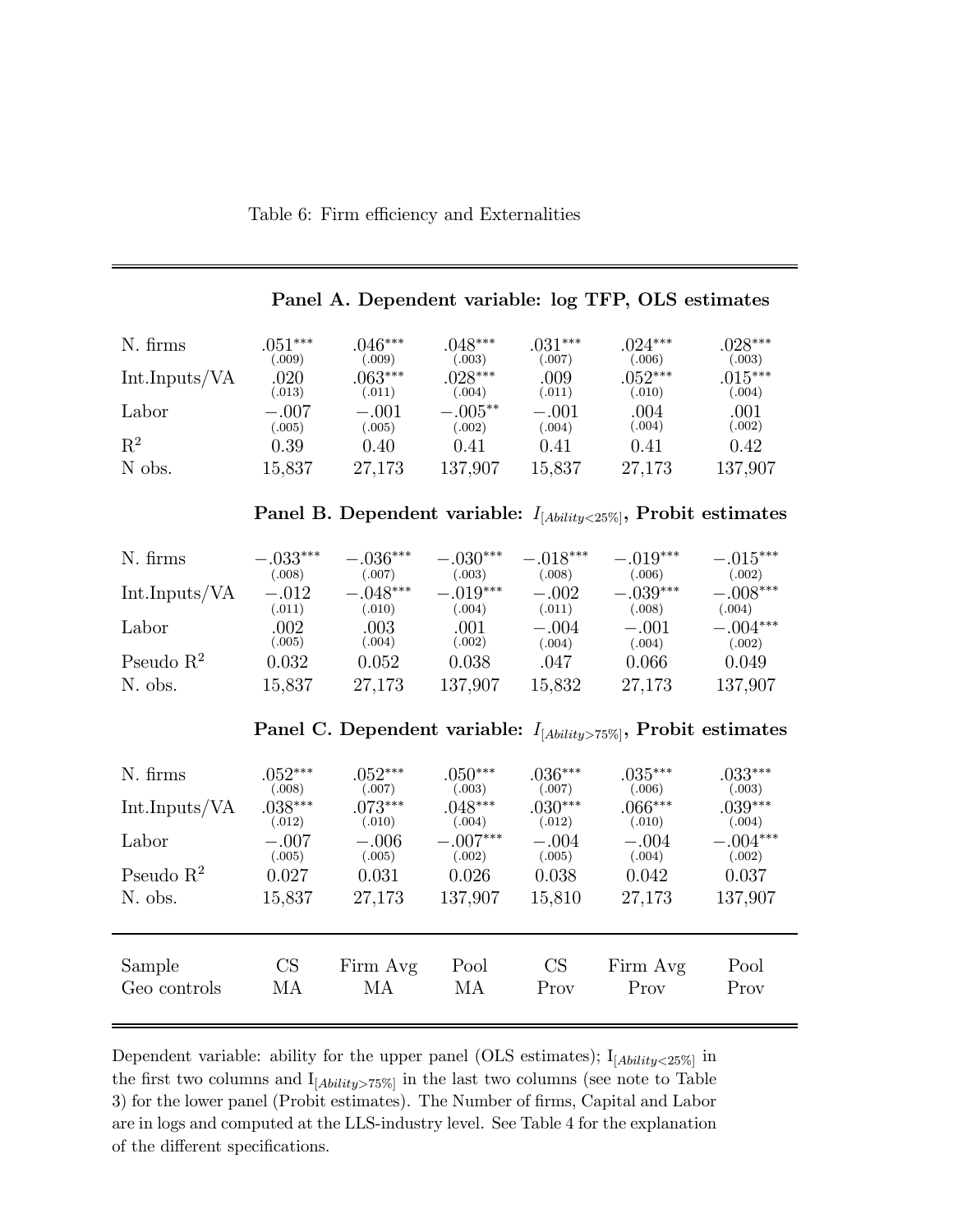| Panel A. Dependent variable: log TFP                |                                        |                                      |                                       |                                                      |                                                   |                                         |  |  |  |
|-----------------------------------------------------|----------------------------------------|--------------------------------------|---------------------------------------|------------------------------------------------------|---------------------------------------------------|-----------------------------------------|--|--|--|
| N. firms<br>$\mathrm{R}^2$<br>N obs.                | $.030***$<br>(.004)<br>.41<br>15,837   | $.030***$<br>(.003)<br>.40<br>26,689 | $.029***$<br>(.001)<br>.42<br>137,907 | $.347***$<br>(.007)<br>.40<br>12,861                 | $.186***$<br>(.006)<br>.40<br>21,645              | $.025***$<br>(.002)<br>.42<br>111,882   |  |  |  |
| Panel B. Dependent variable: $I_{[Ability < 25\%]}$ |                                        |                                      |                                       |                                                      |                                                   |                                         |  |  |  |
| N.firms<br>$R^2$<br>N. obs.                         | $-.023***$<br>(.004)<br>.058<br>15,837 | $-.021***$<br>(.003)<br>.079         | $-021***$<br>(.001)                   | $-.024***$<br>$.060$ $.066$<br>26,689 137,907 12,861 | $-.010*$<br>$(.007)$ $(.006)$<br>.091<br>21,645   | $-.017***$<br>(.002)<br>.069<br>111,882 |  |  |  |
|                                                     |                                        |                                      |                                       |                                                      | Panel C. Dependent variable: $I_{[Ability>75\%]}$ |                                         |  |  |  |
| N. firms<br>$R^2$<br>N. obs.                        | $.030***$<br>(.004)<br>.041<br>15,837  | $.031***$<br>(.003)<br>.043          | $.029***$<br>(.001)<br>.039 .046      | $.034***$<br>(.006)<br>26,689 137,907 12,861         | $.028***$<br>(.004)<br>.049<br>21,645             | $.027***$<br>(.002)<br>.044<br>111,882  |  |  |  |
| Sample<br>Est. Meth.                                | CS<br><b>OLS</b>                       | Firm Avg<br><b>OLS</b>               | Pool<br><b>OLS</b>                    | CS<br>IV                                             | Firm Avg<br>IV                                    | Pool<br>IV                              |  |  |  |

Table 7: Firm efficiency and firm number: OLS and IV regressions

Dependent variable: ability in Panel A;  $I_{[Ability < 25\%]}$  in Panel B and  $I_{[Ability > 75\%]}$ in PAnel C . The instrument is the population in the LLS in 1861.The Number of firms is computed at the LLS-industry level. See Table 4 for the explanation of the labels.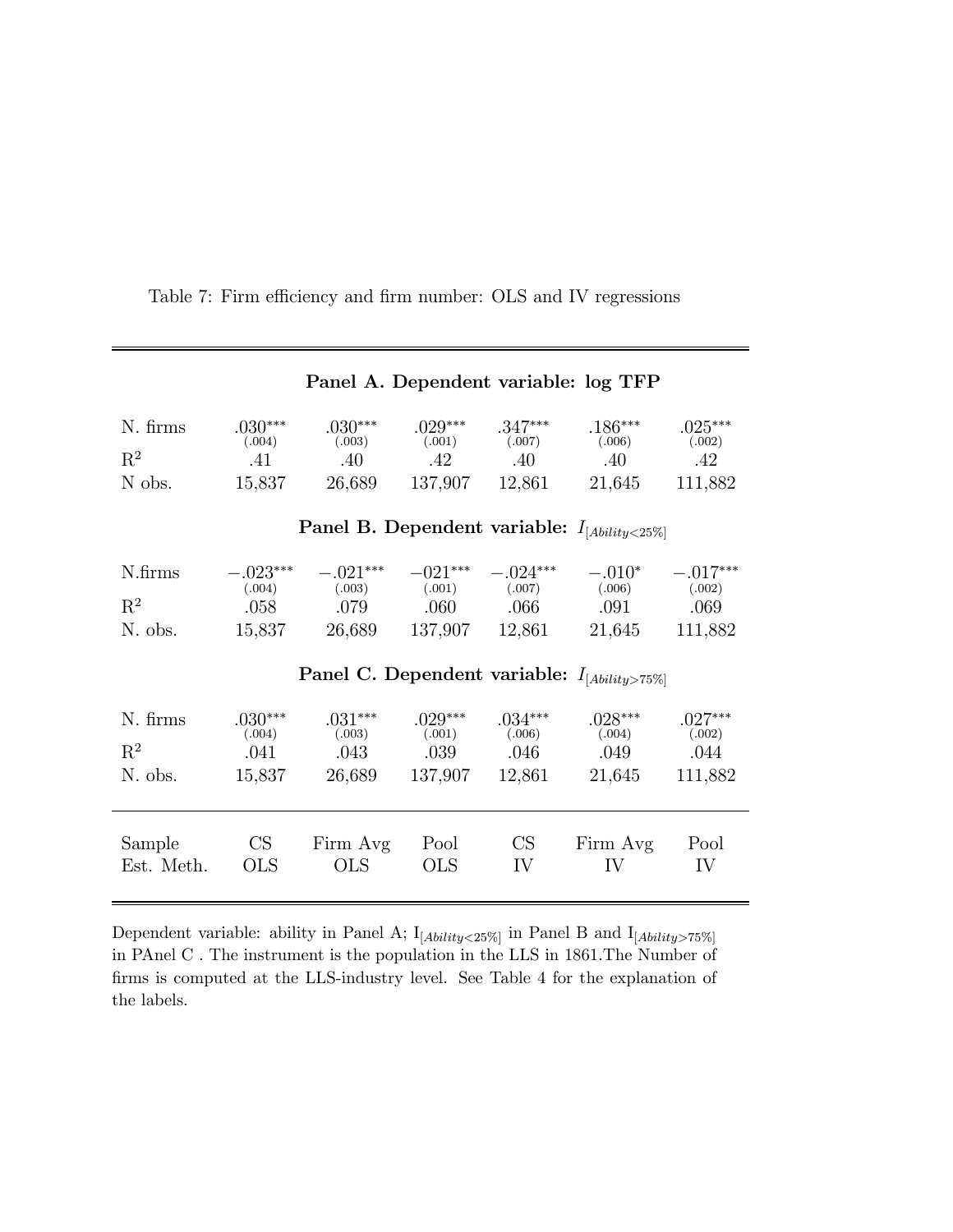Table 8: Knowledge spillovers and firm capital stock

| Panel A. Dependent variable: log TFP, OLS estimates                    |                                |                                |                                |                                |                                                                      |                                |  |  |  |
|------------------------------------------------------------------------|--------------------------------|--------------------------------|--------------------------------|--------------------------------|----------------------------------------------------------------------|--------------------------------|--|--|--|
| N. firms                                                               | $.037***$<br>(.004)            | $.028***$<br>(.004)            | $.036***$<br>(.001)            | $.024***$<br>(.003)            | $.012**$<br>(.005)                                                   | .022<br>(.001)                 |  |  |  |
| N. firms*Small                                                         | $.014***$<br>(.002)            | $.029***$<br>(.008)            | $.016***$<br>(.001)            | $.014***$<br>(.002)            | $.030***$<br>(.008)                                                  | $.016***$<br>(.001)            |  |  |  |
| $\mathbf{R}^2$                                                         | .40                            | .40                            | .42                            | .41                            | .41                                                                  | .43                            |  |  |  |
| N. obs.                                                                | 15,837                         | 27,173                         | 137,907                        | 15,837                         | 27,173                                                               | 137,907                        |  |  |  |
| Panel B. Dependent variable: $I_{[Ability < 25\%]}$ , Probit estimates |                                |                                |                                |                                |                                                                      |                                |  |  |  |
| N. firms                                                               | $-.028***$                     | $-.026***$                     | $-.027***$                     | $-.012***$                     | $-.012***$                                                           | $-.018***$                     |  |  |  |
| N. firms*Small                                                         | (.003)<br>$-.006***$<br>(.001) | (.004)<br>$-.012***$<br>(.004) | (.001)<br>$-.007***$<br>(.001) | (.004)<br>$-.006***$<br>(.001) | (.004)<br>$-.006***$<br>(.001)                                       | (.001)<br>$-.007***$<br>(.001) |  |  |  |
| Pseudo $\mathbb{R}^2$                                                  | $.03\,$                        | .05                            | .04                            | .05                            | .05                                                                  | .05                            |  |  |  |
| N. obs.                                                                | 15,837                         | 27,173                         | 137,907                        | 15,832                         | 27,173                                                               | 137,907                        |  |  |  |
|                                                                        |                                |                                |                                |                                | Panel C. Dependent variable: $I_{[Ability>75\%]}$ , Probit estimates |                                |  |  |  |
| N. firms                                                               | $.037***$<br>(.005)            | $.028***$<br>(.003)            | $-.035***$<br>(.002)           | $.024***$<br>(.004)            | $.012**$<br>(.005)                                                   | $.022***$<br>(.001)            |  |  |  |
| N. firms*Small                                                         | $.017***$<br>(.002)            | $.030***$<br>(.001)            | $.018***$<br>(.001)            | $.017***$<br>(.002)            | $.030***$<br>(.008)                                                  | $.018***$<br>(.001)            |  |  |  |
| Pseudo $\mathbb{R}^2$                                                  | .04                            | .03                            | .04                            | .05                            | $.04\,$                                                              | .05                            |  |  |  |
| N. obs.                                                                | 15,837                         | 27,173                         | 137,907                        | 15,810                         | 27,173                                                               | 137,907                        |  |  |  |
| Sample                                                                 | CS                             | Firm Avg Pool                  |                                | CS                             | Firm Avg                                                             | Pool                           |  |  |  |
| Geo controls                                                           | МA                             | МA                             | МA                             | Prov                           | Prov                                                                 | Prov                           |  |  |  |

Dependent variable: ability in Panel A ;  $I_{[Ability < 25\%]}$  in Panel B and  $I_{[Ability > 75\%]}$  in Panel C. The first three columns report OLS estimates; the second three columns are IV estimates.  $ES_{TOT}$  is the total number of firms over the population on the LLS,  $ES_{SECT}$  is the total number of firms in the LLS-sector over the population in the LLS. See Table 4 for the explanation of the labels.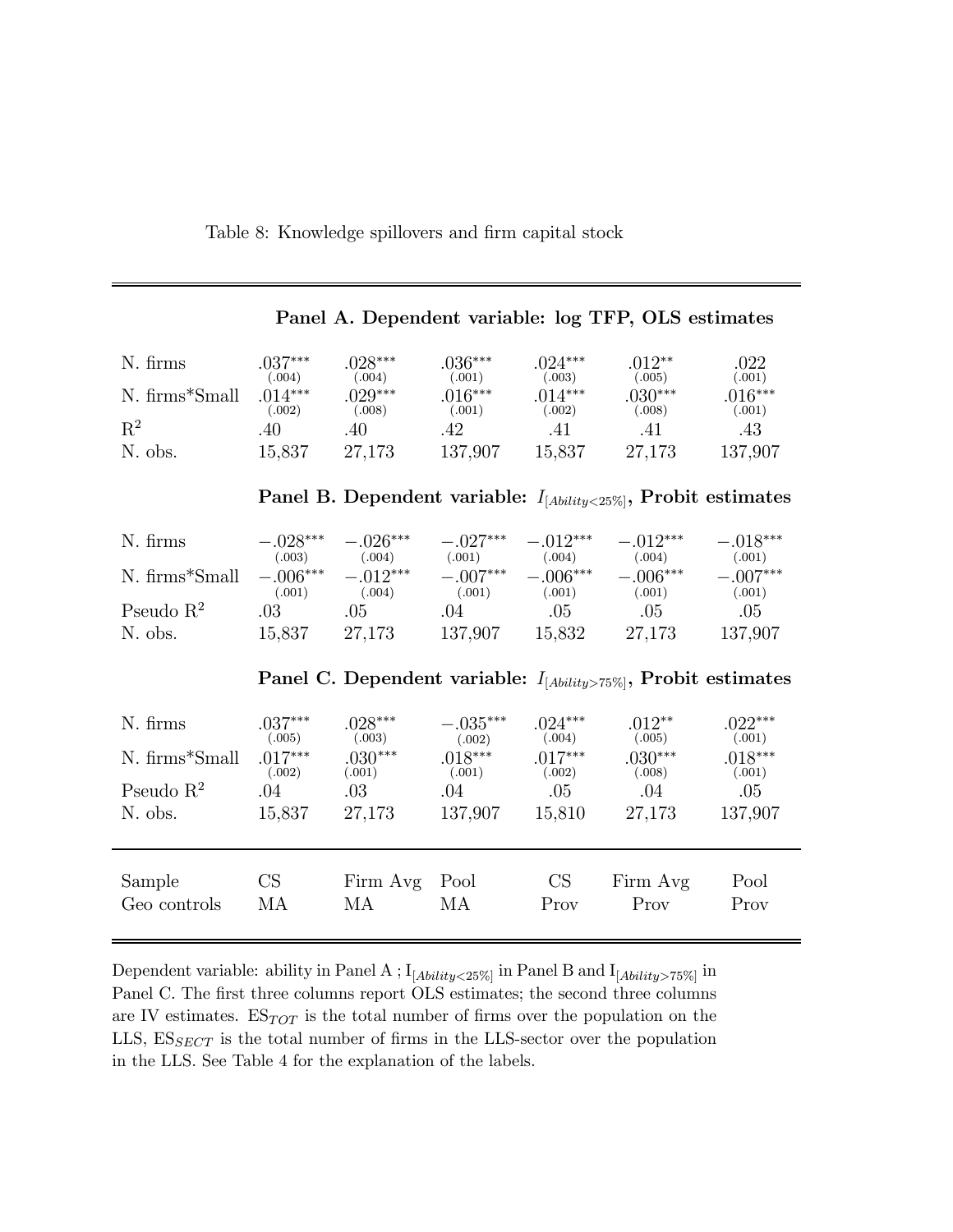Table 9: Knowledge dispersion and productivity

|                                                                        |                      |                      |                      |                      | танет н. веренаено уатарие, тод тттт, отвереннатель                          |                      |  |  |
|------------------------------------------------------------------------|----------------------|----------------------|----------------------|----------------------|------------------------------------------------------------------------------|----------------------|--|--|
| N. firms                                                               | $.039***$<br>(.005)  | $.038***$<br>(.005)  | $.040***$<br>(.002)  | $.026***$<br>(.004)  | $.024***$<br>(.004)                                                          | $.026***$<br>(.001)  |  |  |
| Dispersion                                                             | $.038***$<br>(.009)  | $.084***$<br>(.008)  | $.036***$<br>(.003)  | $.037***$<br>(.008)  | $.089***$<br>(.008)                                                          | $.036***$<br>(.003)  |  |  |
| $\mathbf{R}^2$                                                         | .38                  | .39                  | .40                  | .40                  | .41                                                                          | .41                  |  |  |
| N. obs.                                                                | 14,927               | 25,890               | 129,785              | 14,927               | 25,890                                                                       | 129,785              |  |  |
| Panel B. Dependent variable: $I_{[Ability < 25\%]}$ , Probit estimates |                      |                      |                      |                      |                                                                              |                      |  |  |
| N. firms                                                               | $-.028***$<br>(.004) | $-.029***$<br>(.004) | $-.026***$<br>(.001) | $-.018***$<br>(.004) | $-.020***$<br>(.003)                                                         | $-.017***$<br>(.001) |  |  |
| Dispersion                                                             | $-.009$<br>(.009)    | $-.030***$<br>(.007) | $-.016***$<br>(.003) | $-.011$<br>(.008)    | $-.035***$<br>(.007)                                                         | $-.018***$<br>(.001) |  |  |
| Pseudo $R^2$                                                           | .03                  | .05                  | .03                  | $.04\,$              | $.06\,$                                                                      | .04                  |  |  |
| N. obs.                                                                | 14,297               | 25,890               | 129,785              | 14,916               | 25,888                                                                       | 129,785              |  |  |
|                                                                        |                      |                      |                      |                      | Panel C. Dependent variable: $I_{[A\{biliity\geq 75\%}\}$ , Probit estimates |                      |  |  |
| N. firms                                                               | $.041***$<br>(.006)  | $.039***$<br>(.004)  | $-.041***$<br>(.002) | $.030***$<br>(.004)  | $.027***$<br>(.005)                                                          | $.027***$<br>(.002)  |  |  |
| Dispersion                                                             | $.055***$<br>(.012)  | $.100***$<br>(.012)  | $.049***$<br>(.004)  | $.053***$<br>(.012)  | $.101***$<br>(.011)                                                          | $.046***$<br>(.004)  |  |  |
| Pseudo $R^2$                                                           | .03                  | $.03\,$              | $.02\,$              | $.04\,$              | $.04\,$                                                                      | .04                  |  |  |
| N. obs.                                                                | 14,927               | 25,890               | 129,785              | 14,884               | 25,869                                                                       | 129,773              |  |  |
| Sample<br>Geo controls                                                 | CS<br>MA             | Firm Avg Pool<br>MA  | MA                   | CS<br>Prov           | Firm Avg<br>Prov                                                             | Pool<br>Prov         |  |  |
|                                                                        |                      |                      |                      |                      |                                                                              |                      |  |  |

Panel A. Dependent variable: log TFP, OLS estimates

Dependent variable: ability in Panel A;  $I_{[Ability < 25\%]}$  in Panel B and  $I_{[Ability > 75\%]}$ in Panel C.  $ES_{TOT}$  is the total number of firms over the population on the LLS,  $ES_{SECTION}$  is the total number of firms in the LLS-sector over the population in the LLS. See Table 4 for the explanation of the labels.